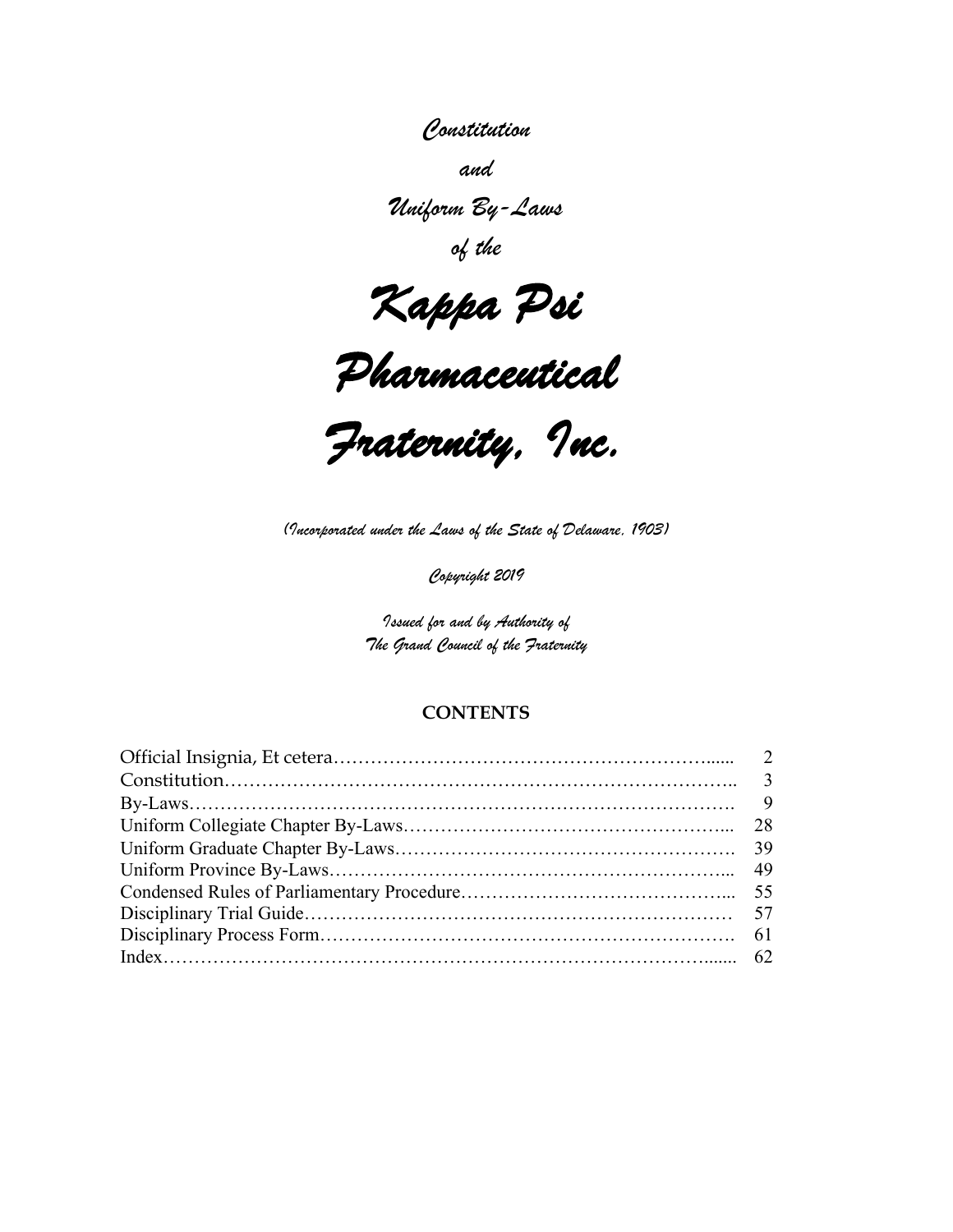*Kappa Psi Pharmaceutical Fraternity, Inc.*

*"One for all and all for one"*

*Founded 1879 Incorporated 1903*

*Colors: Scarlet and Cadet Gray Flower: Red Carnation*



COAT OF ARMS









**BADGE** 

LAPEL LETTER BUTTON

RECOGNITION<br>BUTTON

 $\begin{array}{ll} \text{SWEETHEART} \\ \text{PIN} \end{array}$ 



PLEDGE BUTTON



**SCHOLARSHIP KEY** 

PENNANT



**ASKLEPIOS KEY**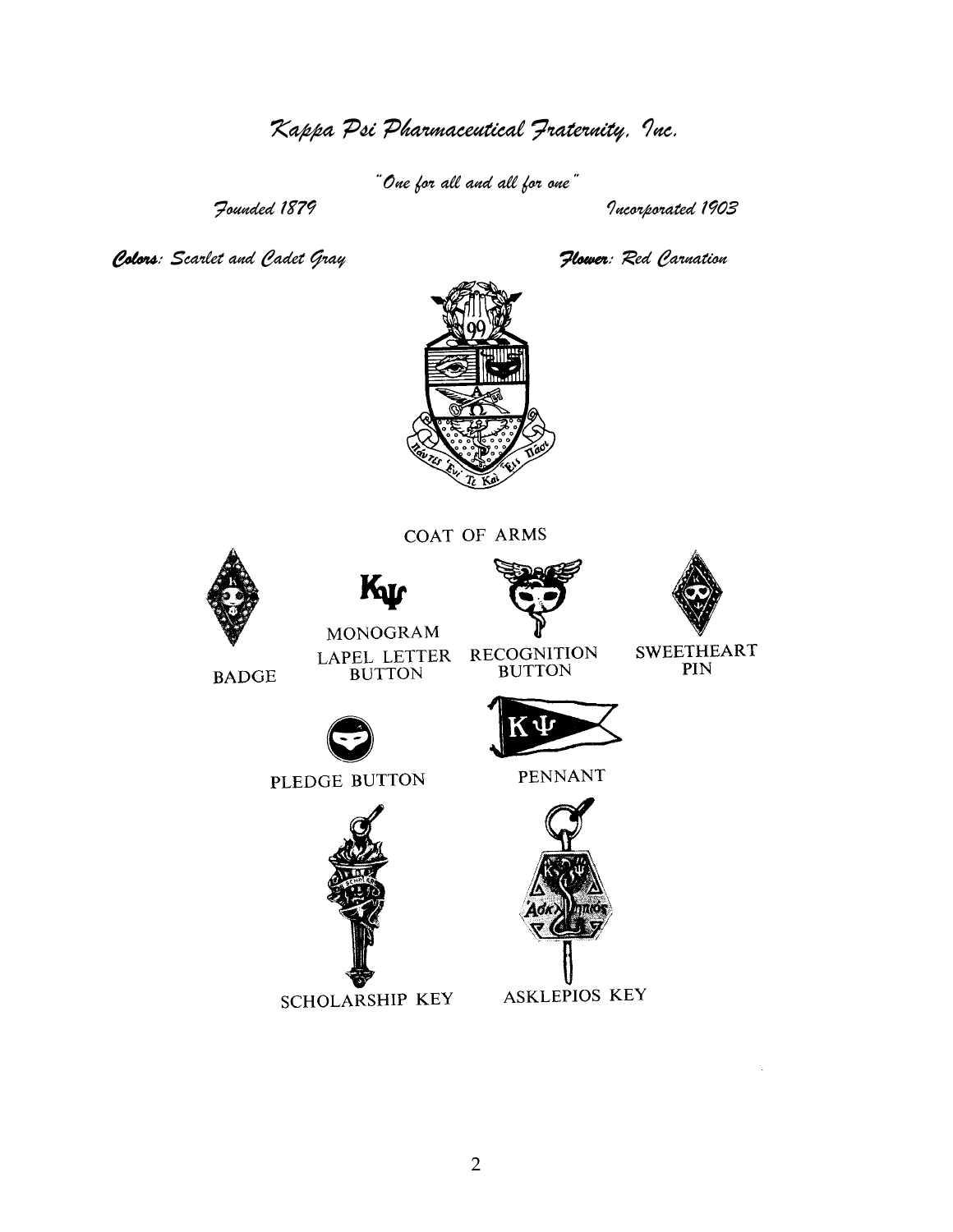# *Constitution*

#### THE REVOCATION OF FORMER LAWS

001. *Sec 1.* All former constitutions, by-laws, and standing laws by which the Fraternity was formerly governed, are revoked and are no longer in effect.

#### PREAMBLE

002. *Sec. 1.* For the sake of unity of principle, practice, and procedure this instrument is promulgated by the Grand Council of Kappa Psi Pharmaceutical Fraternity, Incorporated for its own government, for that of its constituent divisions, and for that of its Membership so that there shall be one final rule by which all shall be governed.

#### ARTICLE I NAME AND OBJECTIVES

003. *Sec. 1.* The name of this society shall be Kappa Psi Pharmaceutical Fraternity, Incorporated, which hereinafter may be referred to as the Fraternity.

004. *Sec. 2.* The objectives are to conduct a fraternal organization for the mutual benefit of the members; to advance the profession of Pharmacy, educationally, fraternally, and socially; to instill industry, sobriety, fellowship, and high ideals in its members; and to foster scholarship and pharmaceutical research.

### ARTICLE II

#### ORGANIZATION

005. *Sec. 1.* The constituent divisions making up this Fraternity are: Alpha Chapter, hereinafter referred to as the Executive Committee; Collegiate Chapters, Graduate Chapters; and Provinces.

006. *Sec. 2.* Each Chapter and Province shall adopt Local Chapter or Province Ordinances to become part of their Uniform Chapter or Province By-Laws to govern its Membership; said Ordinances shall not conflict with Constitution and By-Laws of the Fraternity or the Uniform By-Laws.

#### ARTICLE III MEMBERSHIP

007. *Sec. 1.* Kappa Psi Pharmaceutical Fraternity, Incorporated shall receive as Members, except as in the case of Honorary Members, only persons who are teachers in, students in, or graduates of Schools or Colleges of Pharmacy, or who are students currently enrolled in a School of pre-Pharmacy, who meet requirements set by the Executive Committee of Kappa Psi Pharmaceutical Fraternity, Incorporated.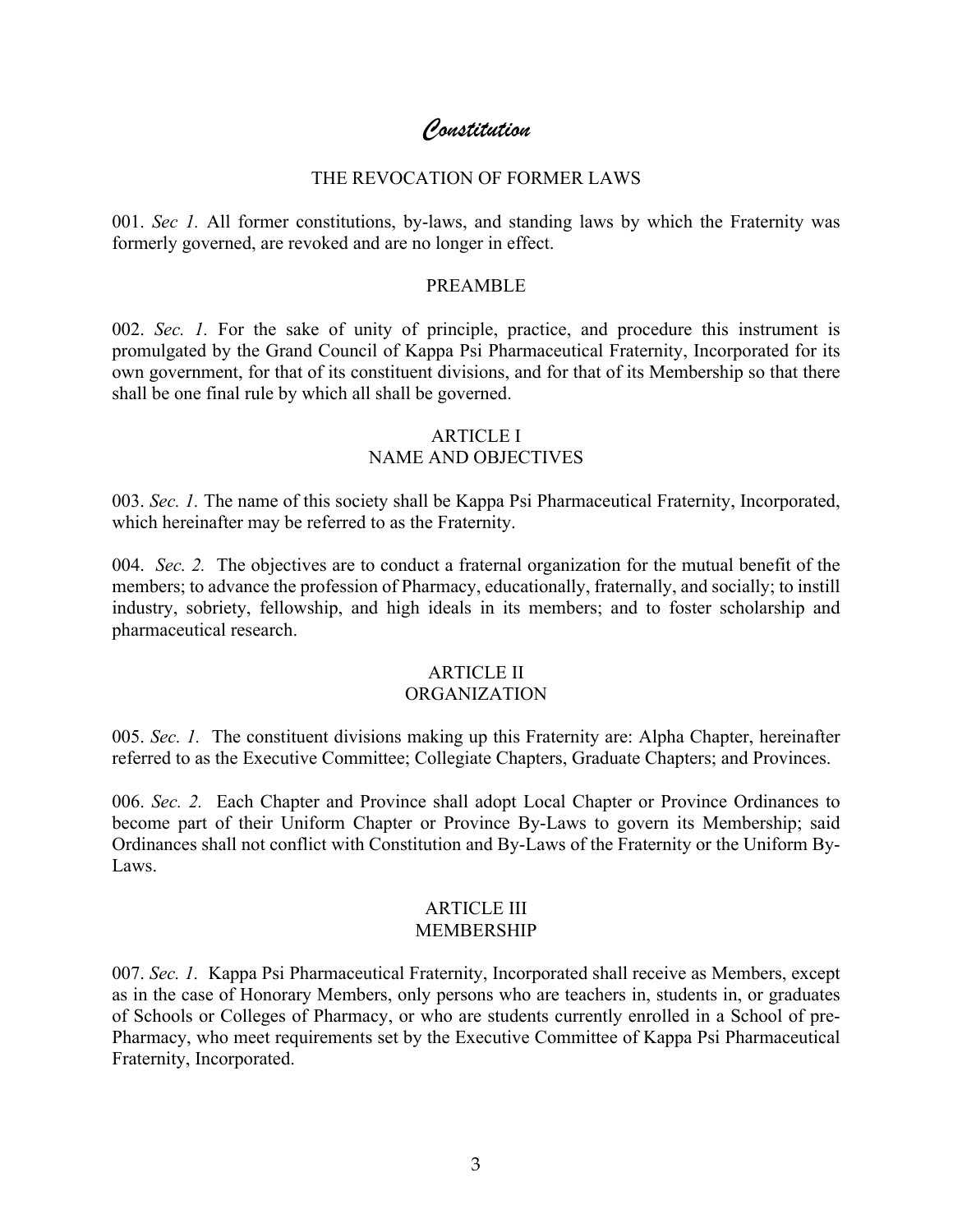008. *Sec. 2.* No person eligible for membership in Kappa Psi Pharmaceutical Fraternity, Incorporated may be excluded from membership for reason of race, color, creed, sexual orientation, religion or national origin, or gender.

009. *Sec. 3.* There are three (3) types of members: Collegiate Members, Graduate Members and Honorary Members.

010. *Sec. 4.* Memberships in or expulsion from any other pharmaceutical fraternity shall disqualify a person for election to Kappa Psi Pharmaceutical Fraternity, Incorporated; furthermore, members of Kappa Psi Pharmaceutical Fraternity, Incorporated are prohibited from becoming members (except honorary members) in any other pharmaceutical fraternity (except purely honorary societies).

011. *Sec. 5.* All elections to Collegiate or Graduate Membership shall be made in one of the Collegiate or Graduate Chapters; a candidate for Membership, so elected, becomes a Member only after successfully completing the Initiation Ceremony as set forth in the Ritual of the Fraternity; election to Honorary Membership shall be made only by Alpha Chapter.

012. *Sec. 6.* A Collegiate Chapter may elect to membership students in the undergraduate or graduate classes or any member of the Faculty or Adjunct Faculty of the School or College of Pharmacy in which the Chapter is chartered.

013. *Sec. 7.* Upon graduation from college, a Collegiate Member automatically becomes a Graduate Member of the Collegiate Chapter.

014. *Sec. 8.* Graduate Chapters shall accept for membership Graduate Members from any Collegiate Chapter. Graduate Chapters may elect to membership any graduate of a recognized School or College of Pharmacy as defined in the Constitution, provided such individual is not, and never has been, a member of another pharmacy fraternity, and further provided that the preceding clause will allow admission to membership persons of now defunct alternative fraternities organized because of race, creed, color, gender, sexual orientation, religion or national origin, who has not been rejected by any Chapter of Kappa Psi Pharmaceutical Fraternity, Incorporated.

015. *Sec. 9.* The Fraternity does not recognize or approve the existence of auxiliary organizations not authorized in writing by the Executive Committee. No organization, unless authorized by the Executive Committee or as otherwise permitted by the Constitution or By-Laws, shall use the words, letters, logos or symbols of the Fraternity, or otherwise represent affiliation with the Fraternity.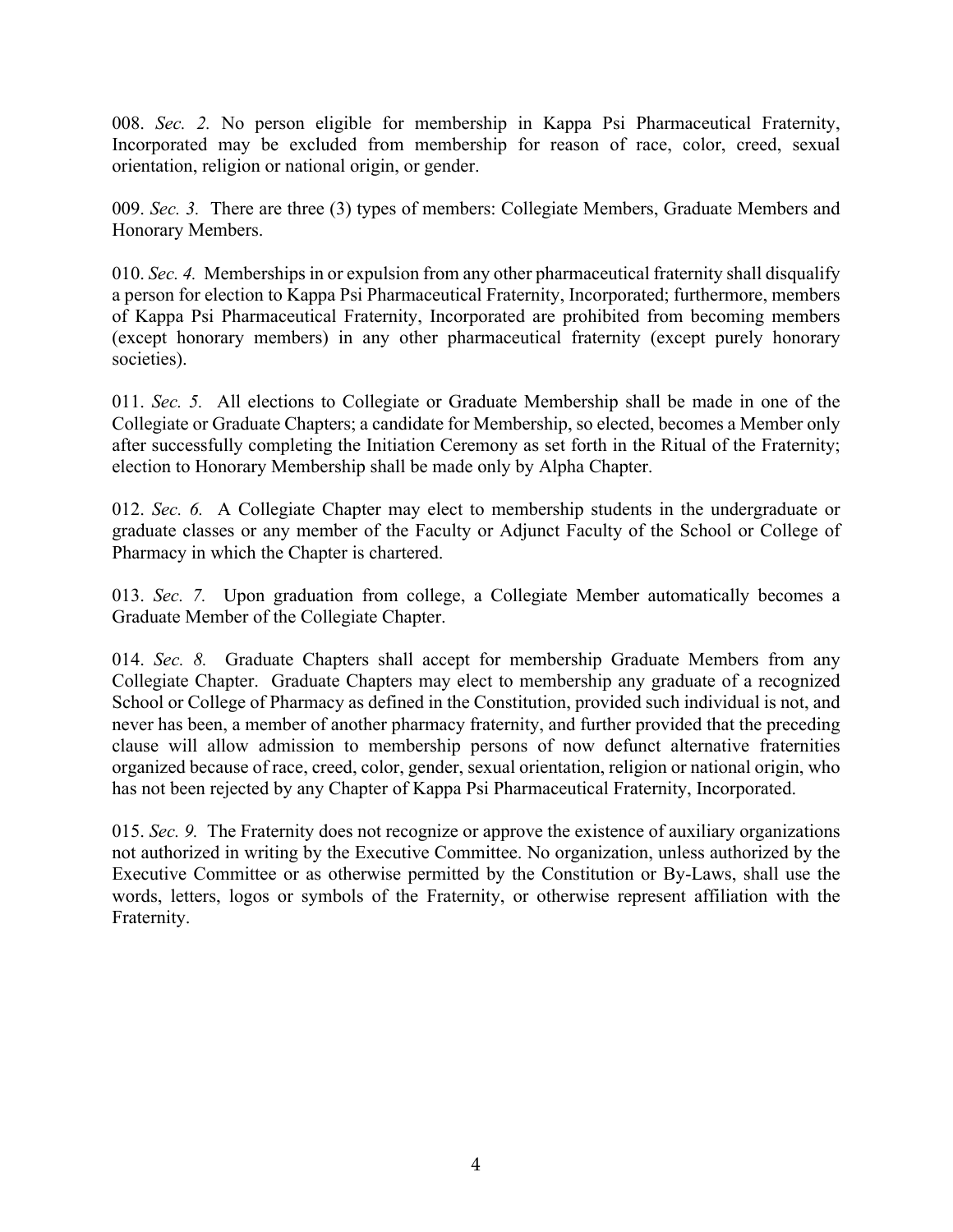#### ARTICLE IV DUES AND ASSESSMENTS

016. *Sec. 1.* The Grand Council shall have the power to collect dues and fees from all members of Kappa Psi Pharmaceutical Fraternity, Incorporated.

017. *Sec. 2.* The Grand Council shall also have the power to levy special assessments to cover deficits in the funds of the Grand Council Treasury.

#### ARTICLE V DISCIPLINE

018. *Sec. 1.* Any member may be suspended or expelled from Kappa Psi Pharmaceutical Fraternity, Incorporated for conduct unbecoming a member.

019. *Sec. 2.* Each Chapter shall have the right to punish members after due trial as set forth in the By-Laws of Kappa Psi Pharmaceutical Fraternity, Incorporated.

#### ARTICLE VI CHAPTERS

020. *Sec. 1.* Collegiate and Graduate Chapters may be established in any city or limited area of the United States, Canada, or other countries. Graduate Chapters shall be named after the city, limited area, or country in which they are established.

021. *Sec. 2.* Collegiate Chapters shall be named after the letters of the Greek Alphabet in order of their establishment as assigned by the Executive Committee. Should any Chapter be discontinued and its Charter returned to the Grand Council, its Graduate Members shall retain their Chapter name.

#### ARTICLE VII UNIFORM PROVINCE AND CHAPTER BY-LAWS

022. *Sec. 1.* The By-Laws for the Provinces and Chapters will be the Uniform Province By-Laws; Uniform Collegiate Chapter By-Laws, and Uniform Graduate Chapter By-Laws as adopted by the Executive Committee of the Grand Council with those modifications necessary, in the form of Local Province or Chapter Ordinances, to meet local conditions.

023. *Sec. 2.* All Local Province and Chapter Ordinances must be submitted in electronic format, within seven (7) days of adoption, to the Grand Counselor and the Central Office, for approval or rejection by the Grand Counselor or Legislative Committee. Failure of the Grand Counselor and/or Legislative Committee to act within ninety (90) days on any Ordinance, submitted in accordance with the above requirements, shall constitute automatic approval. Upon receipt by the Chapter or Province of any rejections or recommendations to the proposed Local Ordinances by the Grand Counselor or Legislative Committee, the Chapter or Province must act, within ninety (90) days,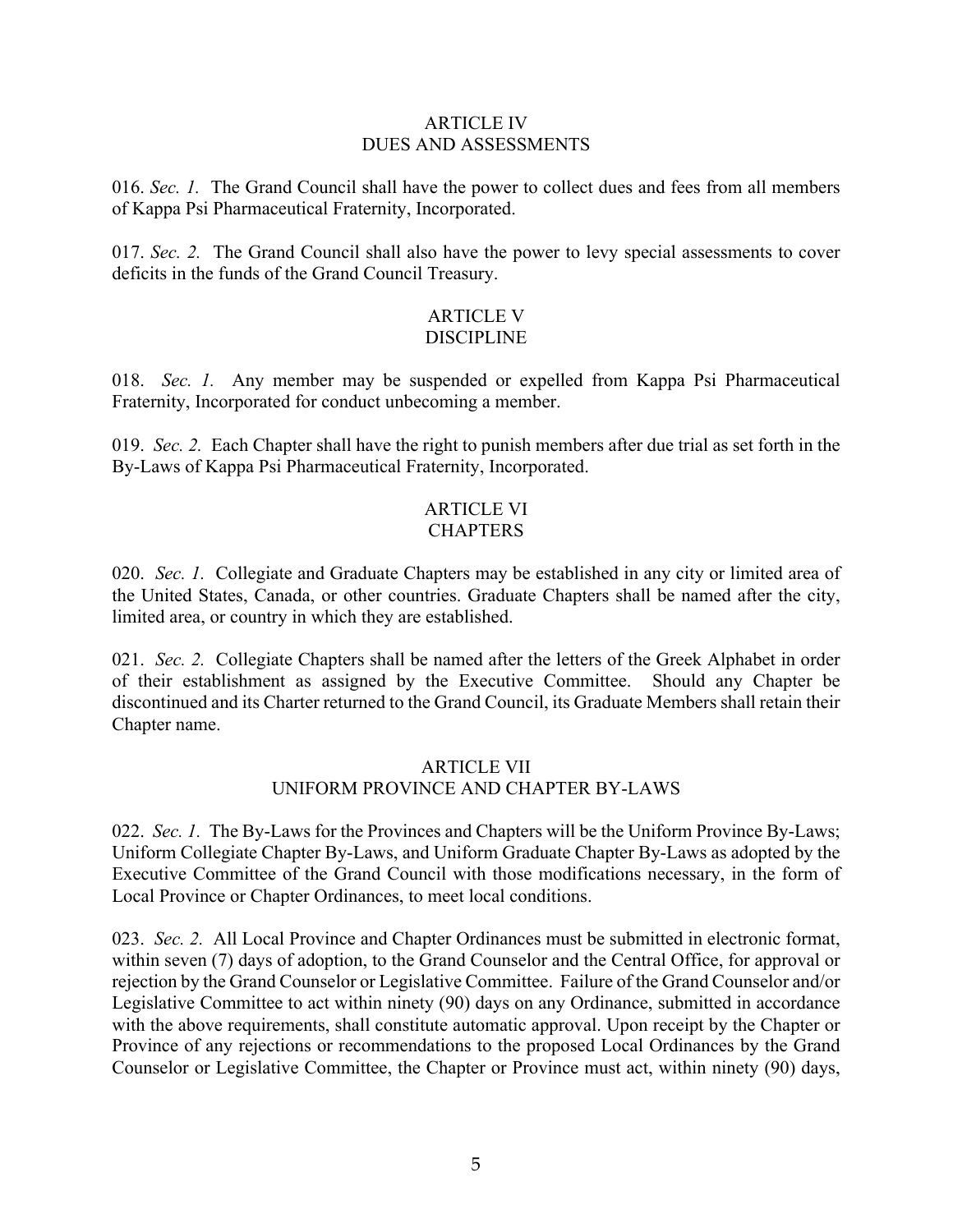on these rejections or recommendations and submit a response. Failure to do so shall constitute an automatic approval of the Legislative Committee recommendations.

#### ARTICLE VIII THE GRAND COUNCIL

024. *Sec. 1.* The Grand Council shall be the supreme legislative, judicial and executive body of the Fraternity. As the supreme legislative body, it shall make general and common laws to govern both itself and its divisions. The Grand Council may delegate to a committee the right of legislation as hereinafter provided. As the highest judicial tribunal, it shall interpret all legislation and there can be no appeal from its decisions. As the chief executive power of the Fraternity it shall have the authority to enforce its laws and decisions.

025. *Sec. 2.* The Grand Council shall issue a Ritual of Initiation and other special rituals for the use of all Chapters, which Rituals shall be held in sacred trust by each Chapter and each Brother to whom they are committed as being the innermost secrets of our Order.

026. *Sec. 3.* The Grand Council may revoke the Charter of any or all of its Chapters.

### ARTICLE IX MEMBERS OF THE GRAND COUNCIL

027. *Sec. 1.* The Grand Council shall consist of the following: Members of the Executive Committee; two (2) Delegates from each Collegiate Chapter; two (2) Delegates from each Graduate Chapter; one (1) Delegate from each Province; the Editor of *THE MASK*, if a member of the Fraternity; and each Past Grand Regent who is no longer a Member of the Executive **Committee** 

# ARTICLE X

# MEETINGS OF THE GRAND COUNCIL

028. *Sec. 1.* The Grand Council shall meet in general convention every two (2) years. The place and dates of said convention shall be decided by the Executive Committee; announcement of said place and dates shall be made at least one (1) year in advance of said convention. The Executive Committee in unusual circumstances has the authority to postpone and/or cancel a Grand Council Convention.

#### ARTICLE XI OFFICERS OF THE GRAND COUNCIL

029. *Sec. 1.* The Officers of the Grand Council shall be: Grand Regent, Grand Vice Regent, Executive Director (whose office shall be known as The Central Office), Grand Counselor, Grand Historian, and Grand Ritualist. All Officers except the Executive Director shall be elected by secret ballot. The Executive Director shall be appointed by the Executive Committee and shall hold office until he has been relieved of his duty by the Executive Committee. These Officers shall be chosen from the ranks of the Collegiate and Graduate Members of the Fraternity at large.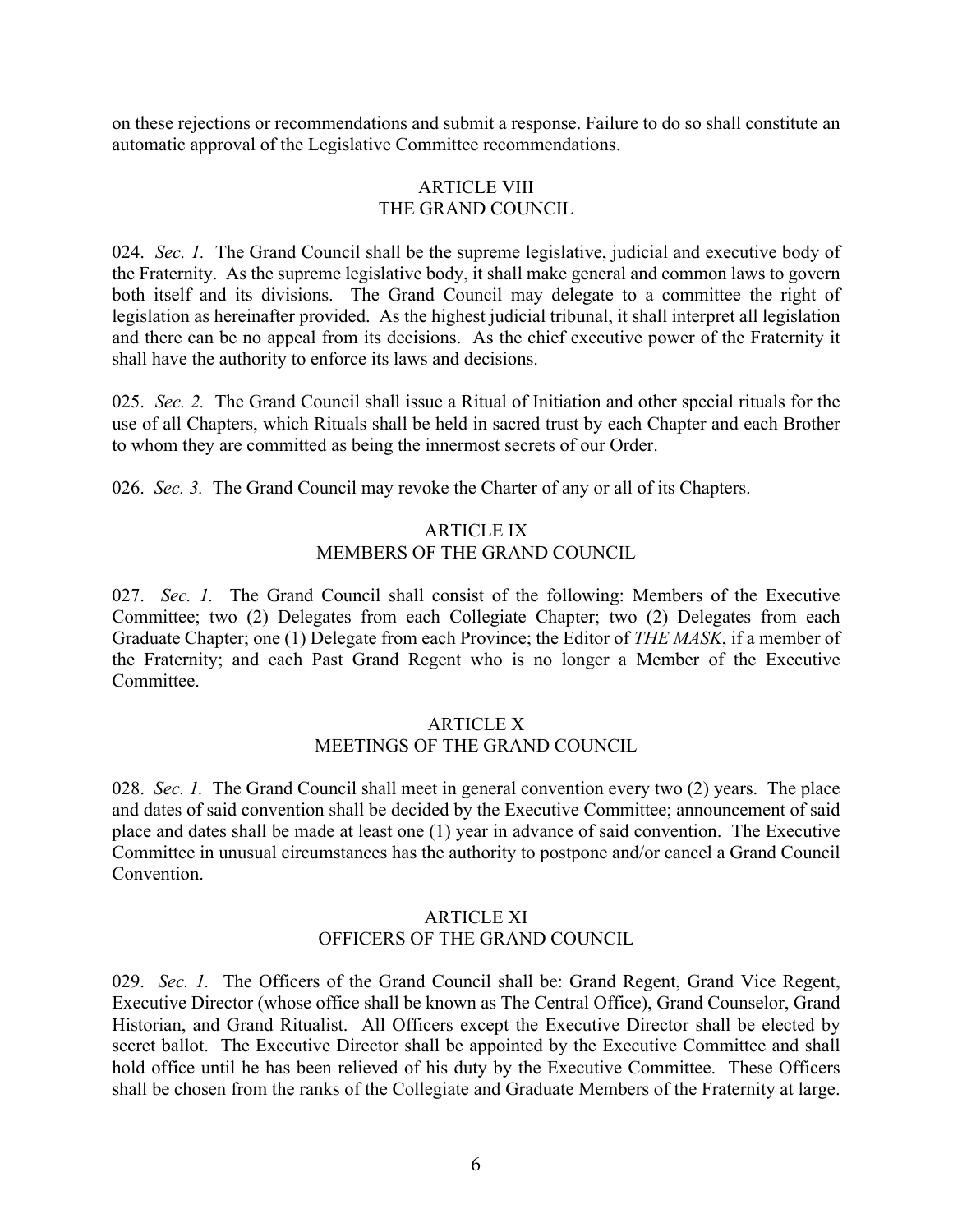Elections shall occur at the Grand Council Convention. The Officers shall hold office until their successors shall have been elected and properly installed. No salaries shall be paid to elected Grand Officers.

#### ARTICLE XII

# COMMITTEES OF THE GRAND COUNCIL

030. *Sec. 1.* There shall be the following permanent committees of the Grand Council: Executive, Legislative, Advisory, Frank H. Eby Award Committee, Publications, and Public Relations. These committees and such other committees as may be required shall be appointed by the Grand Regent in accordance with any other requirements in the Constitution or By-Laws.

031. *Sec. 2.* The Executive Committee shall be the chief legislative body of the Fraternity in the adjournment of the Grand Council. Between meetings of the Grand Council, it possesses all the powers of the Grand Council and has full authority to act in its stead.

#### ARTICLE XIII **PROVINCES**

032. *Sec. 1.* The Fraternity shall be divided geographically into Provinces, each composed of all the Chapters within the boundaries of that Province. The boundaries of each Province shall be designated by the Executive Committee of the Grand Council.

033. *Sec. 2.* Each Province shall be empowered to adopt Ordinances, rules and regulations to govern the Chapters within that Province, provided that such enactments do not conflict with the Constitution and By-Laws of the Fraternity, the Uniform Province By-Laws or other enactments of the Fraternity.

034. *Sec. 3.* The Legislative body of the Province shall be the Province Assembly, which shall consist of two (2) Delegates from each Chapter (Collegiate and Graduate) within the Province and the Officers of the Province.

### ARTICLE XIV OFFICIAL BADGES AND INSIGNIA

035. *Sec. 1.* The following items comprise the official badges and insignia of Kappa Psi Pharmaceutical Fraternity, Incorporated: The Badge, the Sweetheart Pin, the Pledge Button, the Lapel Letter Button, the Recognition Button, the Henry J. Goeckel Grand Council Scholarship Key, the Asklepios Key, Pennant, and the Coat of Arms.

#### ARTICLE XV PUBLICATIONS

036. *Sec. 1.* Kappa Psi Pharmaceutical Fraternity, Incorporated shall publish its legal documents: The Constitution and By-Laws, and Uniform Chapter and Province By-Laws, an official journal to be known as *THE MASK* of Kappa Psi Pharmaceutical Fraternity, Incorporated, a manual to be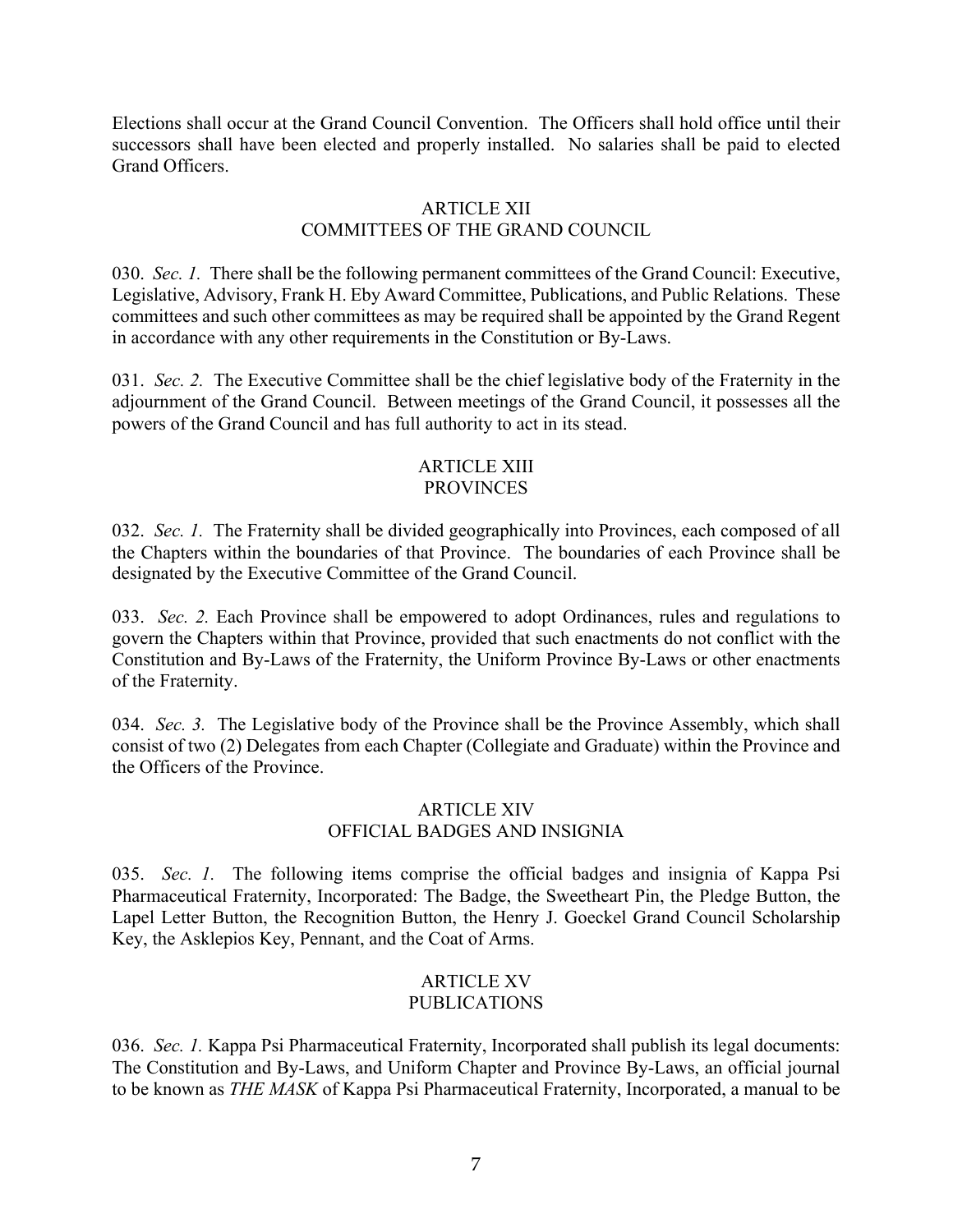known as THE HANDBOOK of Kappa Psi Pharmaceutical Fraternity, Incorporated; an official directory to be known as THE AGORA; a guide for the Chapters known as THE POLICIES AND PROCEDURES MANUAL; a website with the domain www.kappapsi.org; and any additional publications deemed to be in the interest of the Fraternity by the members of the Executive **Committee** 

#### ARTICLE XVI ORDERS, HONORARY AND SERVICE

037. *Sec. 1.* There shall be the Honorary Order known as The Robert A. Magarian ORDER OF THE SILVER MORTAR. Membership shall be restricted to persons who have been Members of the Fraternity for twenty-five (25) years or more. There shall be the Honorary Order known as the Preston W. Eldridge, Jr. ORDER OF THE GOLDEN MORTAR. Membership shall be restricted to persons who have been Members of the Fraternity for fifty (50) years or more. There shall be the Honorary Order known as the F. Harvey Smith ORDER OF THE PLATINUM MORTAR. Membership shall be restricted to persons who have been Members of the Fraternity for seventyfive (75) years or more. There shall be a Service Order for non-members of the Fraternity.

#### ARTICLE XVII QUORUM

038. *Sec. 1.* A quorum for any meeting of the Grand Council shall be three-fourths (3/4) of its accredited membership registered either in person or by proxy at said meeting.

#### ARTICLE XVIII AMENDMENTS

039. *Sec. 1.* Proposals to amend any part, or all, of this Constitution may be made by the Executive Committee, any Chapter, or any Member of the Fraternity either in session or during the adjournment of the Grand Council.

040. *Sec. 2.* In session of the Grand Council, motions to amend shall require a three-fourths (3/4) majority vote of the Grand Council for passage, a quorum being present. No motion to amend, made in session, may be acted upon unless a written copy of such motion is submitted to the Legislative Committee at least twenty-four (24) hours before it is to be acted upon and a written copy is distributed to each member of the Grand Council prior to the time of voting.

041. *Sec. 3.* A motion to amend made in adjournment of the Grand Council shall be submitted to the Legislative Committee, which will forward it along with its recommendation, to the Executive Committee. Upon approval of a majority of the Executive Committee, a mail ballot shall be conducted of all Chapters in good standing. A favorable ballot must be received from three fourths (3/4) of all Chapters responding within sixty (60) days after mailing to make the amendment official and approved.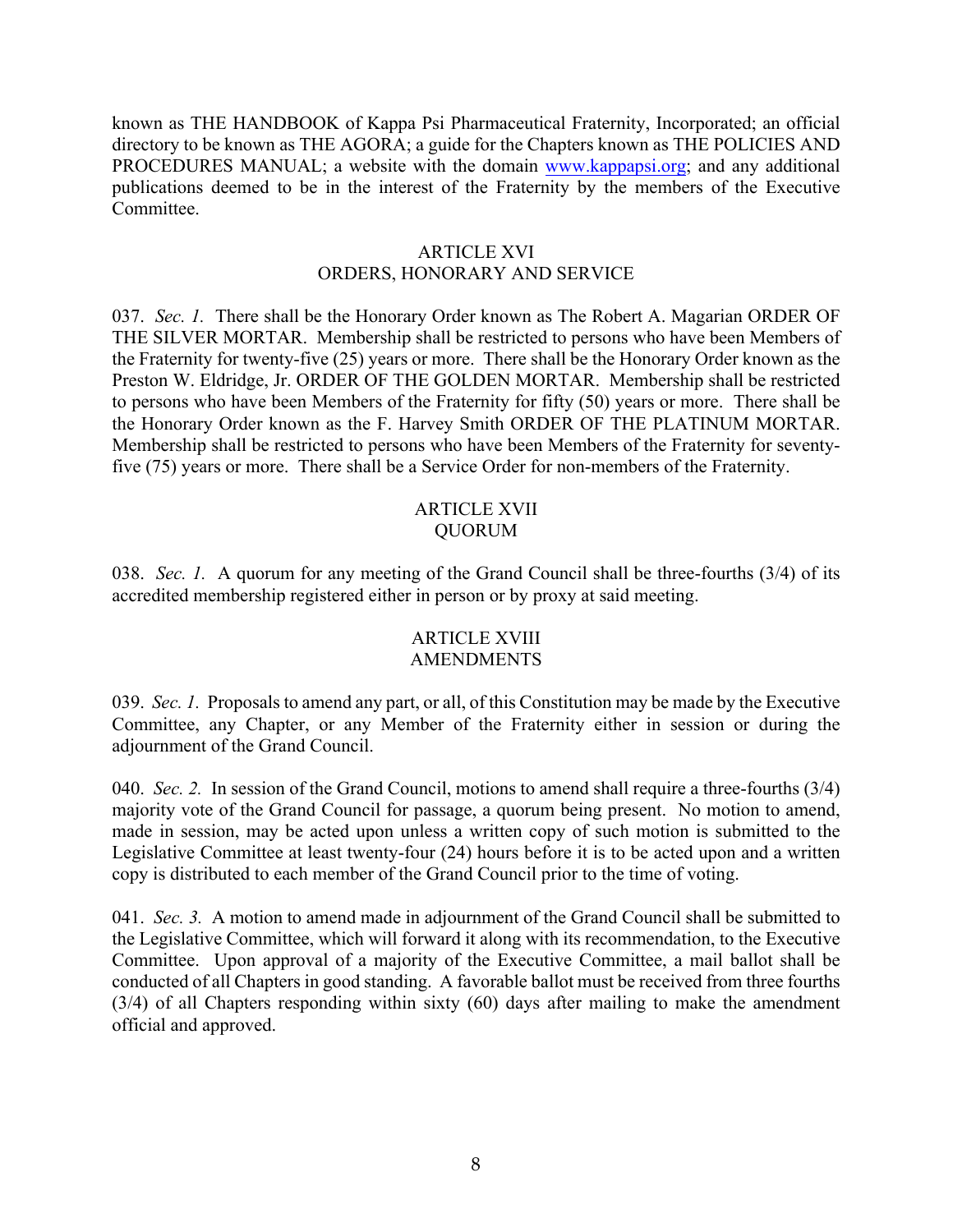*By-Laws* 

#### BY-LAW I ELECTION OF MEMBERS

042. *Sec. 1.* Members **must** be elected by secret ballot in a manner prescribed by the Chapter's Uniform By-Laws.

043. *Sec. 2.* In case a person, not already a Brother of Kappa Psi Pharmaceutical Fraternity, Incorporated, leaves a School or College in which there is a Chapter of Kappa Psi Pharmaceutical Fraternity, Incorporated, to pursue studies in a second School or College in which there is also a Chapter of Kappa Psi Pharmaceutical Fraternity, Incorporated, it shall be necessary for the second Chapter to communicate with the first Chapter before the said prospective nominee can be elected to membership in the second Chapter.

044. *Sec. 3.* After a person has duly been elected and initiated into Kappa Psi Pharmaceutical Fraternity, Incorporated, membership shall continue for life, except in the case of expulsion as provided in By-Law III. In no case and under no circumstances shall a member be allowed to relinquish membership voluntarily by resignation from the Fraternity.

045. *Sec. 4.* There shall be no inactive status for members enrolled and attending classes in a School or College of Pharmacy in which a Chapter is chartered and active. Each Chapter is responsible for the reporting and paying of Grand Council Dues to The Central Office for all Members enrolled in the School or College in which the Chapter is chartered.

046. *Sec. 5.* A member leaving a School or College in which there is a Chapter to pursue studies in a second School or College in which there is also a Chapter, shall be admitted to the second Chapter as a Collegiate Member upon presentation of evidence supplied by the first Chapter and The Central Office showing the members to have been in good standing; and provided that the member has read the By-Laws of the second Chapter and declared to uphold the same.

047. *Sec. 6.* A Collegiate Chapter or a Graduate Chapter may nominate for Honorary Membership in Kappa Psi Pharmaceutical Fraternity, Incorporated, any person who has contributed in some distinguished manner to the Pharmaceutical Profession at the national level. Election to Honorary Membership shall be made by Alpha Chapter. The nominee, if elected, shall be granted Honorary Membership. No portion of the Ritual of Initiation will be administered to Honorary Members, but an embossed certificate of Membership will be issued. Honorary Members may not hold any active office and they shall not be required to pay dues. Honorary office may be granted to Honorary Members.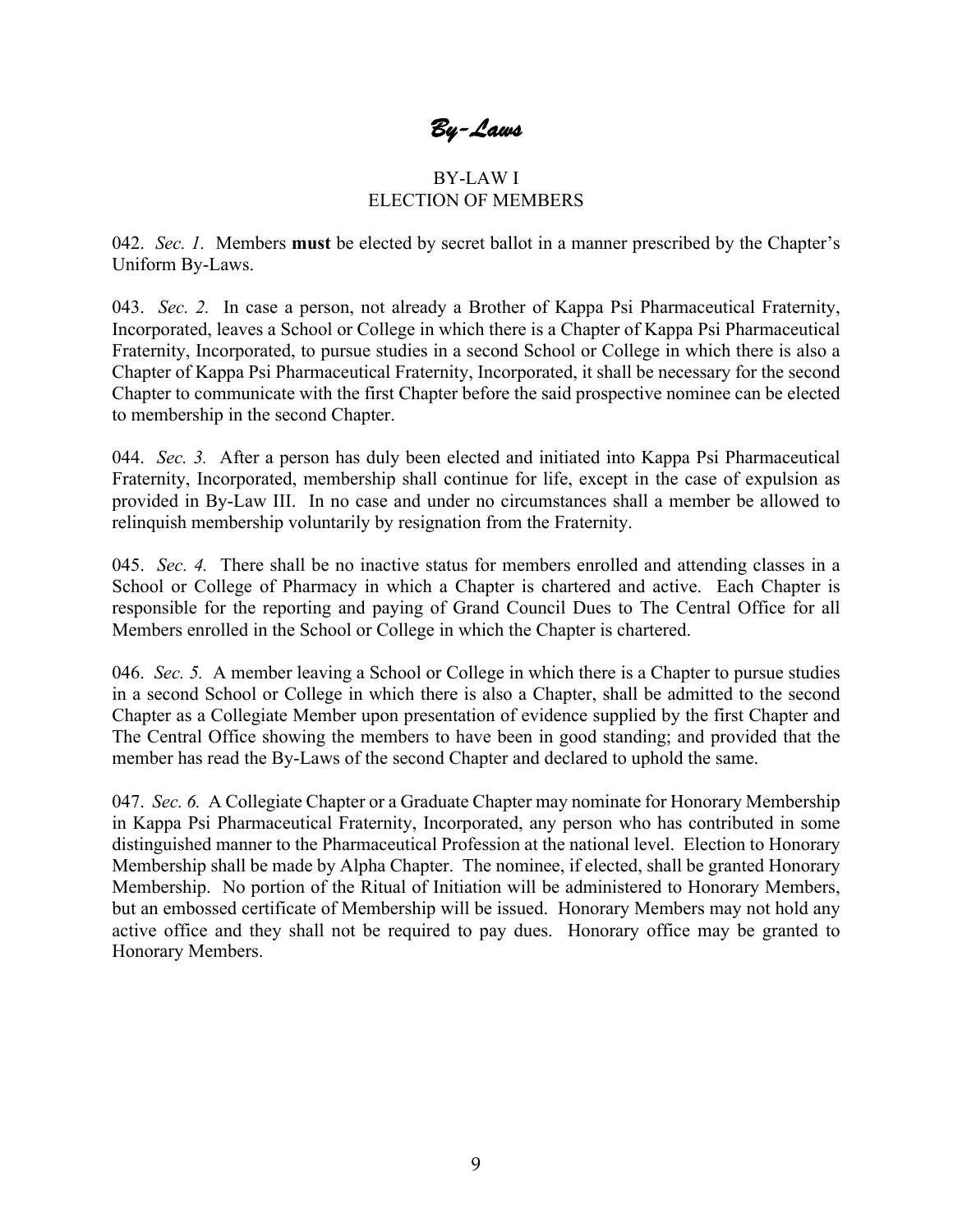#### BY-LAW II DUES AND ASSESSMENTS

048. *Sec. 1.* Each Member shall pay a Grand Council Membership fee of forty-five dollars (U.S.) (\$45.00). This fee shall be transmitted to The Central Office within seven (7) days of initiation by the Treasurer of the Chapter of initiation. The Membership fee shall be used as follows: fortythree dollars and fifty cents (U.S.) (\$43.50) to the General Fund, and one dollar and fifty cents (U.S.) (\$1.50) to the Grand Council Convention Fund. By–Law II, Section 2 shall be satisfied during the semester of initiation.

049. *Sec. 2.* Each Collegiate Member shall pay Grand Council Dues of five dollars (U.S.) (\$5.00) per month, but not to exceed forty dollars (U.S.) (\$40.00) per collegiate year. These Grand Council Dues shall be used as follows: seventy-five cents (U.S.) (\$0.75) per month, but not to exceed six dollars (U.S.) (\$6.00) per collegiate year to the Grand Council Convention Fund; four dollars and twenty-five cents (U.S.) (\$4.25) per month, but not to exceed thirty-four dollars (U.S.) (\$34.00) per collegiate year to the General Fund.

050. *Sec.* 3. Each Collegiate Chapter shall pay by February fifteenth (15<sup>th</sup>) of each calendar year an annual Risk Management Fee of up to seven dollars (U.S.) (\$7.00) per Collegiate Member to The Central Office. Each Graduate Chapter shall pay by March fifteenth  $(15<sup>th</sup>)$  of each calendar year an annual Risk Management Fee of up to fifty dollars (U.S.) (\$50.00) per Chapter to The Central Office. The monies assessed on an annual basis shall not exceed the cost of the policy, and the amount of the Risk Management Fee shall be released to the Chapters no later than January fifteenth  $(15<sup>th</sup>)$ . These funds shall be held in a Risk Management Fund and shall not be used for any other purpose.

051. *Sec. 4.* Each Graduate Chapter shall pay by March fifteenth (15th) of each calendar year an Annual Graduate Chapter Fee of one hundred fifty dollars (U.S.) (\$150.00) to The Central Office, and shall submit a copy of its current mailing list.

052. *Sec. 5.* Each Graduate Member shall be requested to pay during the calendar year, 2010, and each year thereafter, Graduate Voluntary Dues of fifty dollars (U.S.) (\$50.00). These Graduate Voluntary Dues shall be used as follows: ten dollars (U.S.) (\$10.00) to the Grand Council Convention Fund, and forty dollars (U.S.) (\$40.00) to the General Fund.

053. *Sec. 6.* Grand Council Dues shall be collected by the Treasurer of each Collegiate Chapter as part of the regular Chapter dues; said dues for the months of October, November, December and January shall be transmitted to The Central Office by October fifteenth (15th) of the same collegiate year; said dues for the months of February, March, April and May shall be transmitted to The Central Office by February fifteenth (15th) of the same collegiate year.

054. *Sec. 7.* Should there be any delay in transmitting any of the above monies to The Central Office, an order shall be issued by the Executive Director upon the Chapter Treasurer equal to the Chapter indebtedness; additionally, a penalty of two percent (2%) per month for each month or fraction thereof of indebtedness may be assessed and shall become part of above said order. If a Chapter remains in default for six (6) months or more, the Executive Committee after providing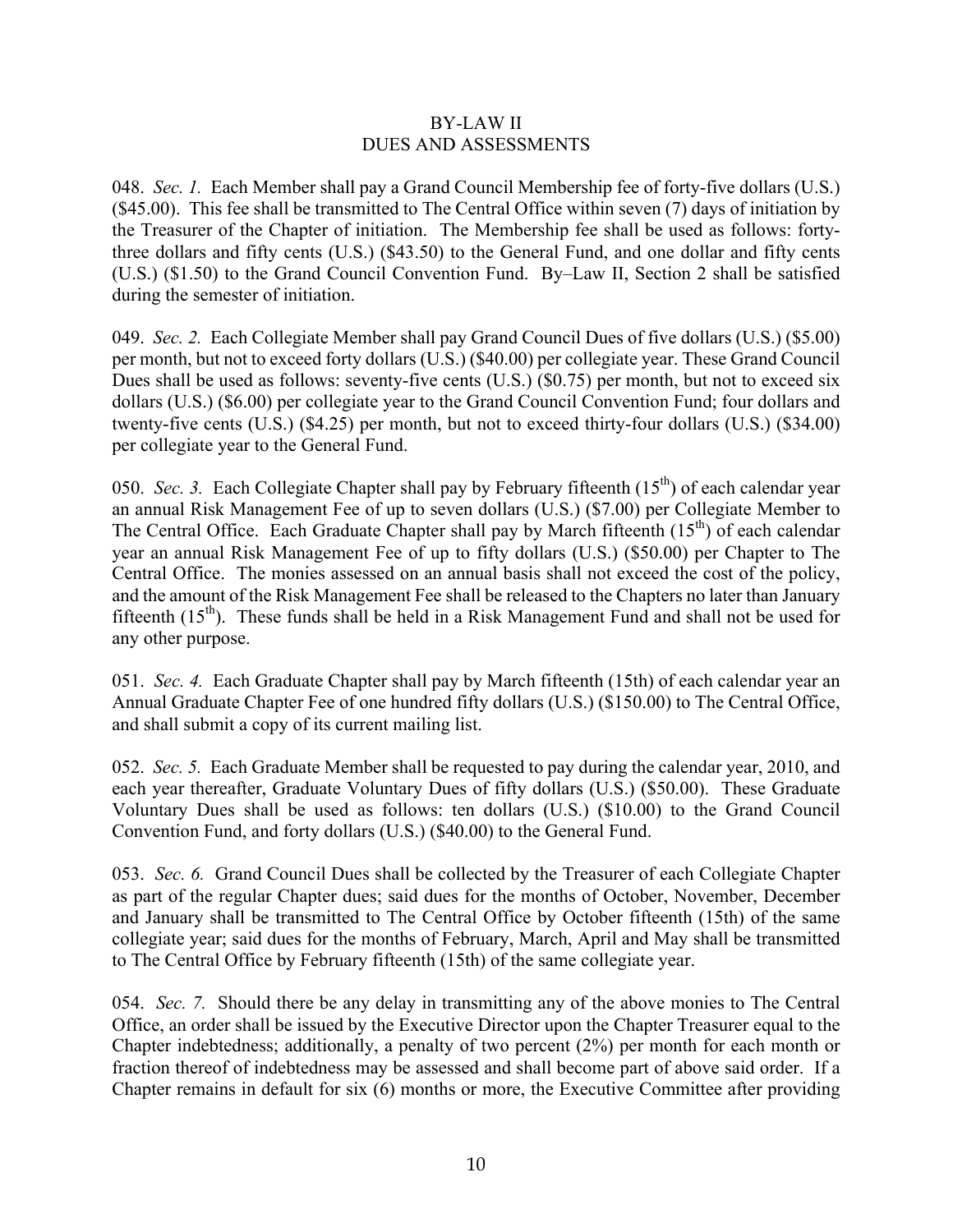the opportunity of a hearing to the defaulting Chapter, may suspend until monies are current or revoke the Charter of said Chapter.

055. *Sec. 8.* If there should arise a deficit in the funds of the Grand Council Treasury, the Executive Committee may order an extra assessment to cover the deficit. Such assessment shall be levied pro rata with membership for Collegiate Chapters and at a flat and equal rate for Graduate Chapters. Such assessments shall be collected and transmitted in a similar manner as the monthly or yearly dues; and furthermore, the same retributive proceedings in case of default apply.

#### BY-LAW III DISCIPLINE

056. *Sec. 1.* A Member may be suspended or expelled from Kappa Psi Pharmaceutical Fraternity, Incorporated for conduct unbecoming a Brother. Included under this heading are such acts: (1) as relate upon or injure the prestige and reputation of the Fraternity; (2) as relate upon the character or professional integrity of the Members; (3) as constitute a violation of the Vow of Allegiance and Obligations; and (4) as refusal to pay dues.

057. *Sec. 2.* The provisions for disciplining Members shall also apply to any person elected to membership but not having taken the Vow of Allegiance and Obligations. At any time before the candidate's initiation any member, in good standing, may submit written objections to the Judiciary Committee of the Chapter. If sustained, the Regent shall declare the election null and void.

058. *Sec. 3.* To suspend or expel a Member from the Fraternity, a Member or Members, or the whole Chapter must lay written charges before the Judiciary Committee. This Committee may exercise the authority herein granted upon its acknowledgement and without citation. If the Committee finds that the facts sustain the charge or charges, it shall endorse the charges as being true and return them to the Chapter.

059. *Sec. 4.* The Regent shall set a hearing date, order the accused to appear, and instruct the Secretary to furnish the Member cited with a copy of the charges. Should the accused not obey the mandate, the Regent may either continue or postpone the proceedings. No trial shall be valid unless two-thirds (2/3) of the Members in good standing of the Chapter are present. Should the accused fail to comply with the order to appear for more than ninety (90) days, the Regent and the Chair of the Judiciary Committee can jointly enter a summary judgment and proceed with the punishment process.

060. *Sec. 5.* At the hearing, the Regent shall act as the Judge and rule on all points of law. The Secretary shall act as Clerk of the Court. If the Regent is involved as a party defendant, the Vice Regent shall act as Judge.

061. *Sec. 6.* The Regent shall appoint two (2) Members of the Chapter to act as prosecutors; the accused may choose two (2) Members of the Fraternity to act as counsel.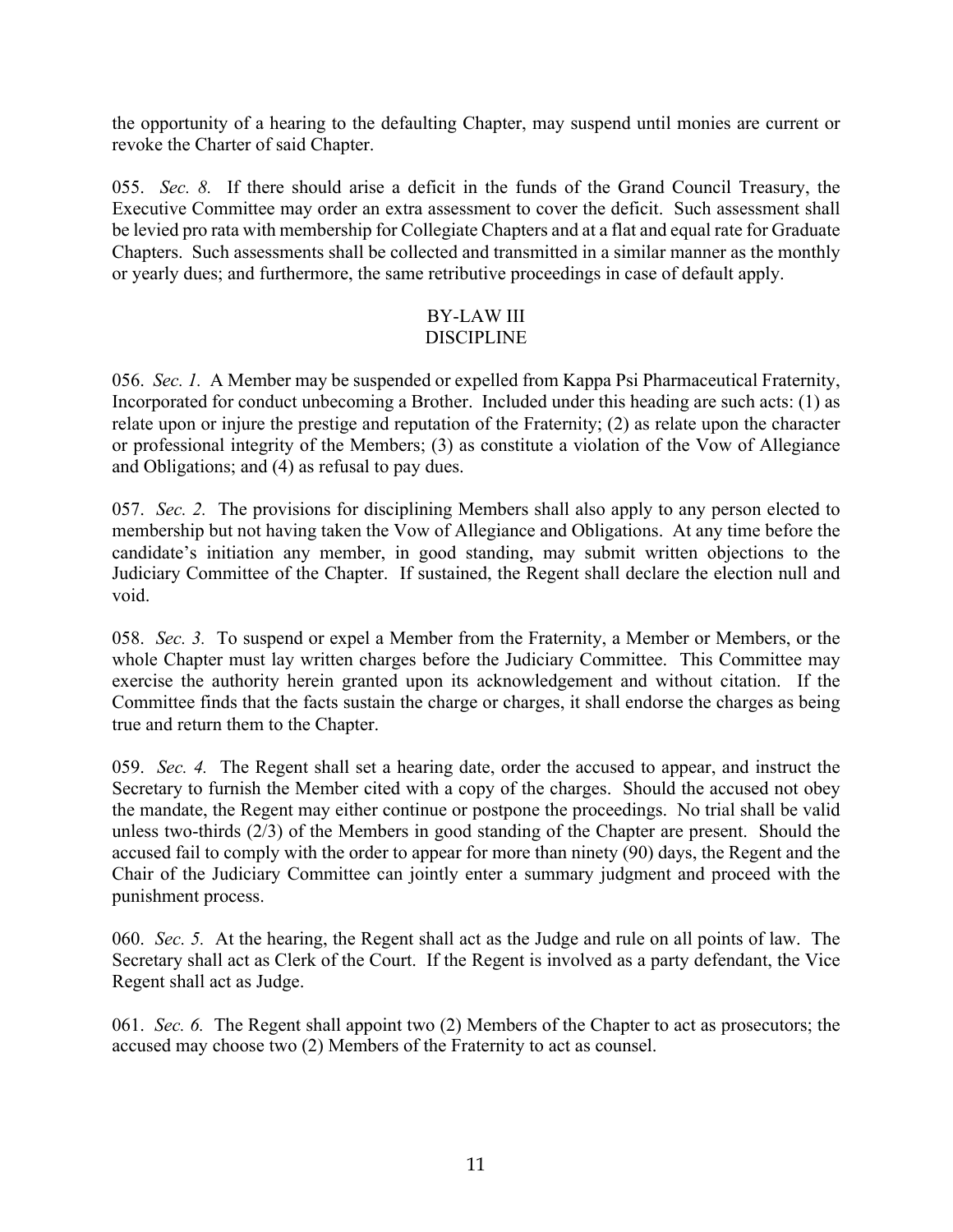062. *Sec. 7.* Testimony shall be taken on all charges and each witness shall sign a written copy of the testimony.

063. *Sec. 8.* After all evidence and arguments have been heard, all Members present shall vote guilty or not-guilty. Two-thirds (2/3) shall be needed to convict. If the accused is convicted, the Regent shall ask for the sort of punishment. Two-thirds (2/3) shall be required for expulsion and a majority for any other punishment.

064. *Sec. 9.* A convicted Member may demand a stay of execution for thirty (30) days or until appeal to the Executive Committee for rehearing. Any appeal from the Chapter's findings makes the Chapter a party defendant and also makes the convicted Member liable for all reasonable expenses of the Chapter should the Executive Committee sustain the action of the Chapter.

065. *Sec. 10.* Should the Member decide to appeal, the Secretary of the Chapter shall notify the Grand Regent of the actions of the Chapter and shall furnish to the Executive Committee an attested copy of the charges with signed copies of the testimony and written briefs arguing the respective sides of the case.

066. *Sec. 11*. The Executive Committee, after due consideration, shall render its opinion. A majority vote is necessary to either sustain or reverse the Chapter's decision. If the decision is reversed, the accused stands acquitted and the case dismissed. The Chapter has not further appeal.

067. *Sec. 12.* The accused, as a last resort, may appeal to the Grand Council in session assembled. The parties may be represented in person or by brief. A simple majority vote is necessary to either sustain or reverse the Chapter's decision. The opinion of the Grand Council shall be final.

068. *Sec. 13.* When a conviction is final, there are no appeals requested or available, the Executive Director shall be notified of the action of the Chapter. All Chapters shall then be notified of the action taken and the Grand Regent shall order all Chapters of the Fraternity closed against the Member, either temporarily or permanently.

069. *Sec. 14.* The Grand Council shall have the power to expel Members of inactive Chapters.

### BY-LAW IV **CHAPTERS**

070. *Sec. 1.* Application for a Charter for the creation of a Chapter shall be made in writing, through The Central Office, and shall be signed by at least five (5) Graduate Members residing in the district. To be chartered or reactivated prior to the Grand Council Convention, all application materials must be received by the Central Office no fewer than 90 (ninety) days prior to the opening of a Grand Council Convention.

071. *Sec. 2.* When an application for a Charter is received, it shall be forwarded to the Grand Counselor with an electronic copy of the proposed Chapter's proposed Local Chapter Ordinances to the Uniform Chapter By-Laws for review and approval.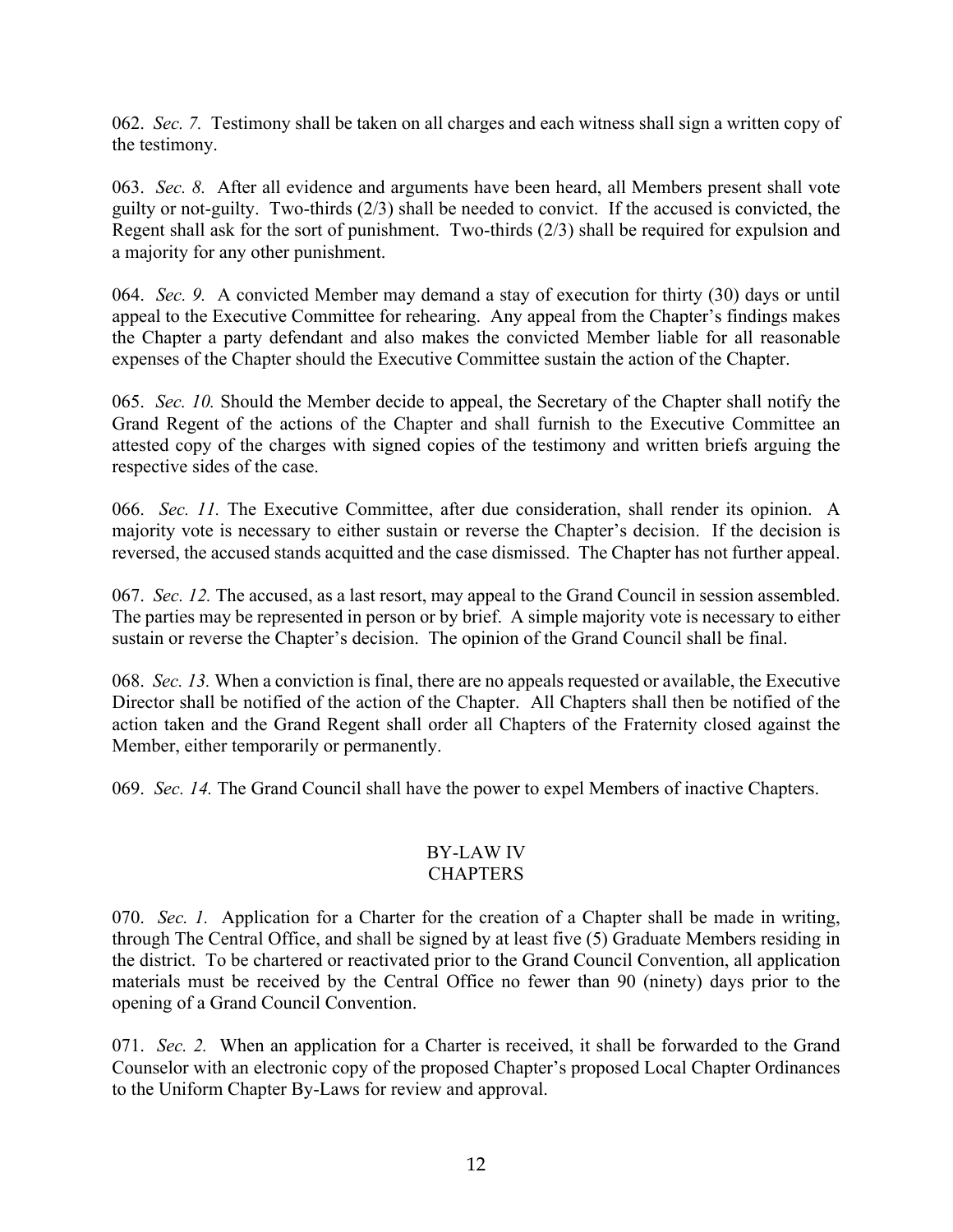072. *Sec. 3.* Upon approval of the proposed Chapter's proposed Local Chapter Ordinances, the Executive Committee shall be notified by the Executive Director of the Application for Charter, and shall be requested to vote upon same. Three-fourths (3/4) approval of the Executive Committee members voting shall be required for granting a Charter.

073. *Sec. 4.* Upon approval of the Executive Committee and payment for creation and shipment of the charter, the Grand Regent shall grant the Charter and cause either personally, or by appointment of a Member of the Executive Committee or Advisory Committee, the new Chapter to be properly installed.

074. *Sec. 5.* The Grand Regent shall notify all Members of the Executive Committee, all Chapters, and all Provinces of the new Chapter and shall request letters of greetings and welcome be sent to the new Chapter.

# BY-LAW V

## THE GRAND COUNCIL

075. *Sec. 1.* Delegates from Chapters in arrears shall not be admitted to the Grand Council until all past indebtedness is paid. Upon three-fourths (3/4) vote of the Grand Council this section may be waived.

076. *Sec. 2.* If a Chapter sends only one (1) representative to the Grand Council, that representative shall be entitled to cast two (2) votes. If a Chapter or Province is unable to send any representatives, its votes or vote may be assigned by proxy to any other Member, Chapter or Province except Members of the Executive Committee, Advisory Committee, or Editor of *THE MASK*. No votes other than those of Chapters or Provinces may be assigned by proxy.

077. *Sec. 3.* No funds for representation shall be paid to a Chapter in arrears or to a Chapter represented by proxy. No funds for representation shall be paid to Graduate Chapters or to Provinces.

078. *Sec. 4.* All Delegates or proxies shall be determined in accordance with Chapter or Province By-Laws and Local Ordinances thereof, and shall be admitted to the Grand Council only upon presentation of proper credentials issued by the represented Chapter or Province. In the case of Delegate representation, the credentials must be signed by the Regent, Satrap, or Secretary of the Chapter or Province being represented. In the case of proxy representation, the credentials must be signed by the Regent or Satrap and Secretary of the Chapter or Province being represented. These forms must be sent to The Central Office via mail or email with a postmark or electronic transmission date of at least one (1) month prior to the start of the Grand Council Convention. Mailed proxy forms must be notarized. All electronic submissions must be sent from the Chapter or Province's official email address, or using a secured, verifiable digital signature.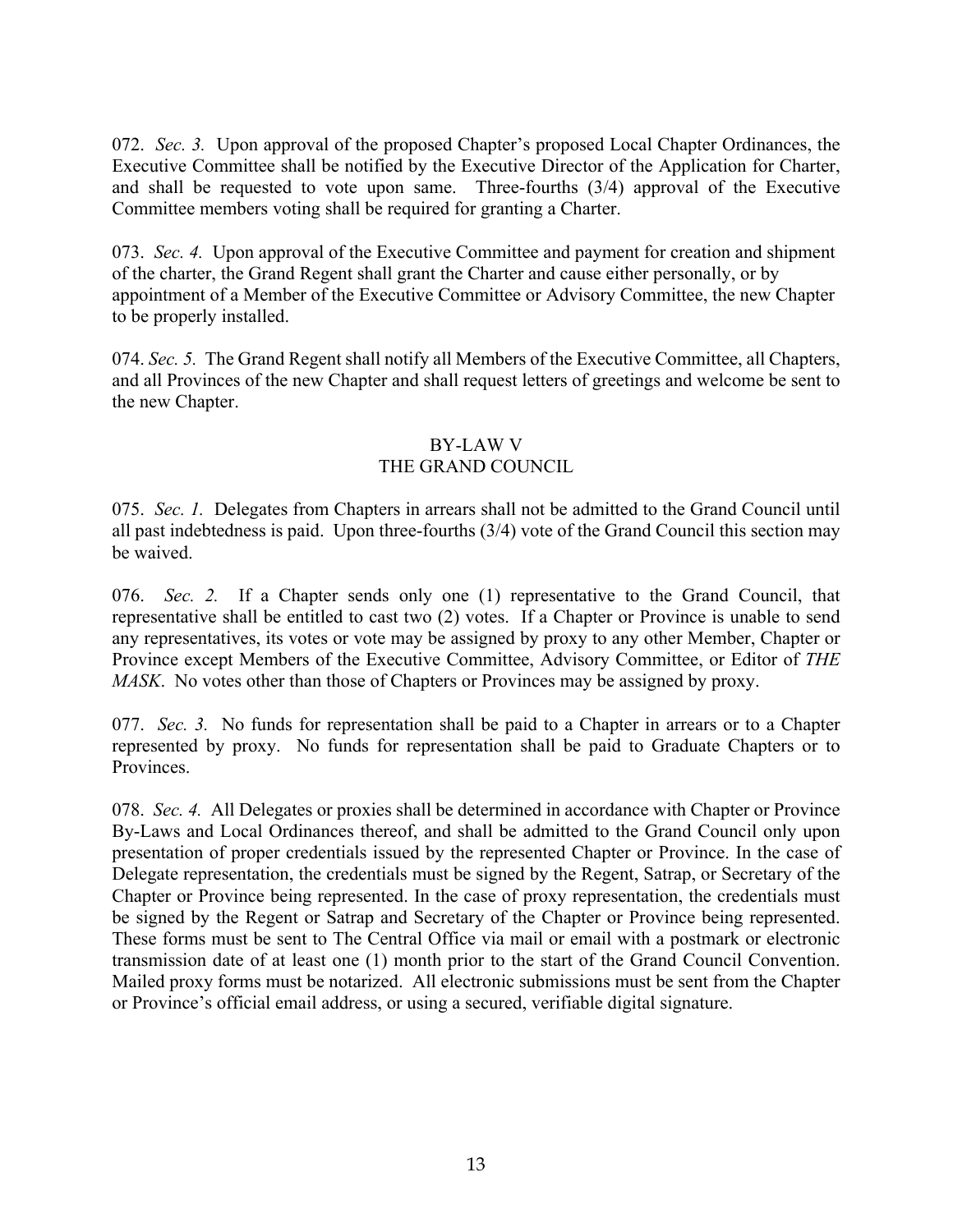#### BY-LAW VI THE GRAND COUNCIL CONVENTION FUND

079. *Sec. 1.* The Grand Council Convention Fund shall be used to pay the transportation expenses equivalent to the lowest tourist class, round trip air fare from the Chapter location to the airport of the convention site for one (1) Delegate (not a proxy) from each Collegiate Chapter, each Member of the Executive Committee, and such other Members of the Grand Council designated by the Executive Committee. Any monies remaining in this fund following the determination of anticipated transportation expenses may be utilized to fund other portions of the Grand Council Convention.

080. *Sec. 2.* The Executive Director shall prepare and send a statement to the Secretary of each Collegiate Chapter showing the amount due that Chapter from the Grand Council Convention Fund. The manner of payment shall be determined by the Executive Director. Payments shall be made no later than the fifteenth (15th) day of the month following the Grand Council Convention.

### BY-LAW VII OFFICERS OF THE GRAND COUNCIL: ELECTION AND DUTIES

081. *Sec. 1.* The Executive Director shall notify each Chapter at least eight (8) months prior to the Grand Council Convention that the Nominations Committee is prepared to receive nominations. Any Chapter may nominate for any or all of the Grand Officers, Graduate Memberat-Large, and Collegiate Member-at-Large and shall forward the same, certified by the Regent and Secretary, to The Central Office by the earlier of January 24th, or at least six (6) months prior to the first day of the Grand Council Convention.

082. *Sec. 2.* The Executive Director shall notify each member of the office for which nominated. A member becomes a candidate for office only upon acceptance of nomination for that office and may not be a candidate for more than two (2) offices at any Grand Council Convention. Acceptance of nomination must be made by the earlier of March 1st or at least four (4) months prior to the first day of the Grand Council Convention.

083. *Sec. 3.* All nominations shall be made in the above manner except when at the time of balloting, all nominees or all but one (1) nominee for any office withdraw. In such instances, and no other, nominations may be made from the floor of the Convention. No person may accept a nomination in such instances if he has accepted two (2) prior nominations.

084. *Sec. 4.* To be eligible for nomination as a Grand Officer or Graduate Member-at-Large, a person must have been a Member of the Fraternity for at least two (2) years and have paid Collegiate or Graduate assessment dues for the year including the Grand Council Convention no later than March 1<sup>st</sup>. To be eligible for nomination as Collegiate Member-at-Large, a person must have been a Member of the Fraternity for at least six (6) months prior to nomination, and when elected have at least one (1) academic year of study remaining before graduation from a School or College of Pharmacy.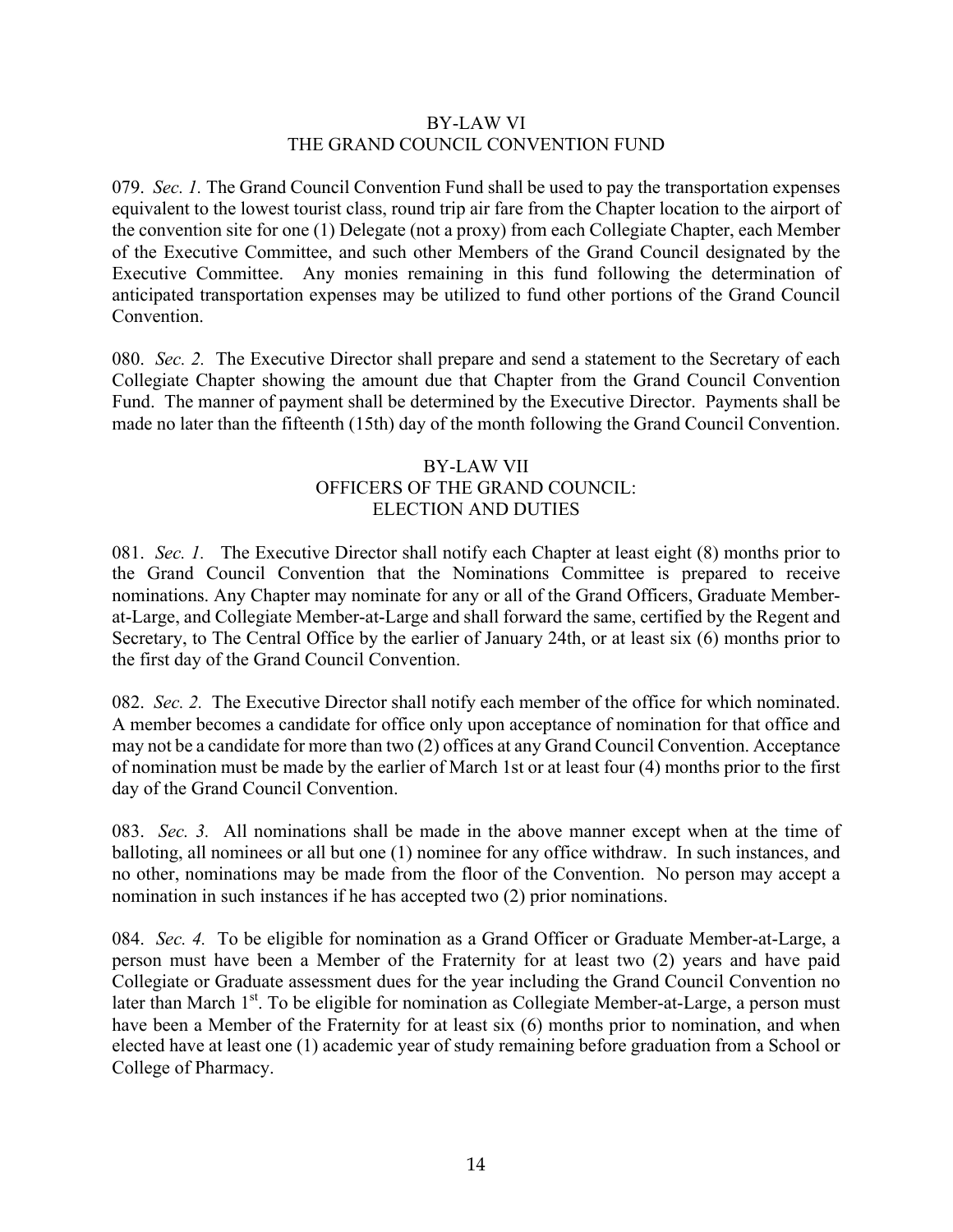085. *Sec. 5.* Voting shall be by secret ballot and shall continue until one candidate receives a majority of the votes cast. A majority shall be at least fifty percent (50%) plus one (1) of the votes cast. If no candidate receives a majority, the candidate receiving the least number of votes shall be withdrawn from further balloting. Electronic voting may be permitted, provided the system is secured and can maintain the secrecy of the ballot.

086. *Sec. 6.* Balloting for Grand Officers, Graduate Member-at-Large and Collegiate Memberat-Large shall be in the following order: Grand Regent, Grand Vice Regent, Grand Counselor, Grand Historian, Grand Ritualist, Graduate Member-at-Large, and Collegiate Member-at-Large.

087. *Sec. 7.* the Grand Regent is the Chief Executive Officer of the Fraternity and shall preside at all meetings of the Grand Council; shall announce the time of the meetings of the Grand Council; shall visit each Chapter of the Fraternity every two (2) years either in person or through another Grand Officer or representative; shall, if possible, install new Chapters but may delegate that duty to another Member of the Fraternity; shall appoint the Official Representative in Delaware; shall be an ex-officio member of all standing committees of the Grand Council; and shall have authority to speak and act for the Fraternity on all matters and is accountable to the Grand Council.

088. *Sec. 8.* It shall be the duty of the Grand Vice Regent to discharge all such duties as the Constitution or the Grand Regent may delegate.

089. *Sec. 9.* The Grand Counselor shall act as the legal advisor of the Fraternity; upon request, tender official opinions concerning interpretation of the Constitution and By-Laws of the Fraternity, Uniform Province By-Laws, Uniform Collegiate and Graduate Chapter By-Laws, Local Province Ordinances, Local Collegiate and Graduate Chapter Ordinances, and any other rules, regulations, and/or enactments; examine all Local Province and Chapter Ordinances following their adoption to assure their consistency with superior enactments of the Fraternity; be consulted by the Chapters and Provinces in all legal matters including, but not limited to, Chapter House purchases, contracts and other legal documents before these are entered into and/or finalized.

090. *Sec. 10.* The Grand Historian shall record all important events of significance to the Fraternity; be responsible for the preparation and publication, from time to time, through The Central Office, of such data and proceedings of the history of the Fraternity as shall be of value as a matter of record and future interest.

091. *Sec. 11.* The Grand Ritualist shall direct the ritualistic work of the Order; present, for action by the Grand Council, revisions of all or any part thereof, edit any reprints and/or revisions thereof of the Ritual of the Fraternity and supervise its usage, understanding, and instruction for the Chapters and Provinces.

092. *Sec. 12.* The fact of the existence of any disqualification, refusal, or neglect to act on the part of the Grand Regent, as well as the termination of any temporary disqualification, shall be determined by the Grand Council when in session or by the Executive Committee at all other times. This power may be exercised upon knowledge with or without citation and notice or upon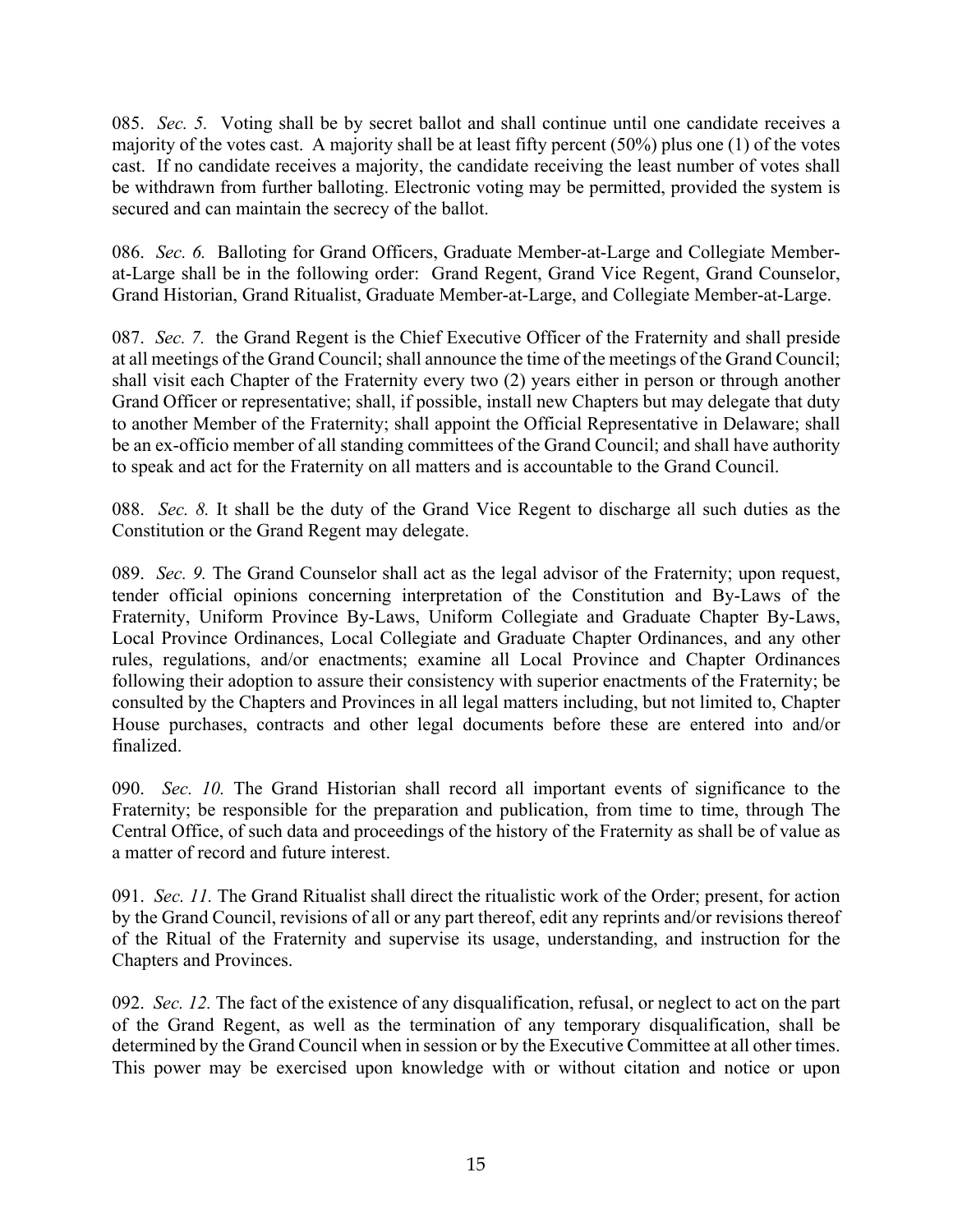sufficient testimony. The Grand Council (or the Executive Committee) shall also have the power to accept the resignation of the Grand Regent.

093. *Sec. 13*. To encompass the removal of the Grand Regent permanently or temporarily and to elevate a Grand Officer to the Grand Regency, the Grand Council or the Executive Committee, whichever has the power, shall file a certificate with the Executive Director stating the existence of the disqualification. Such certificate must be approved by a majority of the Grand Council or by three-fourths (3/4) of the Executive Committee and shall be signed by the Grand Vice Regent. This same procedure shall be used to reinstate a Grand Regent after a temporary disqualification is removed.

094. *Sec. 14.* Should the office of Grand Regent become vacant, for any reason, the Grand Vice Regent shall fill the unexpired term of office. The Grand Vice Regent shall assume the duties of the Grand Regency during any temporary disqualification of the Grand Regent. Should the Grand Vice Regent be unable or refuse to serve under these circumstances, the Executive Committee shall fill the vacancy from among the Grand Officers and a three-fourths (3/4) majority vote shall be needed to elect.

095. *Sec. 15.* In case of the inability, or refusal of any Grand Officer or Member-at-Large, except the Grand Regent, to perform the duties of office, between sessions of the Grand Council, the Executive Committee may declare the office vacant by a three-fourths (3/4) majority vote and may elect a successor from the Members of the Fraternity as a whole by a simple majority.

096. *Sec. 16.* Expenses incurred by Officers, Committees, and Members of the Grand Council in the discharge of the office and business of the Fraternity-at-Large shall be borne by the Grand Council General Fund. Such expenses may be approved by the Grand Regent prior to disbursement from the General Fund.

# BY-LAW VIII

# THE CENTRAL OFFICE

097. *Sec. 1.* The Central Office shall be supervised and administered by an Executive Director appointed for a term, under conditions, and at a salary to be determined by the Executive Committee.

098. *Sec. 2.* The Executive Director shall receive and be custodian of all funds of the Grand Council and shall disburse them in full payments of debts incurred by the Grand Council, its Officers, and Committees as approved by the Grand Regent. The Executive Director shall prepare an annual report no later than 30 days after the end of a fiscal year showing receipts and expenditures for said fiscal year and shall mail a copy of this report to each Chapter in good standing. A copy shall also be sent to each Province Satrap and each Grand Officer and member of the Executive Committee. The Executive Director shall work in conjunction with the Grand Regent and the Executive Committee to prepare an annual budget of fraternal expenses for each fiscal year. The Executive Director shall also prepare quarterly financial reports, including a summary of all assets, income and expenses within 30 days of the end of each quarter. Quarterly reports shall be submitted to members of the Executive Committee, members of the Advisory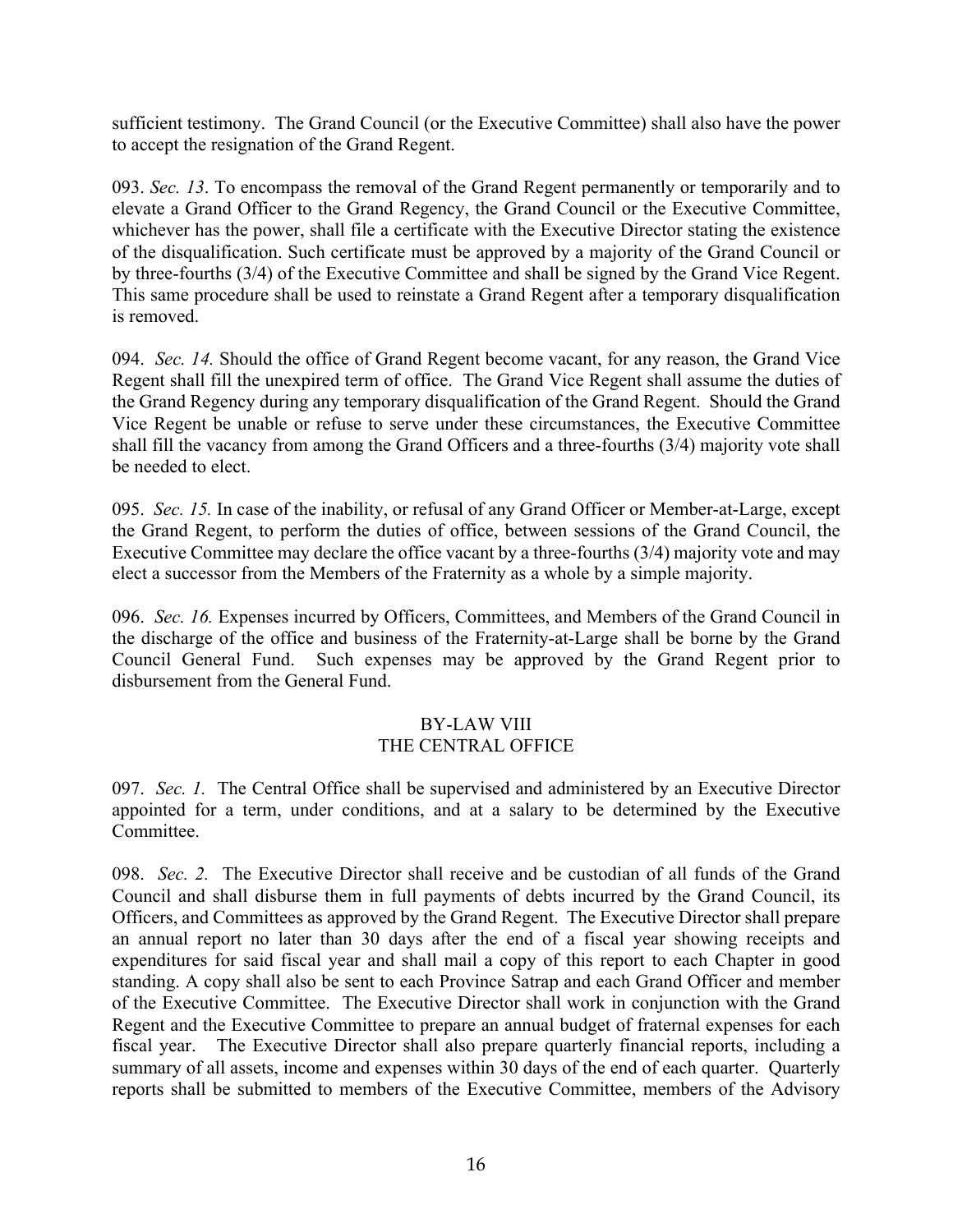Committee and to the Chairman of any standing or ad hoc committee of the Grand Council with financial oversight of the Fraternity. Such reports and supporting financial records shall be subject to an audit at any time, by any Committee or accounting firm in a manner prescribed by the Grand Regent.

099. *Sec. 3.* The Executive Director shall be required to furnish a bond or insurance in a sum to be determined by the Executive Committee but to be no less than five hundred thousand dollars (U.S.) (\$500,000.00), the cost of which shall be paid from the funds of the General Fund.

100. *Sec. 4.* The Executive Director shall have complete charge of the roll or record of membership in Kappa Psi Pharmaceutical Fraternity, Incorporated as furnished by the Chapters; shall keep a record of all data concerning the membership which may be of value or historical importance. All historical data or records collected by the Grand Historian and/or Grand Ritualist or data records otherwise secured, shall unless otherwise provided for, be charged with the duties and responsibilities normally associated with such office and all other duties which may be assigned by the Grand Regent, the Grand Council, and/or the Executive Committee, and may appoint, with the approval of the Executive Committee, an official assistant.

101. *Sec. 5.* The Grand Regent shall appoint a Coordinator of Province and Graduate Affairs to assist the Executive Director in furthering the work of the Provinces and Graduate Chapters.

102. *Sec. 6.* The Executive Director shall be provided with sufficient funds from the General Fund to provide The Central Office with the necessary stenographic and clerical assistance to carry on the work of said Central Office, the amount to be approved by the Executive Committee.

### BY-LAW IX

# COMMITTEES OF THE GRAND COUNCIL

103. *Sec. 1*. The Chairman of the Executive Committee shall be the Grand Regent. The Chairman of the Legislative Committee shall be the Grand Counselor. Except Chairman of the Advisory Committee, all other committee chairmen shall be appointed by the Grand Regent.

104. *Sec. 2.* Copies of the minutes of all meetings of all committees shall be forwarded to The Central Office with fifteen (15) days of the meeting by the Committee Chairman.

105. *Sec. 3.* The Executive Committee shall consist of nine (9) members; Grand Officers, Graduate Member-at-Large, Collegiate Member-at-Large, the Immediate Past Grand Regent, and Executive Director. The Executive Director shall be an ex-officio Member without vote.

106. *Sec. 4.* The Executive Committee shall have a formal scheduled meeting at least once a year at a time and place to be determined by the Executive Committee. Additional meetings may be called by the Grand Regent, with the approval of the Executive Committee, at any time that circumstances warrant such a meeting. The Grand Regent, with the approval of the Executive Committee, may also invite any Member to attend whose presence is necessary to the work of the **Committee**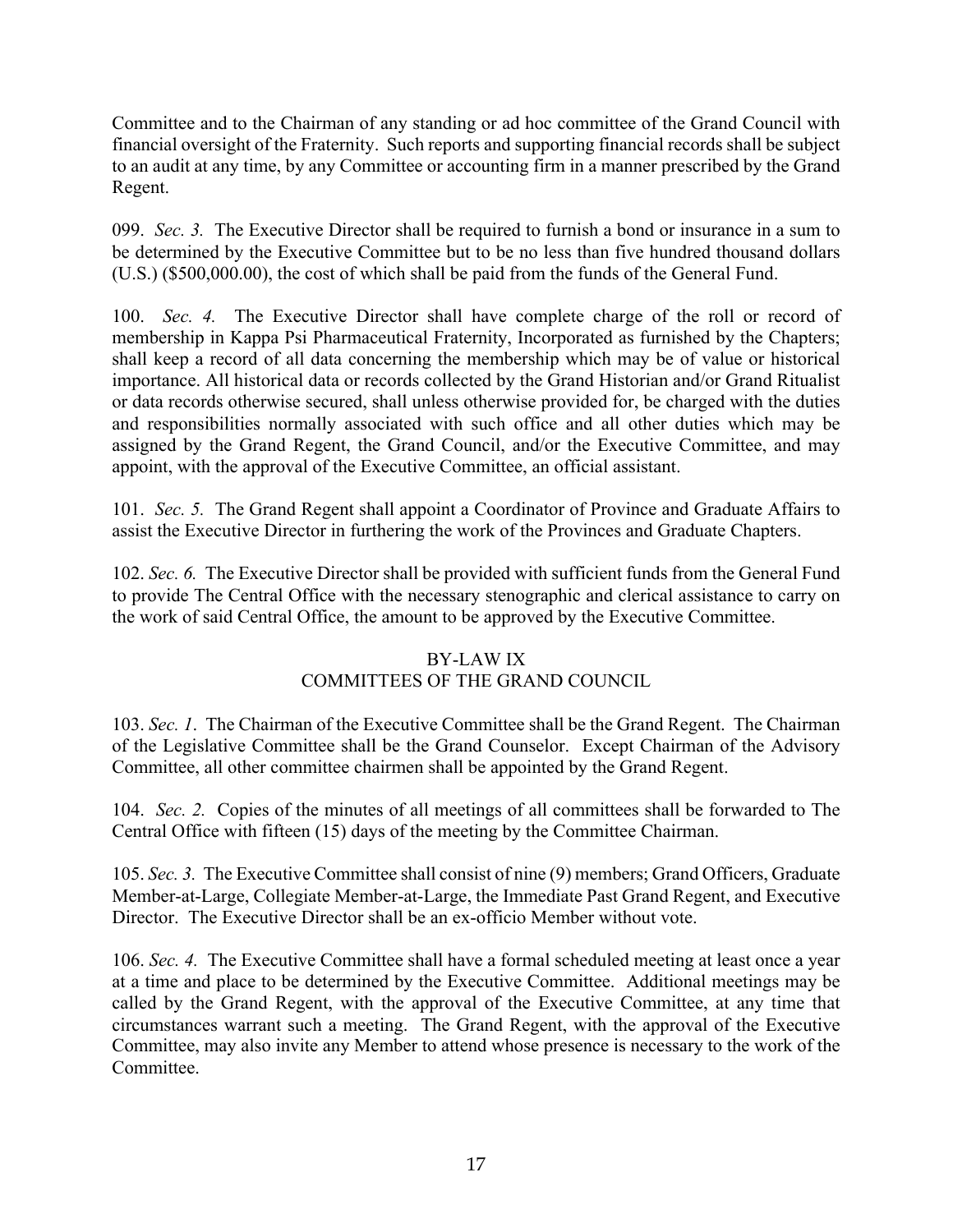107. *Sec. 5.* A quorum for any meeting of the Executive Committee shall consist of not less than five (5) members with votes.

108. *Sec. 6.* The Executive Committee shall be responsible to the Grand Council in all of its actions and rulings, and hence any action taken by the said Committee may be reversed at a subsequent meeting of the Grand Council.

109. *Sec. 7.* The Legislative Committee shall be composed of five (5) members. At minimum, one (1) member shall be appointed from the Collegiate Members of the Fraternity and one (1) member shall be appointed from the Graduate Members of the Fraternity.

110. *Sec. 8.* The Legislative Committee shall examine Local Chapter and Province Ordinances to the Uniform Chapter and Province By-Laws to assure that they are consistent with superior enactments of the Fraternity. However, such Local Ordinances shall be deemed in force at the time of adoption unless rejected within ninety (90) days of submission, or other belaying mechanisms are invoked, as may be stipulated in the Uniform Chapter or Province By-Laws.

111. *Sec. 9.* As further duties of the Legislative Committee, it shall direct its particular attention to the common and general ordinances and laws of the Fraternity with the view of recommending for amendment such features as require it. All proposed amendments to the Constitution and By-Laws shall be filed in writing with this Committee before they are acted upon by the Grand Council or the Chapters.

112. *Sec. 10.* The Frank H. Eby Award Committee shall supervise the operations of the Frank H. Eby Award Fund. The Executive Director, three (3) past recipients of the Frank H. Eby Award, and other Members as appointed by the Grand Regent shall be members of this committee.

113. *Sec. 11.* The Publications Committee shall be in charge of all overall supervision of all Fraternity publications. It may from time-to-time recommend revision of these publications.

114. *Sec. 12.* The Public Relations Committee shall develop Public Relations Programs designed to promote the best interest of the Fraternity. It shall also make positive recommendations designed to improve the image of the Fraternity.

115. *Sec. 13.* The Advisory Committee shall consist of all Past Grand Regents; the Chairman of this Committee shall be elected by the Members of this Committee. Election of the Chairman shall be conducted within thirty (30) days of the adjournment of each Grand Council Convention. Should a vacancy occur in the office of Chairman, the Grand Regent shall immediately appoint a Chairman Pro-tem, who shall conduct an election for the office of Chairman within thirty (30) days of appointment. The Committee may advise the Fraternity on any subject, at its discretion.

116. *Sec. 14.* The Grand Regent will appoint an "A. Richard Bliss, Jr. Grand Council Citation of Appreciation Award" Nomination Committee composed of five (5) members: three (3) past recipients, the Grand Regent, and the Executive Director. The Committee will present two (2) names to the Executive Committee for consideration of the award four (4) months prior to its presentation.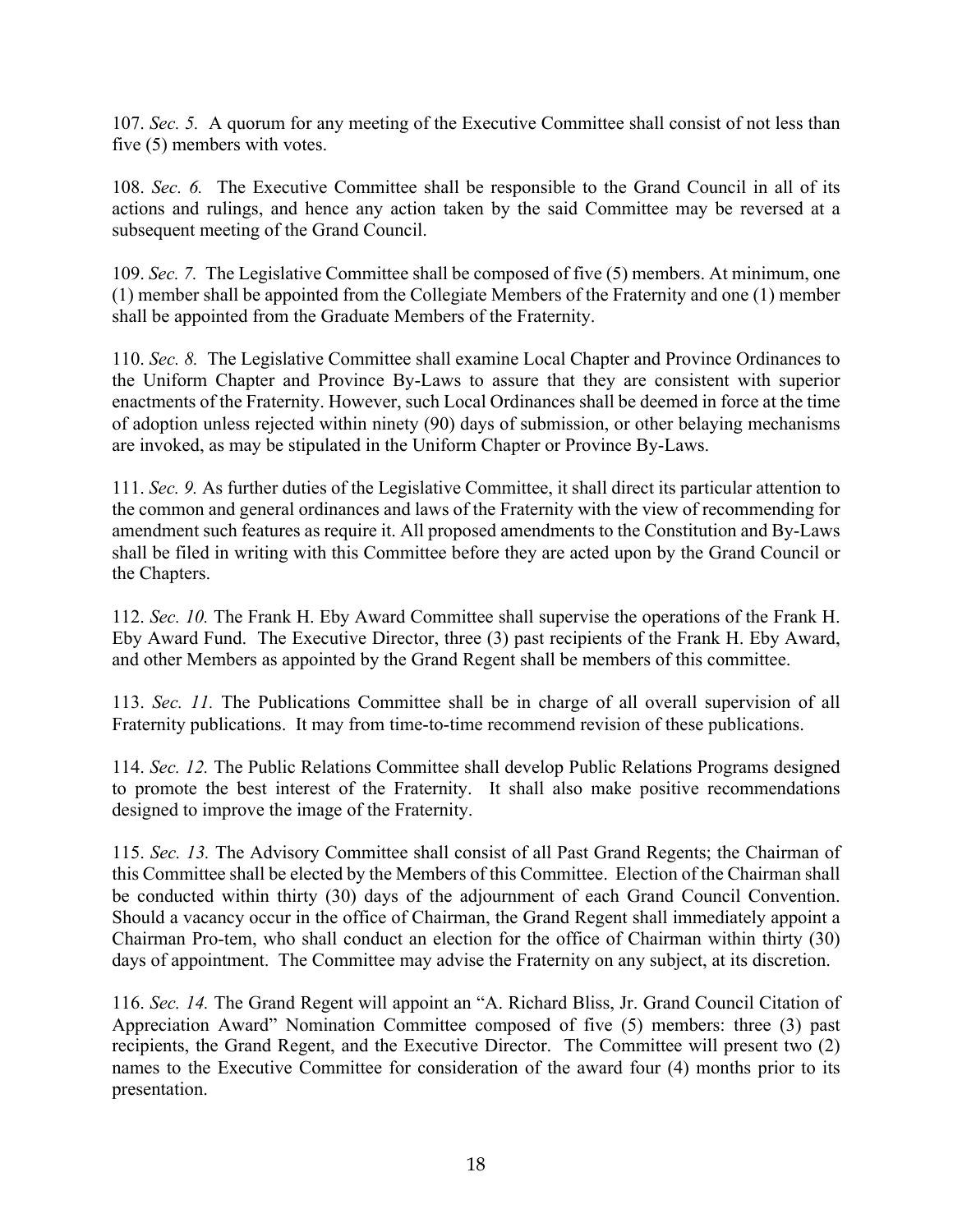117. *Sec. 15.* The Executive Committee, standing committees, and special committees are authorized to meet by electronic communication media so long as all members have the ability to participate.

#### BY-LAW X PROVINCES

118. *Sec. 1.* The Officers of the Province shall be Satrap, Vice Satrap, Secretary-Treasurer (the Office of Secretary-Treasurer may be split into two [2] Offices, to wit: Secretary and Treasurer, if indicated in Uniform Province By-Law XIII, Ordinance 6), Historian, Chaplain, and Province Supervisor. These Officers, with the exception of the Province Supervisor, who shall be appointed by the Grand Regent, shall be elected by the Province Assembly from the Province Membership. The Province may elect other Officers deemed necessary.

119. *Sec. 2.* The Grand Regent shall appoint a Supervisor for each Province. The Supervisor's duties shall be to advise and counsel the Province Officers on administrative and other pertinent matters, to insure meetings are held at designated times, and to do whatever necessary to insure the successful continuity of the Province. The Supervisor shall be encouraged to attend meetings of the Province Assembly but shall have no vote in the matters of the Assembly.

120. *Sec. 3.* The Assembly shall meet at least once every two (2) years, alternately with the Convention of the Grand Council. The precise time and place of the meeting shall be decided by the Executive Committee of the Province; additional meetings may be held if the Province so desires.

121. *Sec. 4.* Each Province shall be granted authority to fix and levy assessments, etc., for the necessary expenses incident to the work of the Province.

122. *Sec. 5.* The Satrap shall preside at the meetings of the Assembly; shall be responsible to and act as the Grand Regent's deputy in all matters of grievance or interpretation of the Law of the Fraternity in the Province; decision of the Satrap may be appealed to the Grand Regent, whose decision in all matters shall be final except as specified in the By-Laws. The Satrap shall perform such other duties as directed by the Grand Regent.

123. *Sec. 6.* In the event of the inability of the Satrap from any cause whatever to perform the duties of the office, they shall be performed by the Vice Satrap of the Province.

124. *Sec. 7.* The duties of the Secretary-Treasurer of the Province, or Secretary and Treasurer of the Province, and the Historian of the Province shall be the usual duties assigned to these Offices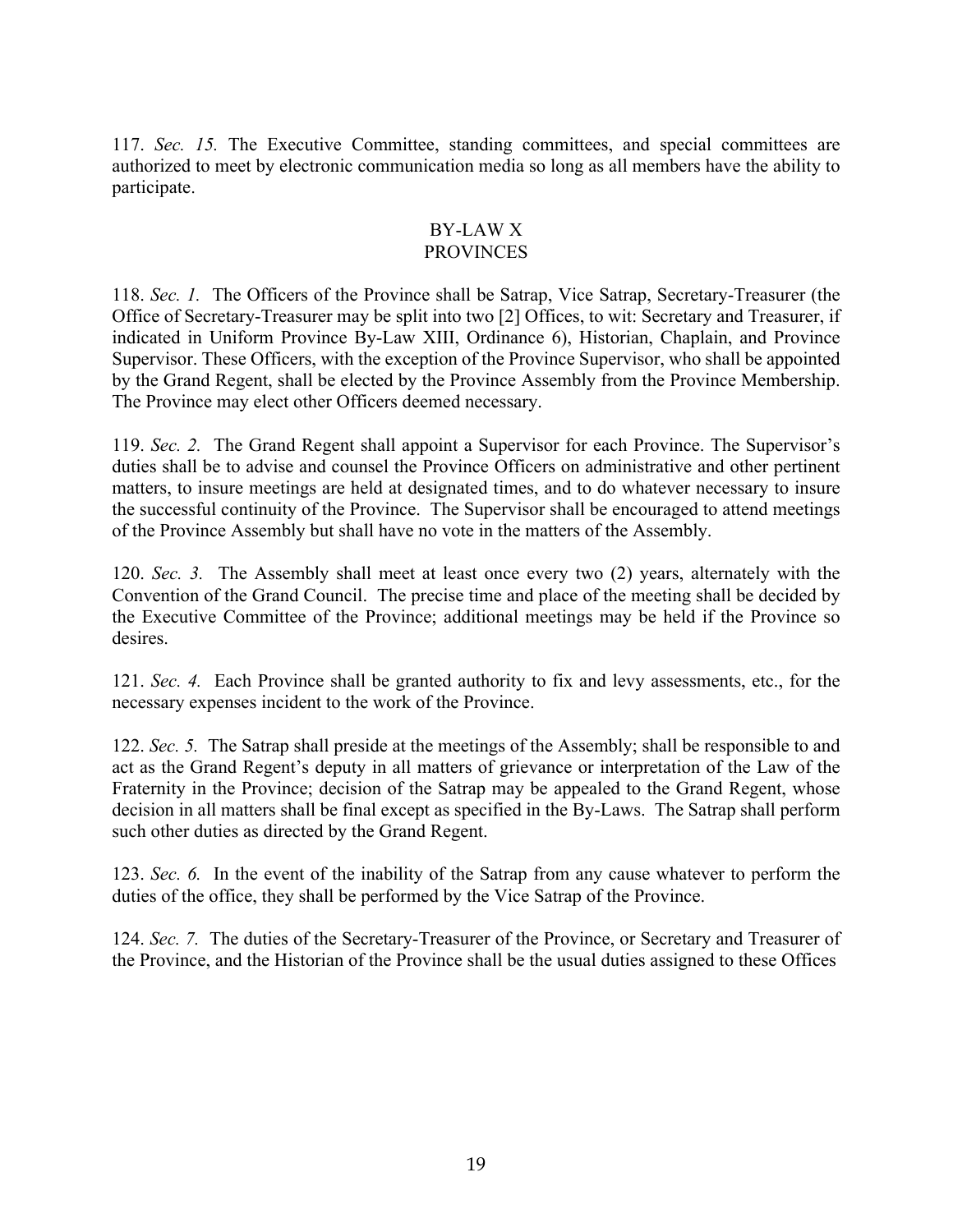#### BY-LAW XI OFFICIAL INSIGNIA, BADGES, ET CETERA

125. *Sec. 1.* The authorized Badge of Kappa Psi Pharmaceutical Fraternity, Incorporated shall be the shape of a rhombus, having black enameled center of like shape though smaller in size; the remaining portion of the surface being of unenameled gold. Upon the black enameled surface shall be a mask, through which the eye and nose appear, the whole figure (of mask, eyes, and nose) being made of gold raised above a black enameled surface. Above the figure shall be the Greek letter "KAPPA" and below the Greek letter "PSI," both being also gold inlaid in the black enameled surface. In the eye sockets and along the gold border surrounding the black enameled surface are set jewels as may be appropriate. The Badge shall be worn on the vest or shirt, one inch medial (toward the center) and on the plane with the left nipple. The Badge shall not be worn on the coat, tie, or in any other location.

126. *Sec. 2.* The owner's initials and the Chapter letters shall be engraved upon the reverse side of the Badge.

127. *Sec. 3.* The Fraternity positively forbids the loan of the Fraternity Badge to any person not a member of this Order, and furthermore, it strongly discourages and vigorously protests against the promiscuous lending of Badges to anyone.

128. *Sec. 4.* Should a Member be expelled from the Fraternity, the Badge must be recovered by the former Chapter upon making the proper payment of the same, since it belongs to the individual only so long as he remains a Member of the Order.

129. *Sec. 5.* The Sweetheart Pin shall be the shape of a rhombus, having a black enameled center of like shape though smaller in size; the remaining portion of its surface being occupied by enameled gold. Upon the black enameled surface shall be a mask, through which two (2) heart shaped eyes of gold and raised above the black enameled surface. The heart shaped eyes are accented by red enamel. Above the figure shall be the Greek letter "KAPPA" and below shall be the Greek letter "PSI," both being gold inlaid in the black enameled surface. Along the gold border surrounding the black enameled surface shall be set twenty (20) close set pearls.

130. *Sec. 6.* The authorized Pledge Button shall be circular in shape, one half (1/2) inch in diameter, enameled black, with an inlaid gold mask in the middle portion of the black field.

131. *Sec. 7.* The Recognition Button shall consist of a mask superimposed on a winged staff with an entwined serpent, and shall be gold plated and of such size as the Grand Council determines.

132. *Sec. 8.* The Henry J. Goeckel Grand Council Scholarship Key shall be gold-plated and properly engraved with the appropriate date concerning the Members to whom it is awarded. It shall be of such design and size as the Grand Council determines. After certification by the Dean or Director of the College of Pharmacy, the Grand Council shall award annually such a key to each Kappa Psi Member who graduates with First Honors or who stands highest in scholarship in the entire class of graduates. A Grand Council Scholarship Certificate of such design as shall be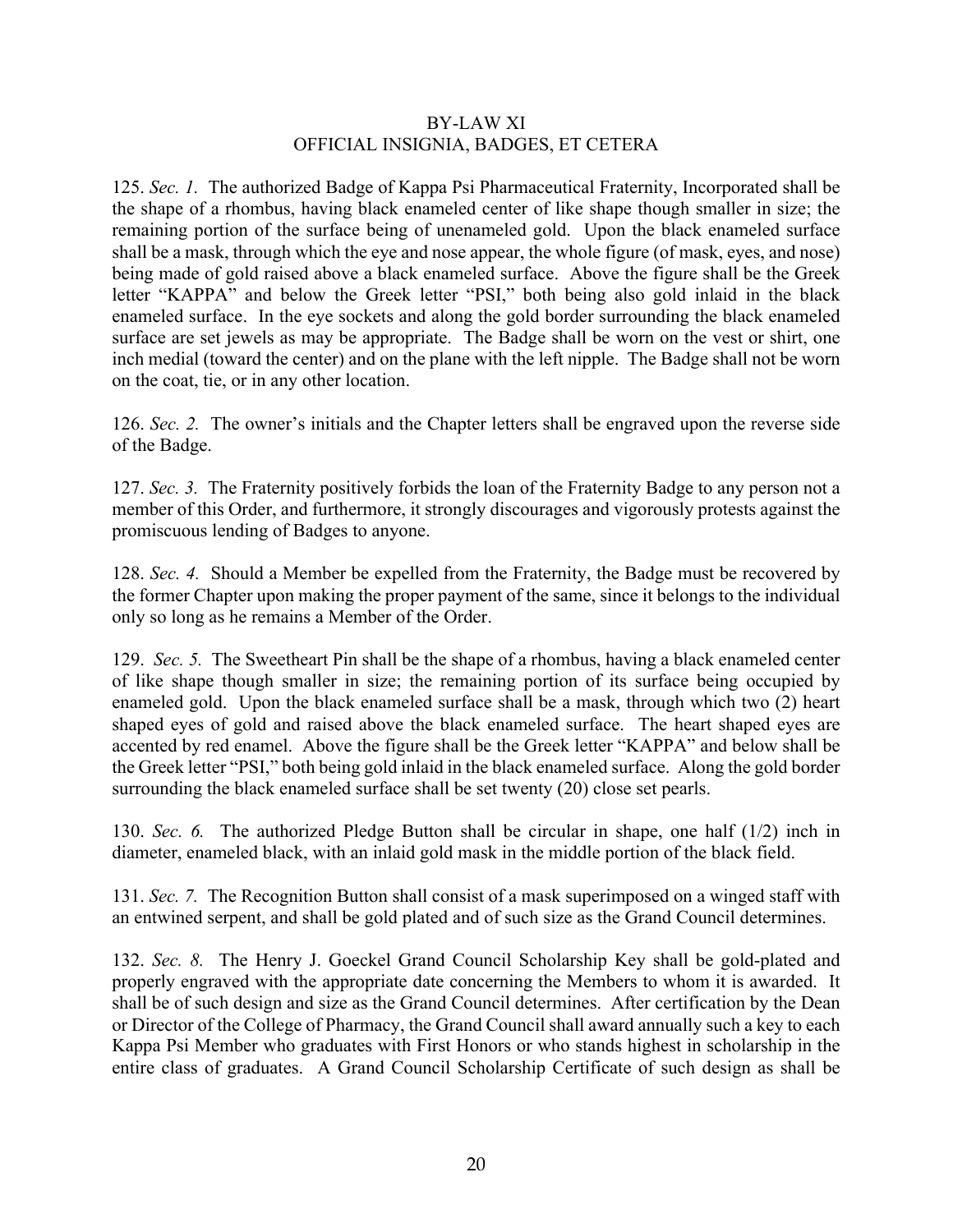approved by the Grand Council shall accompany each Scholarship Key. The expense of furnishing such scholarship awards shall be borne by the Grand Treasury.

133. *Sec 9.* The Kappa Psi Lapel letters shall be in the form of monograms bearing the Greek letter "KAPPA" and "PSI" and shall be in the form and shape and size as determined by the Grand Council.

134. *Sec. 10.* The Insignia consists of important symbolic emblems of the Fraternity. In the center is a shield bearing a wreath which partly encloses a left hand showing on its back the numerals "99." Above the shield is a rayed all-seeing eye. On either side stands a Greek soldier, helmeted, and armed, bearing a spear in one hand while supporting the shield at the top with the other hand. The feet of the soldier rests on a fancy scroll which is borne on a cloud formation. The Scroll contains Greek words. Appearing directly below the scroll is a replica of the Badge of the Fraternity.

135. *Sec. 11.* The Coat of Arms of Kappa Psi Pharmaceutical Fraternity, Incorporated shall be of such size, shape and color as determined by the Grand Council. It is an esoteric property of the Fraternity and may be displayed publicly as emblematic of the Fraternity. It shall be affixed to all Certificates and Charters of the Fraternity in a style, size and manner as determined by the Grand Council. The Coat of Arms may be affixed to novelties of paper, cloth, or other material or stationery. Although permission of The Central Office to affix the Coat of Arms to such items is not necessary, the Chapter must make certain that the purchase of such items is from a supplier providing reproductions of the quality demanded by Kappa Psi Pharmaceutical Fraternity, Incorporated. The Official Embroidered cloth Coat of Arms shall be a design approved by the Grand Council and shall be purchased only from The Central Office. Mounting of the Coat of Arms on jewelry items may be authorized by The Grand Council. Purchase of any jewelry mounted with the Coat of Arms, except from the Official Jeweler, is prohibited. The mounting of the Coat of Arms by the Official Jeweler on the following items is authorized: rings, tie bars and tie tacks, cuff links, medallions, lapel pins, key chains, identification bracelets and watch bands. The Official Coat of Arms Decalcomania shall be available from The Central Office and purchase from any other source is prohibited.

136. *Sec. 12.* The plates of the Insignia and Coat of Arms of the Fraternity shall be deposited with a company selected by the Grand Council. Imprints shall be made from these plates only upon the order of the Grand Council or its proper representative.

137. *Sec. 13.* Plaques of hardwood mounted with the Insignia and with the Coat of Arms of Kappa Psi in bronze, and of such size and shape as designated by the Grand Council, shall be possessed by each Chapter of Kappa Psi Pharmaceutical Fraternity, Incorporated. The plaques shall be used in the Ritual of Initiation.

138. *Sec. 14.* The Official Flag or Pennant shall be of a form and shape as approved by the Grand Council and shall be made of the official colors of the Fraternity.

139. *Sec. 15.* The colors of the Fraternity shall be Scarlet and Cadet Gray.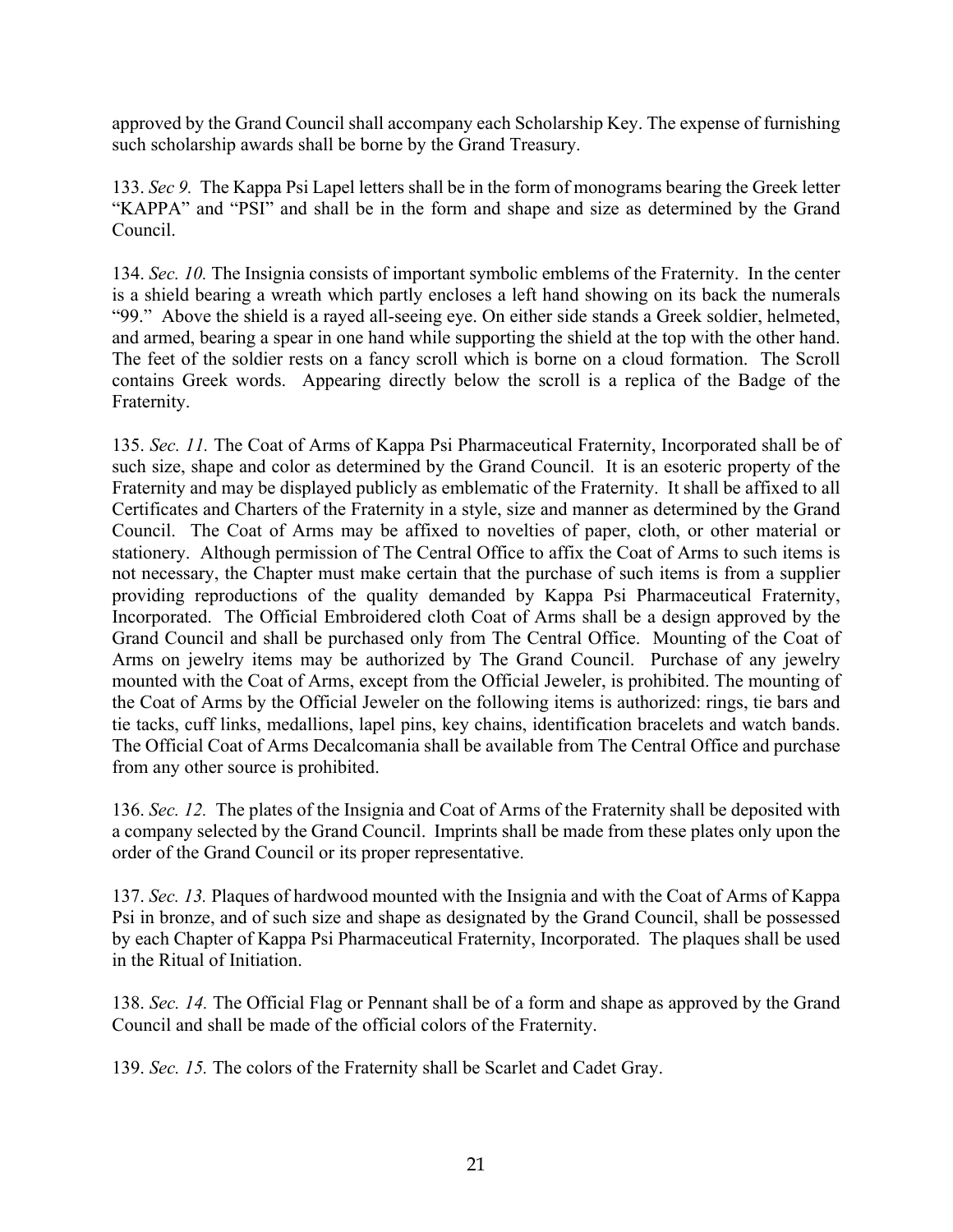140. *Sec. 16.* The Flower of the Fraternity shall be the Red Carnation.

#### BY-LAW XII PUBLICATIONS

141. *Sec. 1.* The Official Governing Document of Kappa Psi Pharmaceutical Fraternity, Incorporated shall be known as THE CONSTITUTION, BY-LAWS AND UNIFORM BY-LAWS, and shall contain the following: Constitution and By-Laws, Uniform Collegiate Chapter By-Laws, Uniform Graduate Chapter By-Laws, Uniform Province By-Laws, Rules of Parliamentary Procedure, and an Index.

142. *Sec. 2.* A copy of THE CONSTITUTION, BY-LAWS AND UNIFORM BY-LAWS, shall be presented by the Chapter to each new Member at the time of initiation. Further, a copy of the local Ordinances of the Chapter shall be presented at the same time.

143. *Sec. 3.* A copy of THE CONSTITUTION, BY-LAWS AND UNIFORM BY-LAWS, and (the appropriate) Chapter/Province Local Ordinances shall be present and available in the custody of the Presiding Officer at all Chapter Meetings and Province Assemblies.

144. *Sec. 4.* The Official Journal of Kappa Psi shall be known as *THE MASK*. It shall be issued quarterly in the interests of, and for the convenience of the Members of the Order. The said journal shall be devoted to Chapter correspondence, to the expression of such thoughts, and to the exhibition of such matters as will redound to the progress and advancements of this Fraternity and Pharmaceutical Science in all branches.

145. *Sec. 5.* The Publications of *THE MASK* shall be under the management of the Editor of *THE MASK*, who shall be appointed for a term and at an honorarium determined by the Executive Committee and shall be responsible to the Grand Council for the publication at stated intervals.

146. *Sec. 6. THE MASK* shall be published at the expense of the Fraternity.

147. *Sec. 7.* The Executive Director shall be required to keep on file all numbers of the journal for the purpose of reference in future interests.

148. *Sec. 8.* Collegiate Chapters shall keep on file a copy of each number of the journal furnished and shall have complete volumes bound and preserved as the permanent property of the Chapter.

149. *Sec. 9.* Each Member of the Fraternity is entitled to receive *THE MASK* as part of the dues.

150. *Sec. 10.* THE HANDBOOK of Kappa Psi Pharmaceutical Fraternity, Incorporated shall contain information for the use of Members and prospective Members and shall be under the publication management of the Executive Director. THE HANDBOOK shall be edited and/or revised by the Publications Committee.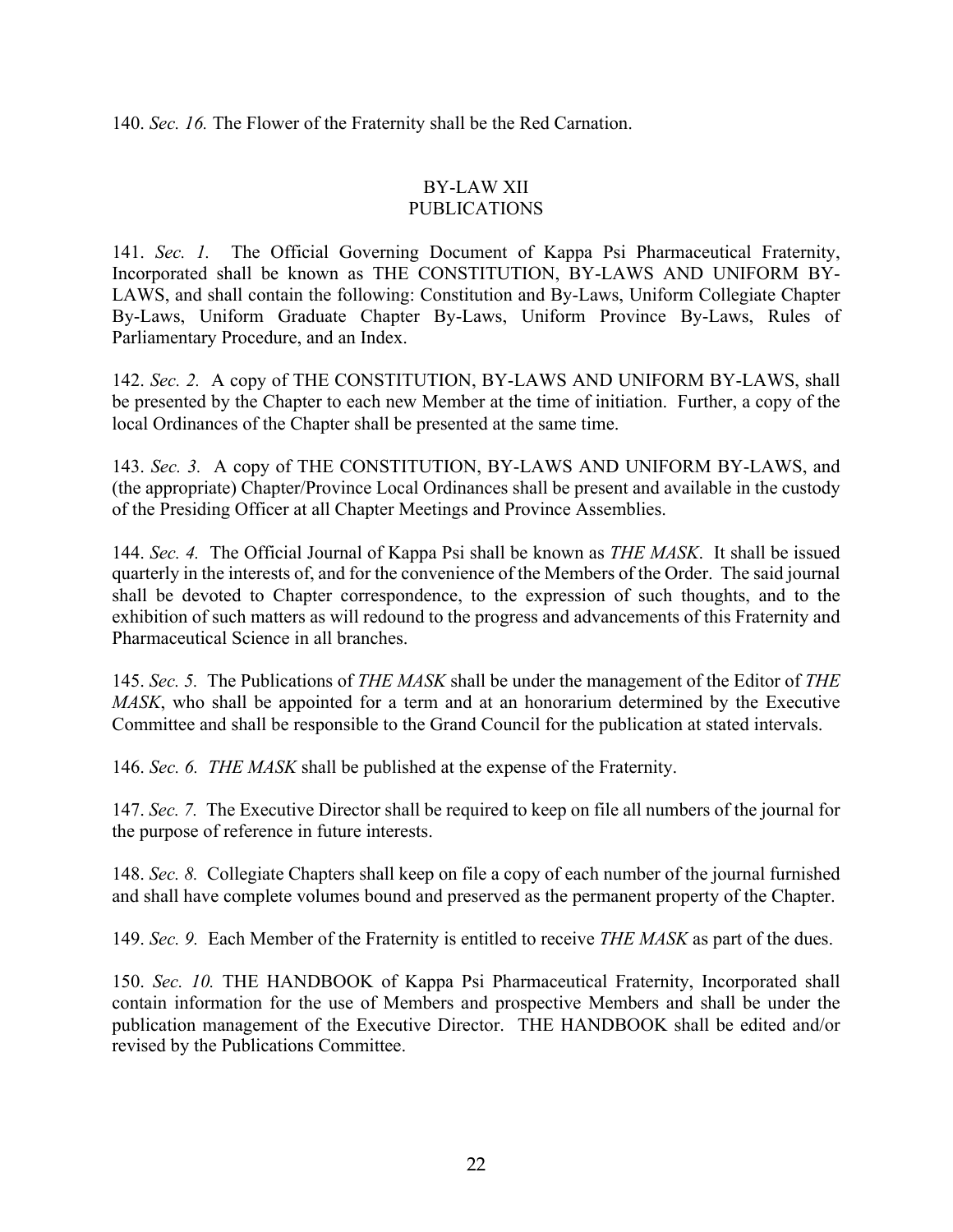151. *Sec. 11.* THE AGORA shall be issued at the discretion of the Executive Committee or twothirds (2/3) vote of the Grand Council. It shall contain the names and may contain the home addresses of the Members of the Fraternity up to the date of issue; the name of all Chapter Officers; the names and permanent address of all Grand Officers and Grand Committees; the names of all past Grand Regents and Grand Officers; the past convention meeting places and any other matter that may appropriately occupy a place in the directory to aid the publication in serving as a source of information for the use of the Members of Kappa Psi Pharmaceutical Fraternity, Incorporated.

152. *Sec. 12.* THE AGORA and its supplements shall be esoteric publications issued to and for the use of the Members of Kappa Psi Pharmaceutical Fraternity, Incorporated.

153. *Sec. 13.* The Executive Director shall edit the publications of THE AGORA at the expense of the Grand Council.

154. *Sec. 14.* Members, Chapters, and Provinces may purchase a copy of THE AGORA, upon publication, at a price dependent on the cost of publication to be set by the Executive Committee of the Grand Council.

155. *Sec. 15.* THE POLICY AND PROCEDURE MANUAL shall be a management tool for use by the Collegiate Chapter and the Grand Council Deputy. It shall contain information to aid the Chapter in adhering to the policies and procedures of the Fraternity and shall be under the publication management of the Executive Director.

156. *Sec. 16.* THE POLICY AND PROCEDURE MANUAL shall be posted on the International Webpage to allow for simplified updating and shall be edited and/or revised by the Executive Committee.

157. *Sec. 17.* The Fraternity shall utilize the domain www.kappapsi.org as its official webpage. This webpage shall be under the management of the Webmaster, who shall be appointed for a term and at a honorarium determined by the Executive Committee and shall be responsible to the Grand Council for the website on a continual basis.

### BY-LAW XIII AWARDS, AND HONORS, HONORARY OR SERVICE

158. *Sec. 1.* The Central Office shall issue to each Member eligible for membership in "THE ROBERT A. MAGARIAN – ORDER OF THE SILVER MORTAR" a certificate of such design as approved by the Grand Council. The cost of such Certificate shall be assumed by the Fraternity.

159. *Sec. 2.* THE ROBERT A. MAGARIAN – ORDER OF THE SILVER MORTAR shall not elect officers, nor is privilege granted not otherwise provided in the Constitution and By-Laws of Kappa Psi Pharmaceutical Fraternity, Incorporated.

160. *Sec. 3.* The Central Office shall issue to each Member eligible for membership in "THE PRESTON W. ELDRIDGE, JR. – ORDER OF THE GOLDEN MORTAR" a Certificate of such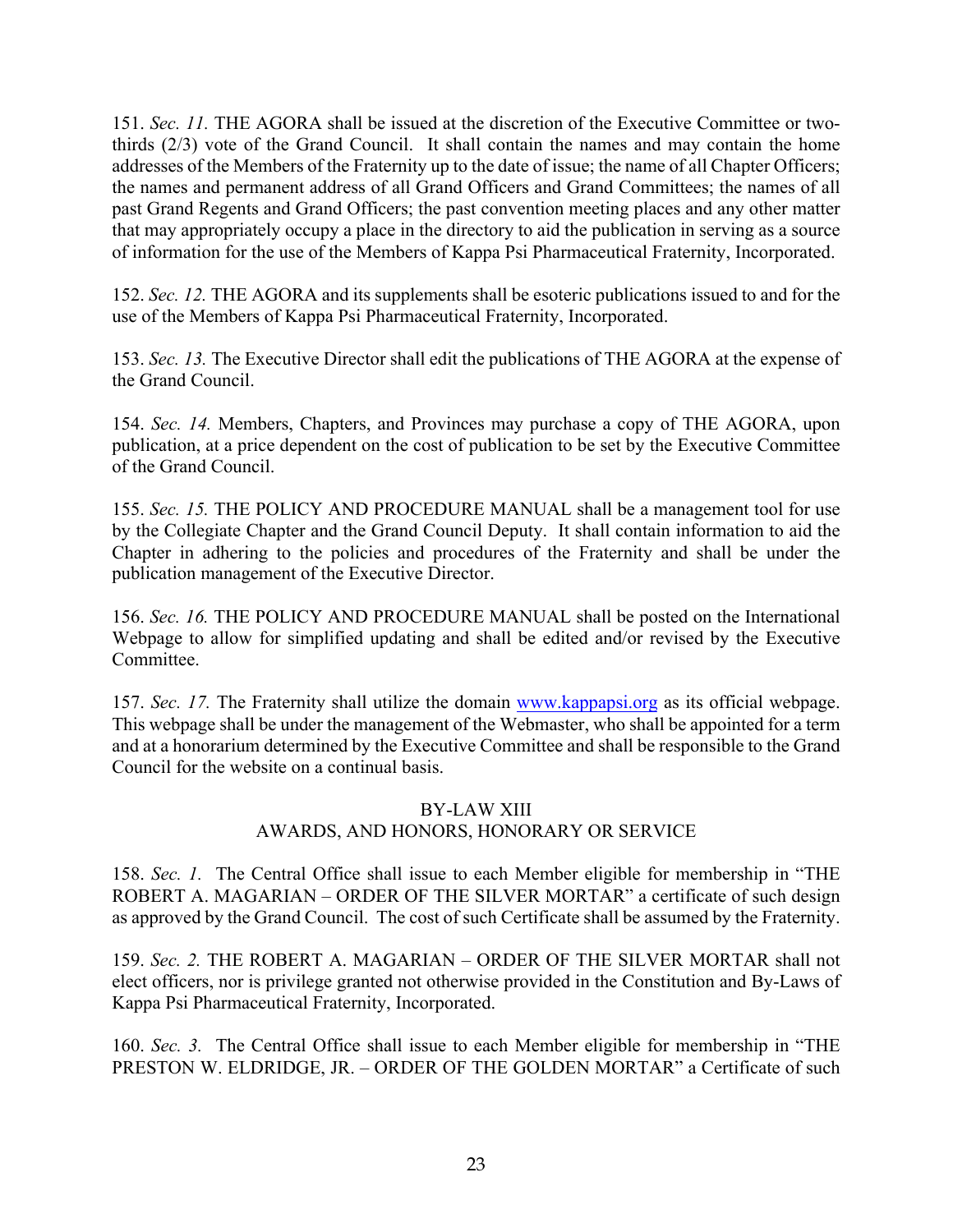design as approved by the Grand Council. The cost of such Certificate shall be assumed by the Fraternity.

161. *Sec. 4.* THE PRESTON W. ELDRIDGE, JR. - ORDER OF THE GOLDEN MORTAR shall not elect officers, nor is privilege granted not otherwise provided in the Constitution and By-Laws of Kappa Psi Pharmaceutical Fraternity, Incorporated.

162. *Sec. 5.* The Central Office shall issue to each Member eligible for membership in "THE F. HARVEY SMITH – ORDER OF THE PLATINUM MORTAR" a certificate of such design as approved by the Grand Council. The cost of such Certificate shall be assumed by the Fraternity.

163. *Sec. 6.* THE F. HARVEY SMITH – ORDER OF THE PLATINUM MORTAR shall not elect officers, nor is privilege granted not otherwise provided in the Constitution and By-Laws of Kappa Psi Pharmaceutical Fraternity, Incorporated.

164. *Sec. 7.* Election to the SERVICE ORDER for a non-member may be made by any Collegiate or Graduate Chapter. Qualifications for such elections shall be established by the Chapter making such election.

165. *Sec. 8.* Notice of Election to the SERVICE ORDER shall be given to The Central Office by the Chapter making such election. Upon receiving proper notice of election, The Central Office shall issue a Certificate and jewelry emblem both of a design approved by the Grand Council. The cost of each Certificate and emblem shall be the responsibility of the Chapter making such election. The Certificate and emblem may not be issued until the appropriate fees have been paid to The Central Office.

166. *Sec. 9.* There shall be available an "F. HARVEY SMITH GRAND REGENT'S LETTER OF RECOGNITION" which may be requested by any Member, Chapter or Province as a form of recognition for Members of the Fraternity for distinctive service and/or dedication.

167. *Sec. 10.* There shall be available a Kappa Psi Pharmaceutical Fraternity, Incorporated, "W. BRUCE PHILLIPS CERTIFICATE OF COMMENDATION" (formerly known as the Certificate of Appreciation) which may be requested by any Chapter or Province in recognition of important or conspicuous service or achievement by a Member in the interest of the Fraternity or Profession. This Certificate shall be issued at the discretion of the Grand Regent.

168. *Sec. 11.* There shall be available a Kappa Psi Pharmaceutical Fraternity, Incorporated, "A. RICHARD BLISS, JR. GRAND COUNCIL CITATION OF APPRECIATION AWARD" which may be requested by any Chapter or Province to be publicly presented as a form of superior recognition for most extraordinary contributions to the Fraternity or Profession by either Members of the Fraternity or non-members. This Certificate shall be issued only at the discretion of the Executive Committee, or the Grand Council, pursuant to the recommendation of the A. Richard Bliss Committee.

169. *Sec. 12.* There shall be available a Kappa Psi Pharmaceutical Fraternity, Incorporated, "HENRY J. GOECKEL GRAND COUNCIL SCHOLARSHIP AWARD" which will be awarded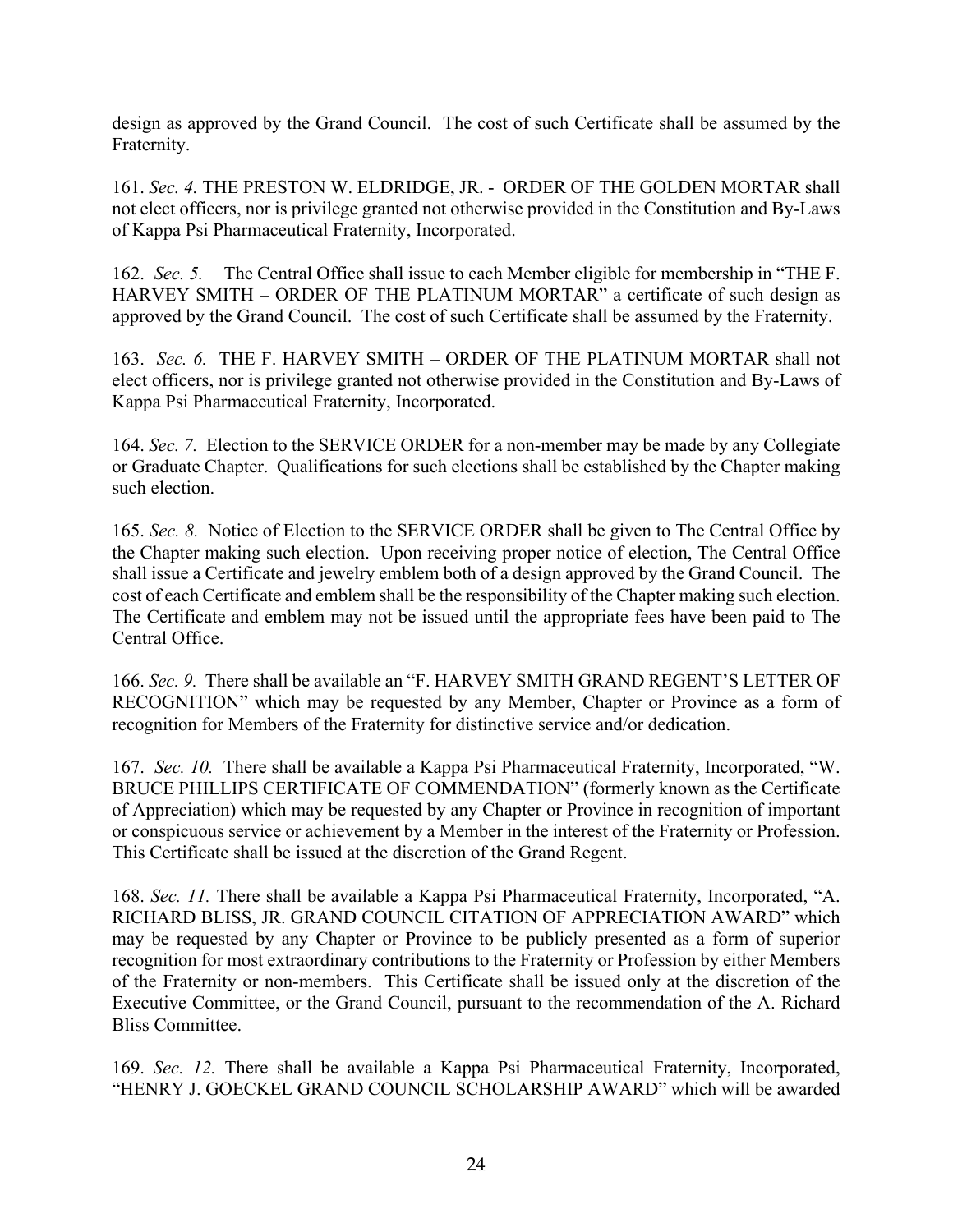annually to Kappa Psi Brothers who graduate with First Honors or who stand highest in the entire class of graduates. The cost of the Key and an accompanying Scholarship Certificate shall be assumed by the Fraternity.

170. *Sec. 13.* There shall be available a Kappa Psi Pharmaceutical Fraternity, Incorporated, "NICHOLAS W. FENNY INDUSTRY SCHOLARSHIP AWARD" which will be awarded annually to the Collegiate Chapter which has shown the greatest percentage of improvement in chapter scholastic achievement over the past academic year as determined by calculation criteria set forth by the Chapter Awards Committee and approved by the Executive Committee. The presentation of this award shall be made by the authority of the Executive Committee. The cost of an accompanying Certificate shall be assumed by the Fraternity.

171. *Sec. 14.* There shall be available a "SCHOLARSHIP HONORS CERTIFICATE," which will be awarded to Members who have earned a minimum grade point average of 3.00 or the equivalent of a "B" average for work done during the periods determined by the Chapter Awards Committee and approved by the Executive Committee. The presentation of this award shall be made by the authority of the Executive Committee. The cost of such certificate shall be assumed by the Fraternity.

172. *Sec. 15.* There shall be available a "FRANK H. EBY SCHOLARSHIP TRAY AWARD" which will be awarded to the Collegiate Chapter with the highest percentage of eligible Brothers earning Scholarship Honors Certificates based on Chapter membership and their school grading system. The calculations are based on a formula designed by the Chapter Awards Committee, and approved by the Executive Committee. The cost of such Tray shall be assumed by the Fraternity.

### BY-LAW XIV

# RULES OF PROCEDURE

173. *Sec. 1.* The rules of procedure governing the conduct of the Grand Council Convention shall be *Robert's Rules of Order – Newly Revised*.

174. *Sec. 2.* The Grand Regent shall appoint an Official Parliamentarian.

#### BY-LAW XV AMENDMENTS

175. *Sec. 1.* Proposals to amend any part, or all, of these By-Laws may be made by the Executive Committee, any Chapter, or any Member of the Fraternity, either in session or in adjournment of the Grand Council.

176. *Sec. 2.* In session of the Grand Council, motions to amend shall require a two-thirds (2/3) majority vote of the Grand Council for passage, a quorum being present. No motion to amend, made in session, may be acted upon unless a written or electronic copy of such motion is submitted to the Legislative Committee at least twenty-four (24) hours before it is to be acted upon and also a written or electronic copy is distributed to each Member of the Grand Council prior to the time of voting.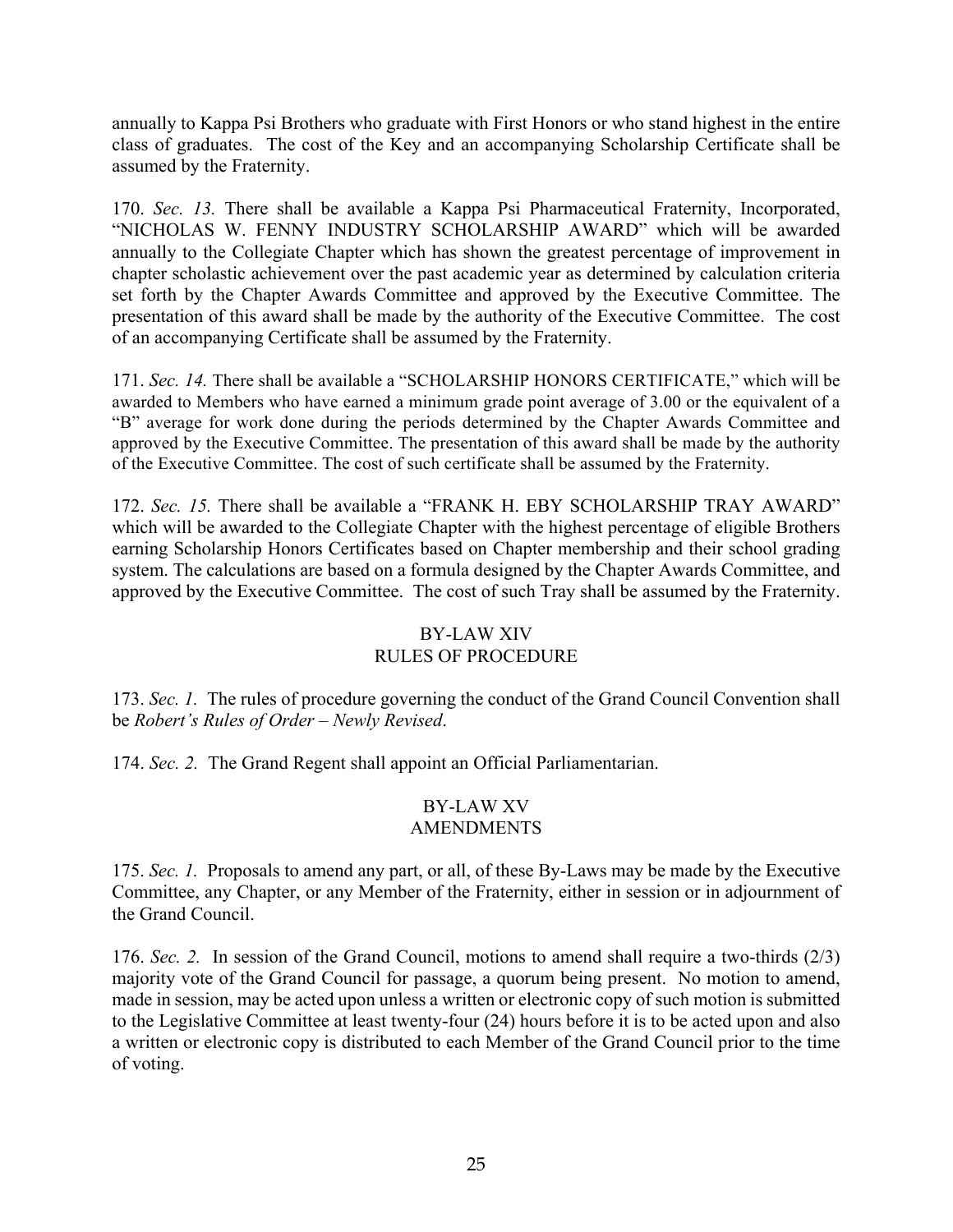177. *Sec. 3.* A motion to amend made in adjournment, shall be submitted to the Legislative Committee, which will forward it along with its recommendation, to the Executive Committee. Upon approval of the Executive Committee, a mail ballot shall be conducted of all Chapters in good standing. A favorable ballot must be received from a two-thirds (2/3) majority of all Chapters responding within sixty (60) days after mailing to make the amendment official and approved.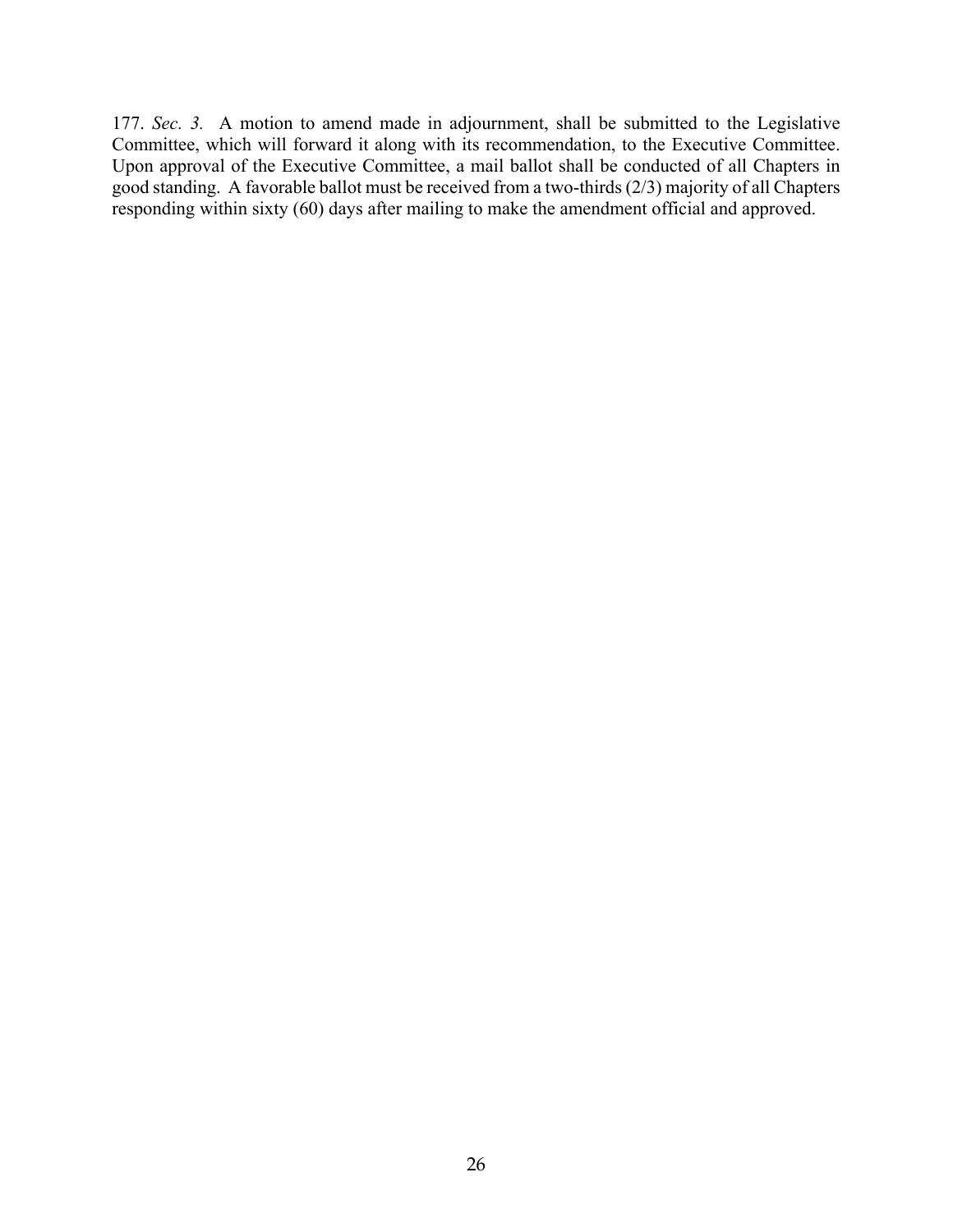*Uniform* 





*Province* 

*By-Laws*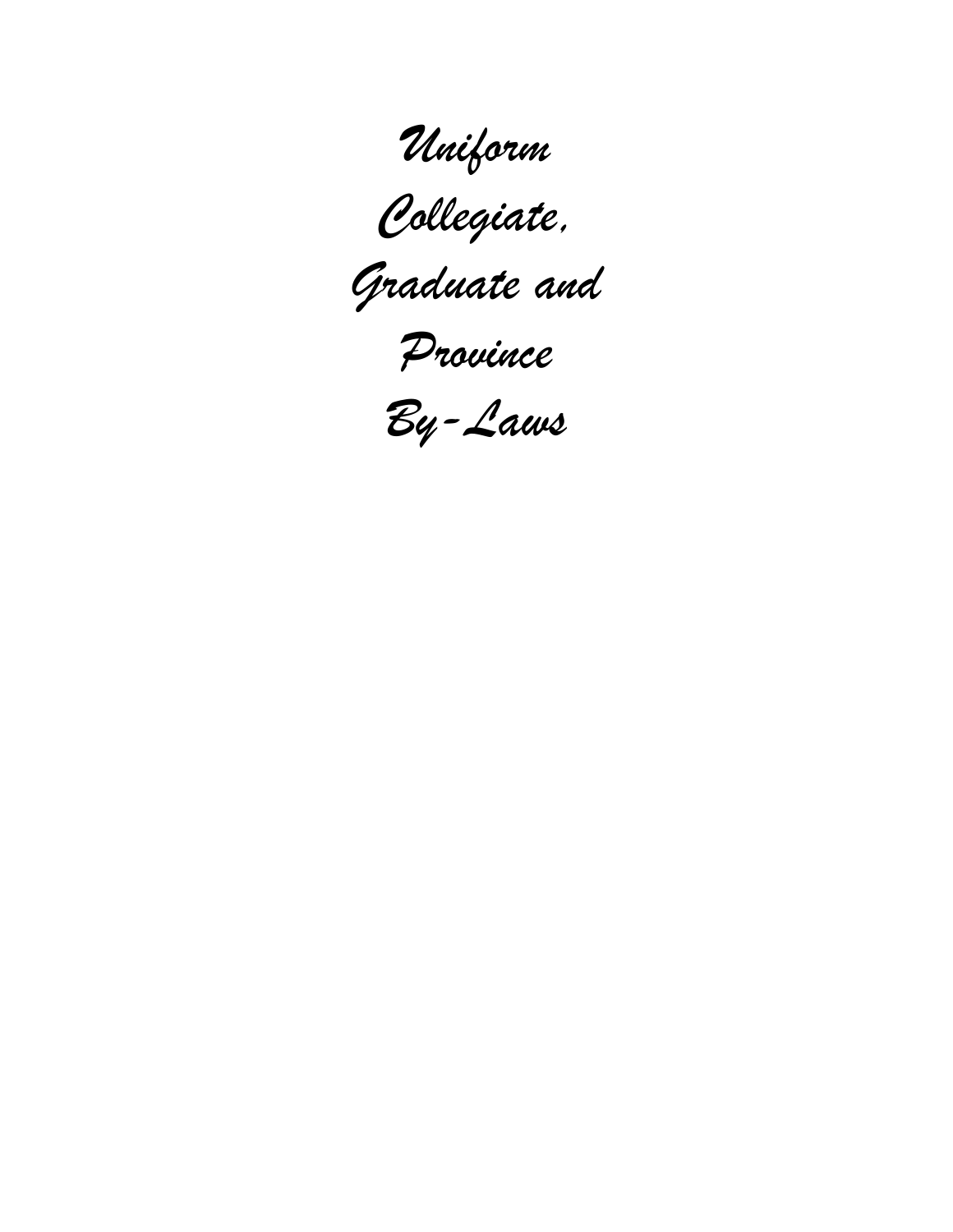# *Uniform Collegiate Chapter By-Laws*

C01. *Sec.1.* The Constitution and By-Laws of Kappa Psi Pharmaceutical Fraternity, Incorporated shall be the Constitution for this Chapter of Kappa Psi Pharmaceutical Fraternity, Incorporated: all constitutions, by-laws and standing laws by which this Chapter was formerly governed are revoked.

#### BY-LAW I TITLE

C02. *Sec. 1*. This Chapter shall be known as <br>Chapter, hereinafter referred to as the Chapter, according to the Charter granted by Alpha Chapter of Kappa Psi Pharmaceutical Fraternity, Incorporated, hereinafter referred to as the Fraternity, under the date of

 $\mathcal{L}_\text{max}$  , where  $\mathcal{L}_\text{max}$ 

C03. *Sec. 2.* The Chapter may elect to incorporate under the laws of its State, Province, or other legal jurisdiction. However, any application for incorporation must receive the approval of the Grand Counselor and/or the Legislative Committee of the Grand Council prior to submission to the appropriate office of legal jurisdiction. Further, the Chapter may elect to form additional corporations, if needed, subject to the aforesaid provision of this section.

# BY-LAW II

### MEMBERSHIP

C04. *Sec. 1.* Membership in the Chapter is subject to the conditions stipulated in the Constitution, Article III, the Charter of the Chapter, and those additional stipulations (if any) in By-Law XVII, Ordinance 2, of these By-Laws.

#### BY-LAW III ELECTION OF MEMBERS

C05. *Sec. 1.* Only persons known to be eligible for membership shall be proposed for membership. The procedure to be followed in proposing persons for membership is that procedure outlined in By-Law XVII, Ordinance 3. Names and contact information for those that begin pledge training shall be submitted to the Central Office at the beginning of the pledge training period. Persons proposed for membership, who enter into pledge training for membership, shall submit any fee to the Chapter as stipulated in By-Law XVII, Ordinance 3 at the beginning of the pledge training period. Upon beginning pledge training, they shall be presented with a copy of the Constitution and By-Laws of the Fraternity, these By-Laws and Ordinances, the Handbook and Pledge Manual; read same; be instructed in same; be tested in same; and declare to uphold same, prior to election to membership.

C06. *Sec. 2.* The Election of Members may occur at any time the Chapter deems desirable; however, all elections to membership shall be by secret ballot. The procedure for election is that provided in the Ritual, with those additional requirements and clarifications as stipulated in By-Law XVII, Ordinance 3; however, at no time may a person be elected to membership without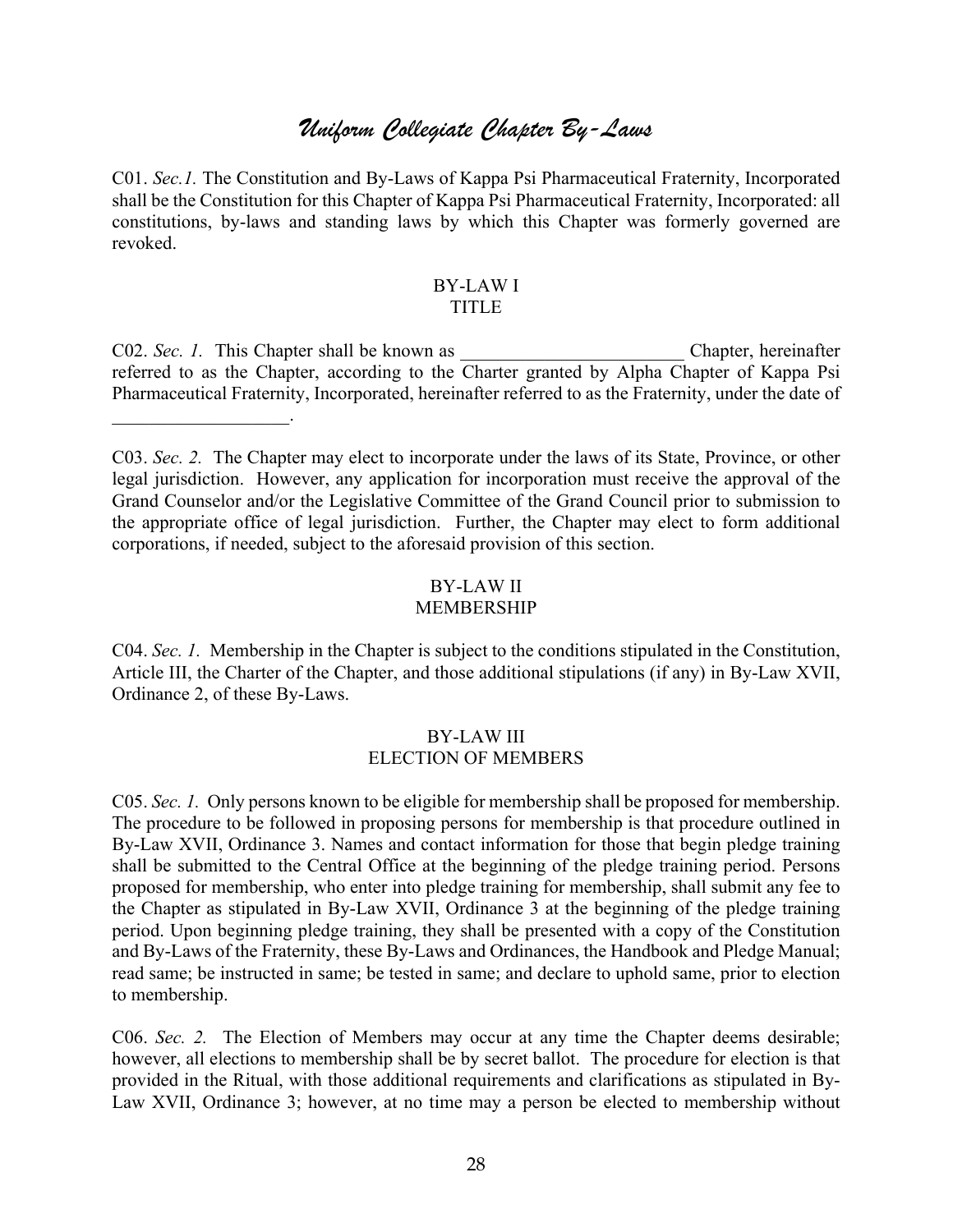having received an affirmation vote from at least three fourths (3/4) of the Membership eligible to vote.

#### BY-LAW IV OFFICERS AND ORDER OF ELECTION

C07. *Sec. 1.* The Officers of the Chapter and Order of Election shall be: Regent, Vice Regent (more than one [1] Vice Regent allowable if indicated in By-Law XVII, Ordinance 4, if specific duties are indicated for each Vice Regent in By-Law XVII, Ordinance 6), Secretary (or Recording and Corresponding Secretaries if indicated in By-Law XVII, Ordinance 4), Treasurer, Historian, Chaplain, Sergeant-at-Arms, and such Officers as may be indicated in By-Law XVII, Ordinance 4, and Grand Council Deputy. These Officers, except for Regent and (First) Vice Regent, may be elected in any Order the Chapter deems desirable. Officers of the Ritual may be appointed by the Regent and shall serve at the pleasure of the Regent.

#### BY-LAW V

#### QUALIFICATION, ELECTION AND INSTALLATION OF OFFICERS

C08. *Sec. 1.* The nomination and election of Officers shall occur annually, as stipulated in By-Law XVII, Ordinance 5; these Officers shall serve until their successors are duly installed, unless removed from Office as stipulated in these By-Laws. All Officers shall be selected from the Collegiate Membership of the Chapter, with the exception of the Grand Council Deputy, who shall be a Graduate Member of the Fraternity. No Member shall be elected or installed unless in good academic standing and in good standing with the Chapter. No Member shall retain an Office if placed on academic probation, or suspended. A Member in arrears may discharge his obligation any time prior to election, thus becoming eligible to vote and hold office. Officers shall be chosen by secret ballot except in the case where there is only one (1) candidate nominated, in which instance the Regent may declare the candidate elected by consent.

C09. *Sec. 2.* Any meeting at which there will be an election of officers shall require two-thirds (2/3) of the Members of the Chapter in good standing to constitute an electoral quorum. Election of Officers shall be by a simple majority of the Members voting. In the case of more than two (2) candidates standing for election to the same office, and if no candidate receives a majority of the first ballot, a second ballot shall be held with the candidate receiving the least number of votes on the first ballot being eliminated from consideration on the second ballot; if the second ballot does not produce a candidate who has received a majority of the votes cast, this procedure of elimination shall continue until a candidate receives a majority of the votes cast.

C10. *Sec. 3.* Ballots shall be distributed and collected only by tellers appointed by the Regent. The tellers shall determine the number of votes for each candidate, report same to the Regent, who shall then report same and announce the results to the Chapter. Any question of eligibility of a Member shall be referred by the Regent to the Chapter for discussion. A majority vote shall determine the Member's eligibility.

C11. *Sec. 4.* Officers-elect shall be installed, within thirty (30) days of election, according to the Ritual, at the meeting and time indicated in By-Law XVII, Ordinance 5. The Regent shall install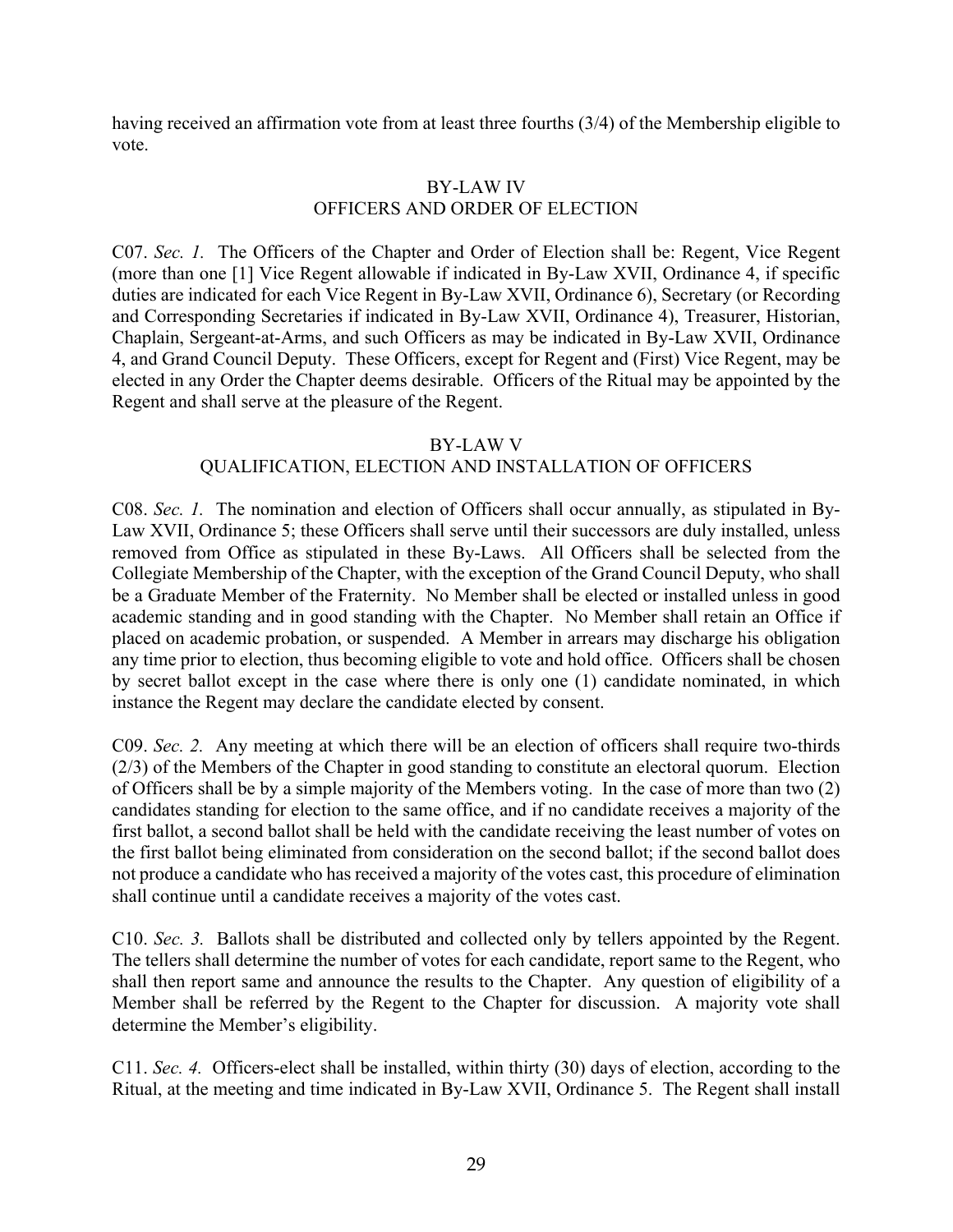all Officers-elect unless an objection is raised; objections must be made for each Officer-elect individually. The Chapter must decide all objections prior to installation. If the objection is overruled, the Officer-elect in question shall be installed, immediately. If the objection is sustained, the Regent shall declare the office vacant and call a new election for that office, either at the same or the next subsequent meeting.

C12. *Sec. 5.* No Officer shall assume the duties of office until properly installed. If at any time, it is discovered that an Officer elected and installed was ineligible at the time of election, said election shall be declared void and a new election held. If an Officer is suspended, said office becomes vacant as of the moment of suspension, and a new election shall be held. The nomination, election, and installation of Officers to fill a vacancy may occur in the same meeting.

C13. *Sec. 6.* If an Officer is unable, refuses, or neglects to perform his duties, the Regent shall appoint a Member in good standing to perform said duties until (pursuant to Section 7) an election can be held to fill the Office. An Officer unable to perform the duties of said Office shall deliver all records, money, and property held to the Member appointed or elected to assume said Office.

C14. *Sec. 7.* Any Officer may be removed for misfeasance, malfeasance, and/or nonfeasance by two-thirds (2/3) vote of the Chapter; any Officer so charged is entitled to a trial by the Chapter according to the Procedure of "Discipline" found in the Constitution and By-Laws, By-Law III. The accused shall retain said Office until the charges are tried and sustained; however, if the Regent is accused, the Vice Regent shall conduct the trial.

# BY-LAW VI DUTIES OF OFFICERS

C15. *Sec. 1.* The Regent, as principal Officer of the Chapter, shall preside at all meetings of the Chapter, enforce rigid adherence to the Constitution and By-Laws of the Fraternity; cast the deciding vote if the Chapter is equally divided upon any question before it; appoint all committees, unless otherwise provided for; convene special meetings, as provided for; attend to the keeping of the Rituals of the Fraternity under lock and key; and perform all such other acts and duties as are required by virtue of said office, the Constitution and By-Laws of the Fraternity, the By-Laws and Ordinances of the Chapter, the Ritual of the Fraternity, a vote of the Chapter, or common usage in parliamentary bodies.

C16. *Sec. 2.* The (First) Vice Regent shall, in all respects, act and have all the powers of the Regent, in case of the latter's absence, inability, refusal, or neglect to perform the duties of said office. In the event of the death, resignation, or removal of the Regent, the (First) Vice Regent shall assume the Office of Regent for the remainder of the term of office. If the Chapter has more than one (1) Vice Regent, the Second Vice Regent shall assume the office of First Vice Regent, should a vacancy occur in the office of First Vice Regent, etc. The (First) Vice Regent shall, also, be a member of all committees of the Chapter.

C17. *Sec. 3.* The Secretary shall keep a record of the names and addresses of all Members of Alpha Chapter, all Members of the Province Executive Committee (in which the Chapter is located), and all Members of the Chapter; keep accurate records of the proceedings of all Chapter Meetings;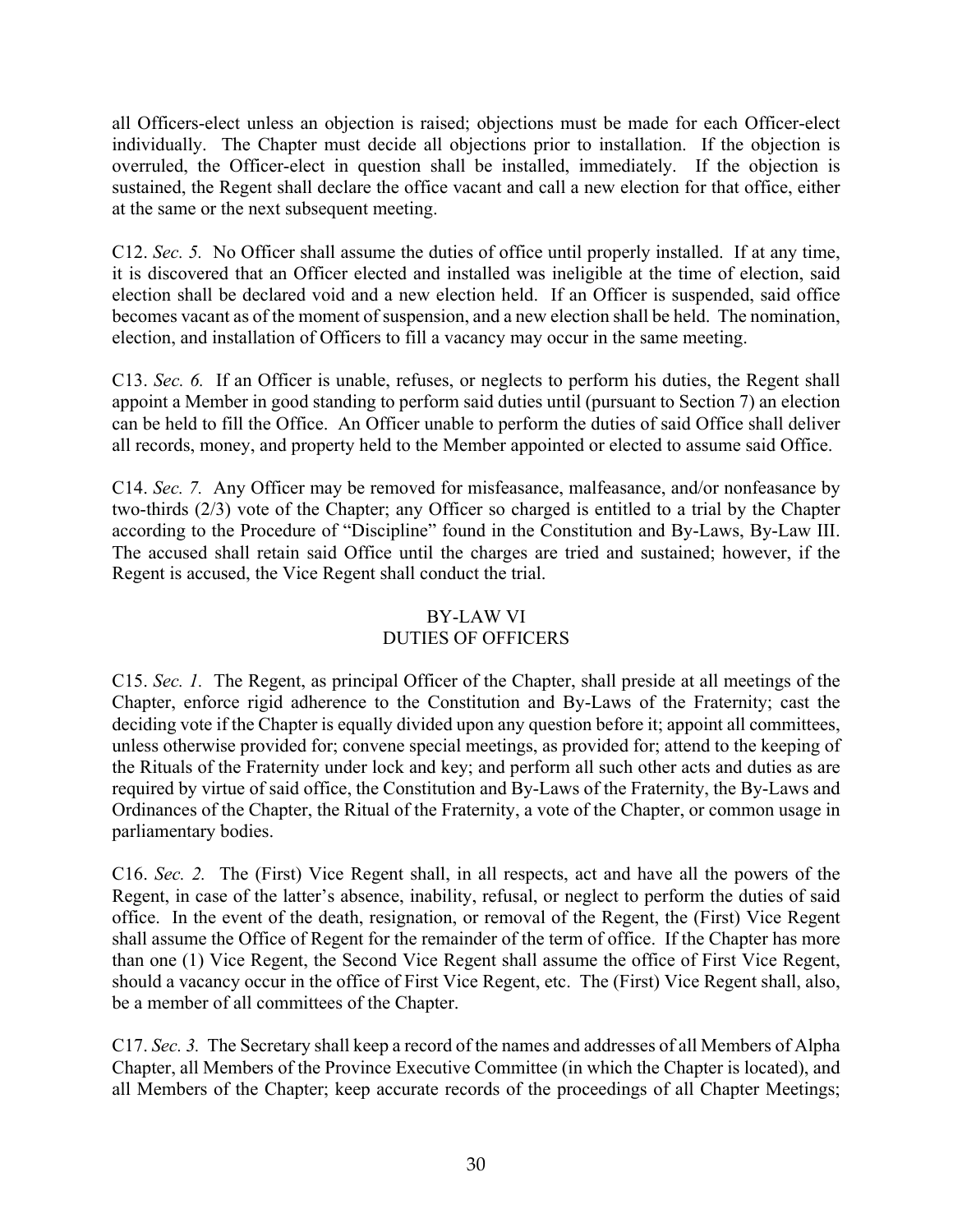receive and preserve for the record the written reports of all Officers and committee chairmen; incorporate into the record all data generated by the Fraternity Ritual of Initiation; attend to all correspondence of the Chapter; submit to The Central Office, on time, all reports required by the Executive Director; report all newly elected Members to The Central Office within seven (7) days after initiation; report all newly elected Chapter Officers to The Central Office, giving: name, office, e-mail address, home and school addresses, and home and school telephone numbers, within seven (7) days after election, indicating the effective date of installation; and perform all such other duties as are required by virtue of said office, the Constitution and By-Laws of the Fraternity, the By-Laws and Ordinances of the Chapter, or custom may attach to the Office.

C18. *Sec. 4.* The Recording Secretary and Corresponding Secretary (if the Chapter elects to replace the Office of Secretary with these two [2] Offices) shall assume all duties outlined in Section 3 of this By-Law as custom would attach to these two (2) Offices; additionally, the Corresponding Secretary shall assist the Historian in the preparation of all Chapter newsletters.

C19. *Sec. 5.* The Treasurer shall receive all monies due to the Chapter and/or the Grand Council, and disburse all monies necessary to satisfy the obligations of the Chapter; keep an accurate record, following sound accounting practices, of all receipts and disbursements; promptly collect all dues, initiation fees, special assessments, and any other monies due to the Chapter; transmit all fees due to the Grand Council, on time, to The Central Office as provided for in the Constitution and By-Laws of the Fraternity; report the financial condition of the Chapter at each meeting, including the names of all members in arrears and the dollar amounts thereof; and upon completion or removal from the term of office, transfer to either the successor or a committee appointed to audit, all books, records, monies, and property belonging to or in the custody of the Chapter.

C20. *Sec. 6.* The Assistant Secretary and Assistant Treasurer (if the Chapter elects to have these Offices) shall assist their Superior Officers in the discharge of the duties of the respective Offices.

C21. *Sec. 7.* The Historian shall submit a Chapter Newsletter for each issue of *THE MASK* and each issue of the Province Newsletter; report to The Central Office significant and/or historical activities and/or events on the official forms provided, and maintain the permanent Chapter Record of same; maintain the permanent Chapter file of issues of *THE MASK*; see that each Member of the Chapter is receiving *THE MASK*; on occasion, encourage the Chapter's recognition of its history; and be the Chapter's official representative to assist the Grand Historian or the Editor of *THE MASK* in the performance of their official duties.

C22. *Sec. 8.* The Chaplain shall supervise the instruction and work of the Ritual; conduct all appropriate services designated by the Chapter or Regent; and be the Chapter's official representative to assist the Grand Ritualist in the performance of official Ritualist duties.

C23. *Sec. 9.* The Sergeant-at-arms shall, at the direction of the Regent, enforce the Constitution and By-Laws of the Fraternity, the By-Laws and Ordinances of the Chapter, and the commands of the Chapter; preserve order; and perform all such duties as custom attaches to the office.

C24. *Sec. 10.* The Grand Council Deputy, as the personal representative of the Grand Regent, shall be the advisory and supervising Officer of the Chapter. Through visitations and/or consultations,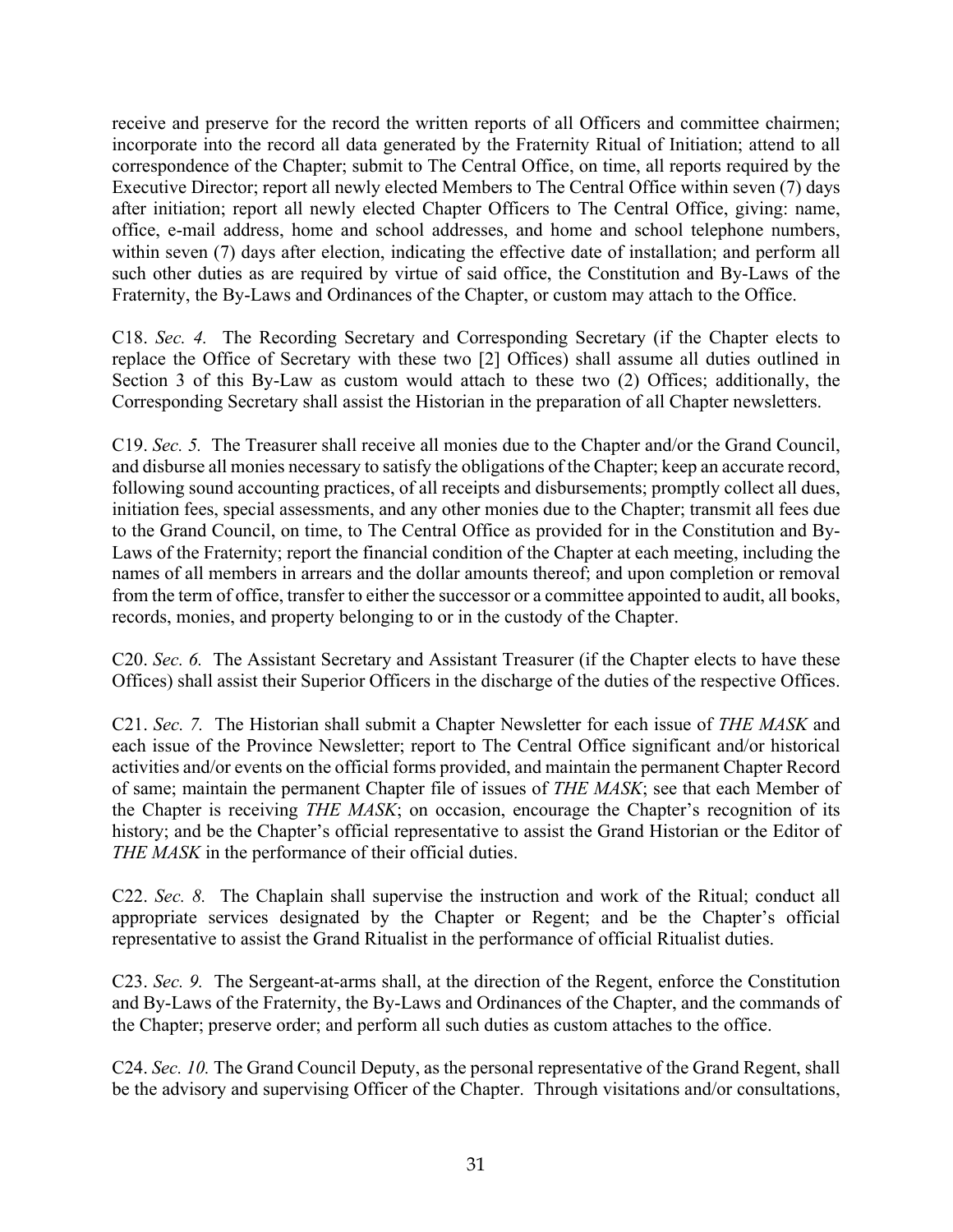at least once per month during the school year, to the Chapter and/or with the Executive Committee of the Chapter, the Grand Council Deputy shall see that the Chapter is carrying out all provisions of the Constitution and By-Laws of the Fraternity, and By-Laws and Ordinances of the Chapter; is properly conducting the work of the Ritual; that officers and committees are functioning properly; that Chapter records are being preserved and properly kept; and that the conduct of the Chapter will ensure its continuation. Further, the Grand Council Deputy, as the official representative and/or deputy of the Grand Regent, shall conduct investigations and make reports concerning the Chapter as may be directed by the Grand Regent.

C25. *Sec. 11.* The Chapter Co-GCD(s), if the Chapter elects to have this [these] position(s), shall not be an officer(s) or member(s) of the Executive Committee of the Chapter, except when acting for the Grand Council Deputy during the latter's absence or inability; and shall assist the Grand Council Deputy in the discharge of duties of that Office.

C26. *Sec. 12.* Officers of the Ritual shall have an understanding and working knowledge of the Ritual, such that the conduct of the Ritual Work shall demonstrate the exemplification of propriety; preserve the decorum and dignity of the Ritual, the most sacred of Fraternal Traditions; render assistance and service to the Regent in the discharge of said officer's official duties; and strive to insure that all Brothers may participate and partake of the Industry, Sobriety, Fellowship, and High Ideals of the Order.

C27. *Sec. 13.* The Chapter, at least one (1) month preceding the Grand Council Convention or Province Assembly, shall elect Delegates and Alternate Delegate(s), who if unable to attend, shall, also, notify the Regent. If neither the Delegate nor Alternates Delegate(s) are able to attend, the Regent shall appoint a qualified member(s) of the Chapter to serve as Delegate(s). If it is not possible to send any Member, the Chapter or Regent may confer representation of the Delegate(s) to another Chapter, or Province by proxy. All proxies must be certified as required by the rules of the Grand Council or Province.

#### BY-LAW VII COMMITTEES AND THEIR DUTIES

C28. *Sec. 1.* The Chapter shall have the following standing committees; Executive, Judiciary, Legislative, Scholarship, Graduate Relations, Social, and Risk Management.

C29. *Sec. 2.* The Chapter may also have the following as standing committees when required; Finance, Auditing, Professional Relations, Interfraternity, Chapter House, and Athletic.

C30. *Sec. 3.* The Chapter may also have any special committees that are required from time to time.

C31. *Sec. 4.* The Executive Committee shall consist of the Elected Officers of the Chapter and the Immediate Past Regent of the Chapter, providing that said Immediate Past Regent was not removed from office for cause by the Chapter, and providing that said Immediate Past Regent is still a Collegiate Member of the Chapter. All other committees of the Chapter shall consist of at least three (3) Members, appointed by the Regent to serve at their pleasure or the Regent, unless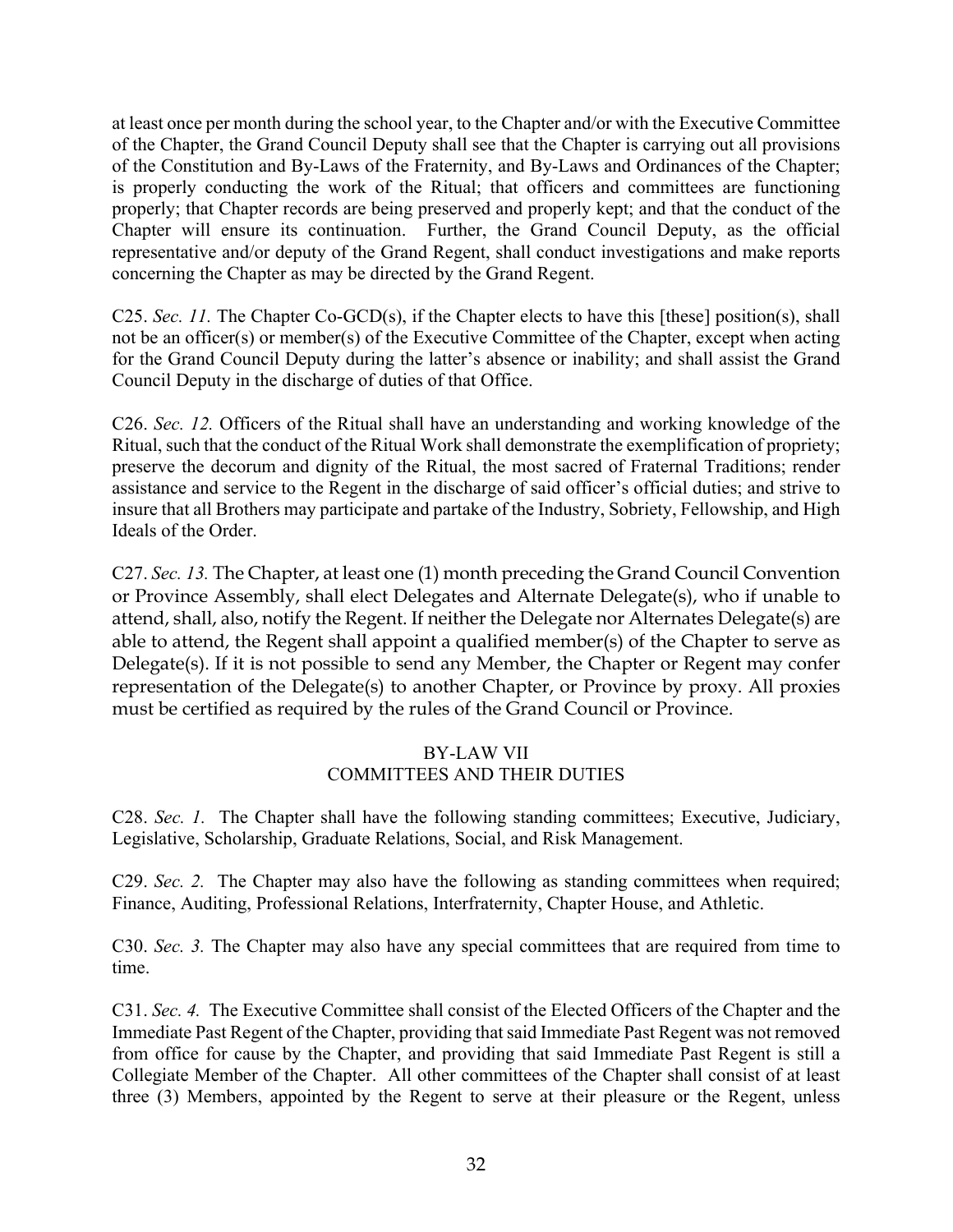otherwise indicated in these By-Laws or Ordinances; Graduate Members may serve on any of these committees.

C32. *Sec. 5.* The duties of the committees listed in Section 1 and 2 of this By-Law shall be:

C33. *Sub-Sec. A.* The Executive Committee shall act for the Chapter when it is not in session and shall have all the powers of the Chapter except the election and removal of officers, the election of members, the disciplining of members, and the amending of these By-Laws. All actions of the Executive Committee are subject to the review and approval of the Chapter. The Regent shall be the Chairman of this Committee.

C34. *Sub-Sec. B.* The Judiciary Committee shall assist the Grand Council Deputy in supervision of the workings of the Chapter. Any citation for misfeasance, malfeasance, or nonfeasance in office: violations of the Constitution and By-Laws of the Fraternity, By-Laws and Ordinances of the Chapter, or other Fraternity rules and regulations shall be made by the Judiciary Committee at its recognizance. The Committee shall receive charges against any Member of the Chapter; such charges must be placed before the Committee in writing and be signed by the complainant(s). After investigation and evaluation of the charges, if the Committee finds reasonable cause to sustain them, it shall proceed as provided in the Constitution and By-Laws of the Fraternity. The Committee has no power to adjudge the guilt of any Member, nor can it determine the punishment; however, it can recommend a course of action. The Sergeant-at-Arms shall be a Member of this Committee.

C35. *Sub-Sec. C.* The Legislative Committee shall from time to time review the By-Laws and Ordinances of the Chapter. The Committee shall prepare proposed amendments to the Ordinances of By-Law XVII, which it feels are necessary for the proper conduct of the Chapter, for submission to the Chapter. The Committee shall also receive from any Member of the Chapter, recommendations for amendments to the Ordinances of By-Law XVII, which it shall place in proper form for submission to the Chapter. The Committee shall interpret the meaning and intent of these By-Laws and Ordinances when so requested by any Member. The Chairman of this Committee shall be the Chapter Parliamentarian.

C36. *Sub-Sec. D.* The Scholarship Committee shall develop a program for promoting scholarship and research by the Chapter's Members. The Committee shall develop a program of recognition for scholarship achievement by the Chapter's Members (or non-members) in which, if feasible, funds and rewards for achievement may be provided. The Committee shall publish information regarding scholastic achievement and recognition given such achievement.

C37. *Sub-Sec. E.* The Graduate Relations Committee shall whenever and wherever possible emphasize the fact: "That Membership in Kappa Psi is for Life!" The Committee shall develop a program to strengthen the ties between the Chapter and its Graduate Members. Where a Graduate Chapter exists, the Committee will work with the Graduate Chapter in mutual association for the advancement of the Fraternity. The Committee shall maintain a file of the Chapter's Graduate Members including names and addresses, and where feasible, publish a Chapter Newsletter. The Committee shall also assist The Central Office in developing and expanding the Graduate activities of the Fraternity. The Chairman of this Committee shall be the Editor of the Chapter's Newsletter.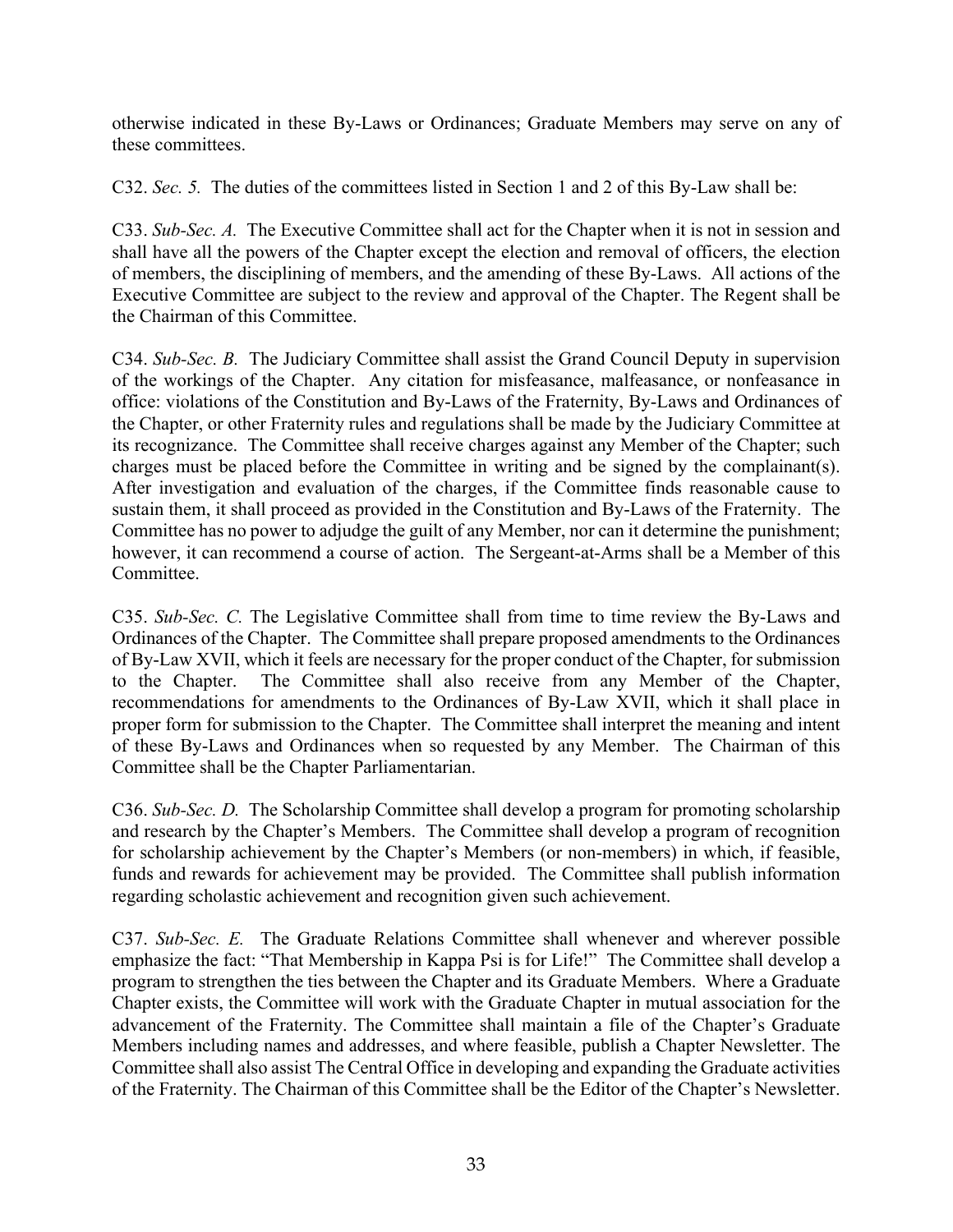C38. *Sub-Sec. F.* The Social Committee shall develop a balanced program of activities for the Chapter. The Committee shall plan, promote and supervise all social activities of the Chapter. The Committee shall encourage the planning of a founder's day event.

C39. *Sub-Sec. G.* The Risk Management Committee shall review the International Kappa Psi Risk Management policy and manual. The Committee shall review and implement the chapter's Risk Management Policy. The committee shall educate the members about the risk management policy and ensure all chapter functions are in compliance.

C40. *Sub-Sec. H.* The Finance Committee shall develop a financial budget for the Chapter, and from time to time, a suitable investment program for Chapter funds. The Committee shall monitor the fiscal operations of the Chapter, and may at its discretion, require reports of the Treasurer regarding income and expenditures. The Committee shall report on the fiscal operation of the Chapter in relation to the budget at a regular meeting at least every sixty (60) days. The Treasurer shall be a member of this Committee.

C41. *Sub-Sec. I.* The Auditing Committee shall examine and verify when accurate, the records of the Secretary, Treasurer, and/or other Chapter Officers holding Chapter property. Examinations of records may be at any time the Committee feels desirable or when the Chapter or Regent may direct. The Committee shall present a written report at the next regular meeting of the Chapter stating its findings. The Auditing Committee shall have the power to require, at any time, presentation of all books, papers, vouchers, and documents relating to the account they are to examine, which may be necessary to determine their correctness, and the actual cash in the hands of the Officers.

C42. *Sub-Sec. J.* The Professional Relations Committee shall develop a program of professional activities and public relations for the Chapter. The Committee shall create programs which will achieve the objectives and promote the best interests of the Fraternity, while developing the professional character of its members.

C43. *Sub-Sec. K.* The Interfraternity Committee shall act as an interested party between the Chapter and chapters of other fraternities, on matters of mutual interest to promote friendly and co-operative spirit between Kappa Psi Pharmaceutical Fraternity and other fraternities. The Committee shall act with similar committees or bodies from other fraternities to advance the interest of Greek Letter Societies, and shall act as agent, intermediary, or ambassador between Kappa Psi Pharmaceutical Fraternity and other fraternities. The Committee shall perform any other functions that may be assigned by the Regent or the Chapter.

C44. *Sub-Sec. L.* The Chapter House Committee shall have charge of the Chapter House including the formation and enforcement of House Rules. In the event that the Chapter establishes a fund for building or purchasing a Chapter House, the Committee shall develop a proposed program for collecting and investing such funds. The Chairman of this Committee shall be the House Manager.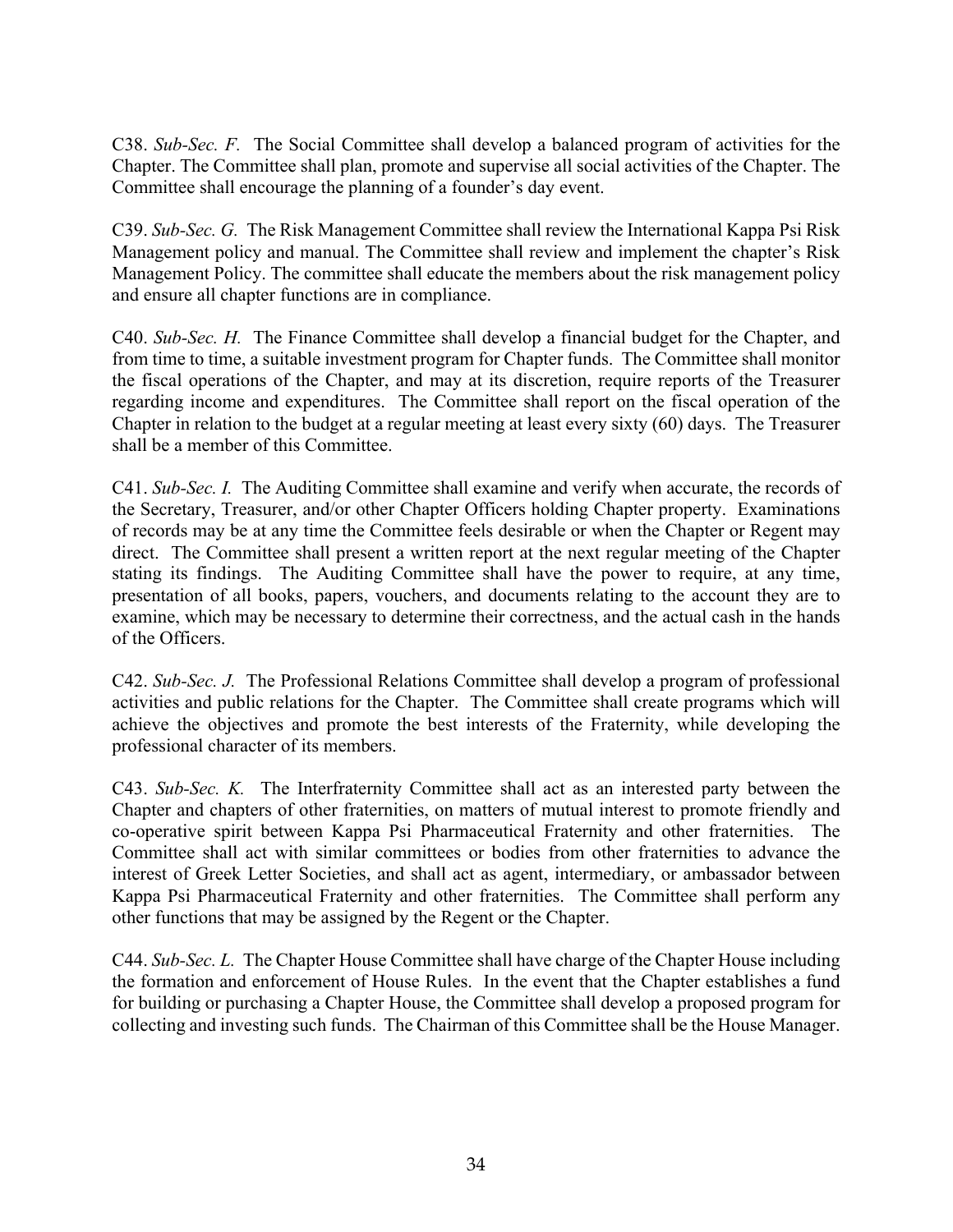C45. *Sub-Sec. M.* The Athletic Committee shall develop a program of inter-chapter, and where possible, interfraternity activities. The Chairman shall represent the Chapter on all athletic councils to which the Chapter is an interested party.

C46. *Sec. 6.* All Committees shall meet at least once a month, during the school year, and also at the call of the Chairman. A record, in writing, of all proceedings of all meetings shall be kept. The Chairman of each committee will report the activity of the Committee at the regular meeting of the Chapter immediately following the Committee meeting. A written copy of the proceedings of all Committee, and a written copy of the Chairman's reports will be delivered to the Chapter Secretary for inclusion in the Chapter's records.

C47. *Sec. 7.* No program or activity developed by any Committee may commence until such program or activity has been approved and adopted by the Chapter.

#### BY-LAW VIII RECORDS

C48. *Sec. 1.* All Chapter proceedings will be recorded on, and all Chapter reports will be submitted on forms approved by The Central Office or the Grand Council.

### BY-LAW IX UNETHICAL CONDUCT

C49. *Sec. 1.* Any Member of the Chapter found guilty of unethical conduct may be punished by a fine and/or suspension, or expulsion, after trial and conviction as provided in the Constitution and By-Laws of the Fraternity.

C50. *Sec. 2.* Any Member of the Chapter who files a complaint with the Judiciary Committee that shall prove to be unfounded and malicious may be charged with unethical conduct.

C51. *Sec. 3.* Any Member of the Chapter who improperly uses the name of the Fraternity, the Chapter, the Fraternity emblem(s) or secrets; or who utilizes Fraternity Membership for strict personal gain may be charged with unethical conduct.

#### BY-LAW X **MEETINGS**

C52. *Sec. 1.* The regular meetings of the Chapter will be held as provided for in By-Law XVII, Ordinance 10. The Secretary (or Corresponding Secretary) shall notify the Members of any change in the regular meeting at least forty-eight (48) hours prior to the change.

C53. *Sec. 2.* A fine, as stipulated in By-law XVII, Ordinance 10, may be levied for absence from any regular meeting.

C54. *Sec. 3.* The usual order of business shall be that order as prescribed in the Ritual.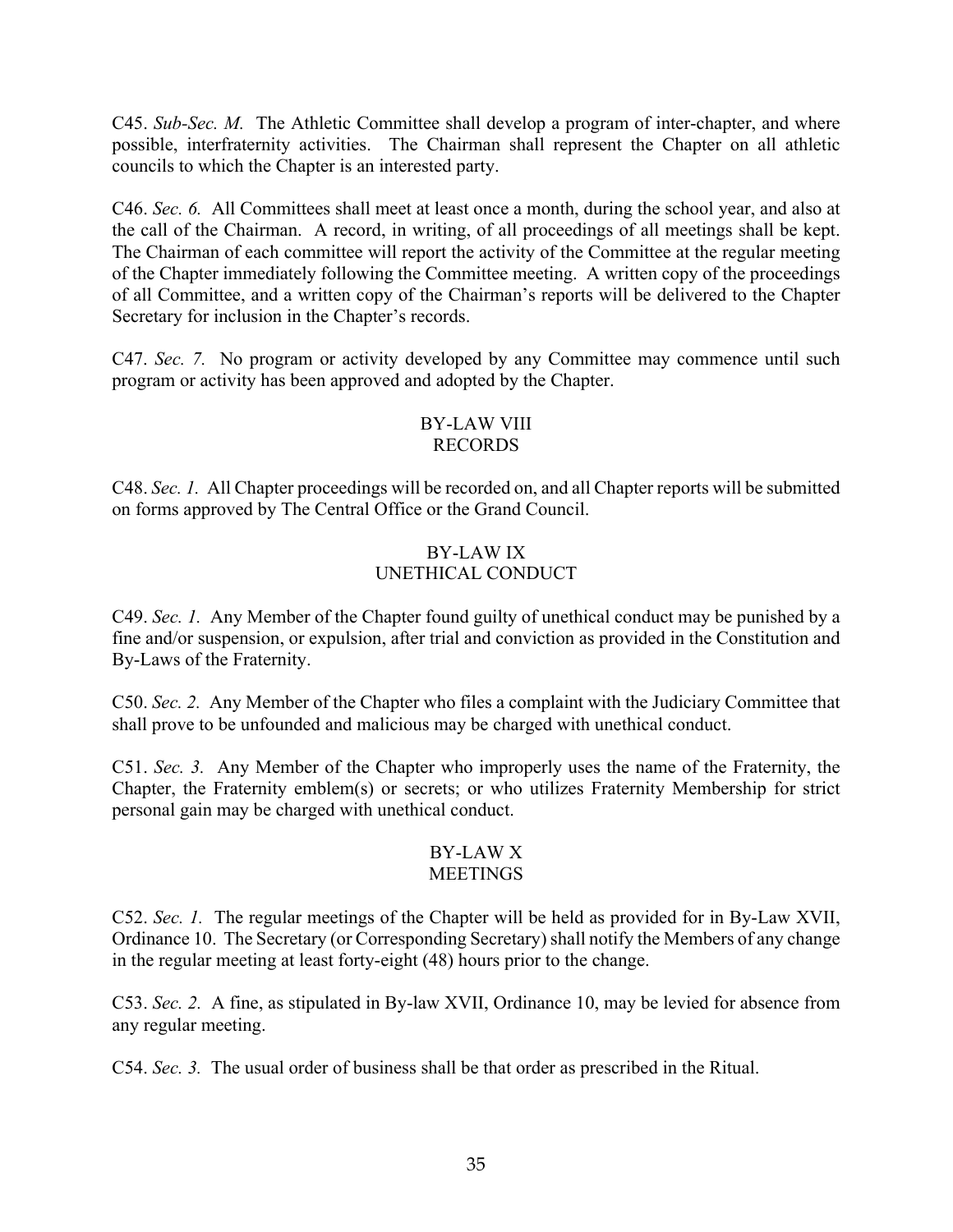C55. *Sec. 4.* Special meetings may be called at any time by the Regent or by the Regent upon the written demand of five (5) Members of the Chapter. No business other than that stated in the call may be conducted at the special meeting. All Members shall be notified by the Secretary (or Corresponding Secretary) at least forty-eight (48) hours prior to the special meeting.

#### BY-LAW XI **DUES**

C56. *Sec. 1.* Each newly elected Member shall pay to the Treasurer the Grand Council Membership Fee as stipulated in the Constitution and By-Laws of the Fraternity, and any additional fee as stipulated in By-Law XVII, Ordinance 11; such funds as are due to the Grand Council shall be transmitted to The Central Office within seven (7) days of initiation.

C57. *Sec. 2.* Each Member shall pay to the Treasurer such dues as stipulated in By-Law XVII, Ordinance 11.

C58. *Sec. 3.* Special assessments may be imposed by a two-thirds (2/3) vote of the Chapter at any time.

C59. *Sec. 4.* Any Member who has not paid said dues on or before the first regular scheduled meeting day of the month, or who is in arrears for fines or assessments shall be summarily deemed not to be in good standing.

C60. *Sec. 5.* If a Member is in arrears for dues, fines, or assessments, the Regent must make this known to the Chapter in open meeting. Any Member in arrears shall not be entitled to hold office or vote, and shall have only one (1) meeting to make up such arrears, or shall be summarily suspended from all benefits and privileges of the Fraternity and the Chapter. Such suspension shall remain in force until payment is made in full, or other disciplinary action is taken by the Chapter.

#### BY-LAW XII **SECRECY**

C61. *Sec. 1.* All proceedings, Ritual and ceremonies of the Fraternity and all matters pertaining to the management or conduct of the Chapter shall be kept secret.

C62. *Sec. 2.* The names of the Chapter Officers and Members, and the general object and scope of the Fraternity may be published. The names of the Officers of the Ritual shall never be published. Any Member who reveals any of the secrets of the Fraternity shall be subject to expulsion.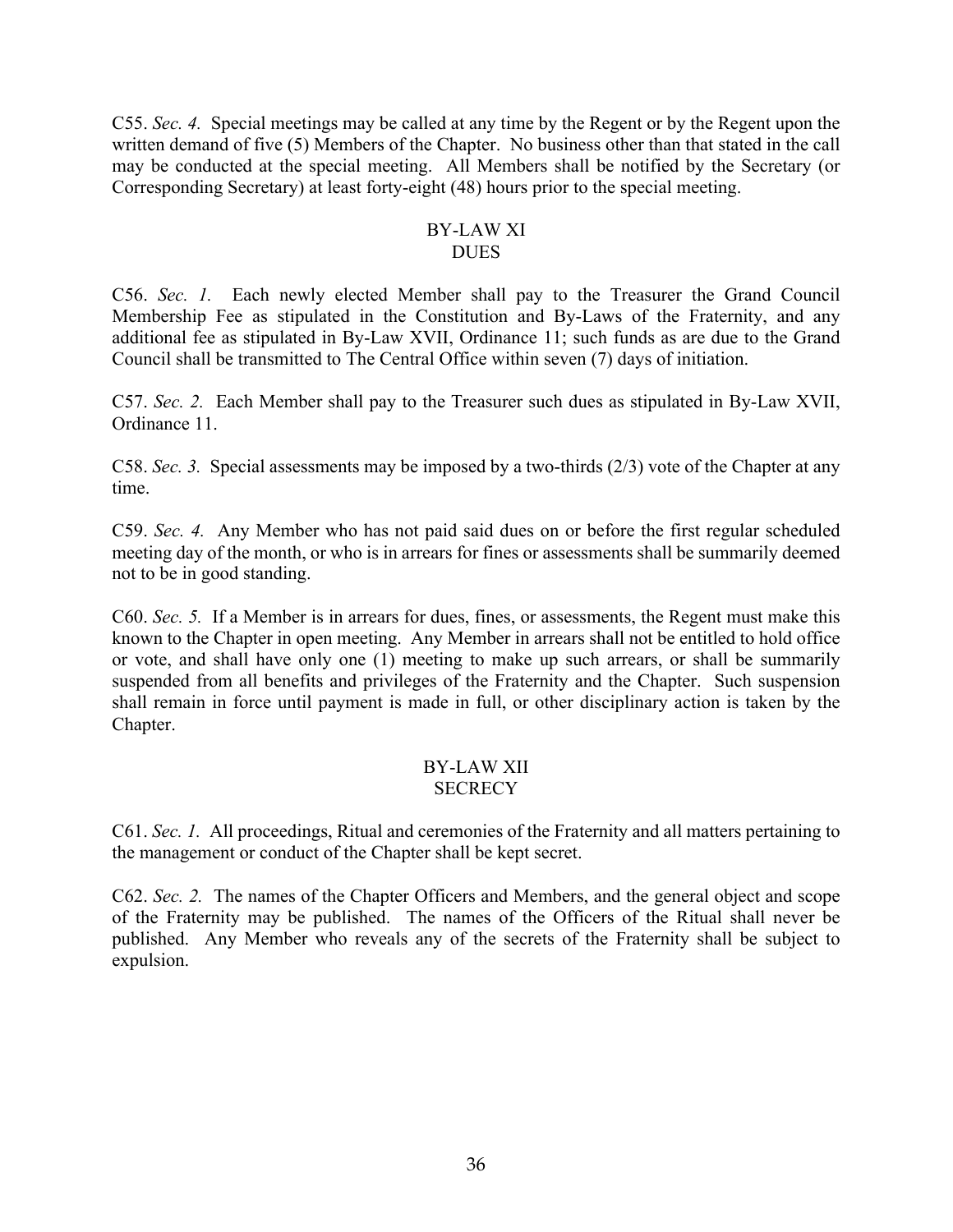#### BY-LAW XIII RITUAL OF INITIATION

C63. *Sec. 1.* The Ritual of Initiation while secret, shall be considered to be a part of these By-Laws, and shall be conducted at all times with proper dignity and decorum. Hazing, as defined by the Grand Council and/or the Executive Committee of the Grand Council, is prohibited; any Member found guilty of hazing shall be subject to expulsion.

#### BY-LAW XIV QUORUM

C64. *Sec. 1.* Unless a greater number is stipulated in By-Law XVII, Ordinance 14, the quorum necessary for the transaction of business at any meeting of the Chapter shall not be less than onehalf (1/2) of the Chapter Membership in good standing. Chapters may elect to increase the requirement for quorum or exclude Members on clinical rotations (APPEs) if specified in By-Law XVII, Ordinance 14. If specified, Members on clinical rotations shall be permitted to vote as part of any required quorum if in good standing, but their absence will not count against quorum.

### BY-LAW XV PARLIAMENTARY PROCEDURE

C65. *Sec. 1.* Parliamentary conduct at all meetings shall be closely adhered to, and shall be governed by the current edition of *Robert's Rules of Order – Newly Revised.*

### BY-LAW XVI

### AMENDMENTS (LOCAL CHAPTER ORDINANCES)

C66. *Sec. 1.* Any motion to amend these By-Laws must be made in writing; signed by at least two (2) Members of the Chapter, and presented to the Legislative Committee of the Chapter. The Legislative Committee shall, within ten (10) days, prepare the proposed amendments in appropriate form and present it to the Chapter, without comment, at the next regular meeting of the Chapter. A motion to amend may not be voted upon until the next regular meeting of the Chapter following its presentation to the Chapter, at which time the Legislative Committee may make a recommendation; such motion shall require a two-thirds (2/3) vote of the Members in good standing, present at the meeting, for adoption.

C67. *Sec. 2.* Any amendments to these By-Laws shall be in the form of Local Chapter Ordinances to be a part of By-Law XVII. All Local Chapter Ordinances shall be subordinate to and consistent with these By-Laws and the Constitution and By-Laws of the Fraternity. Organization of Local Chapter Ordinances shall be such that the Arabic numeral of each Ordinance shall indicate content corresponding to and in modification of the numerically equivalent Roman numeral By-Law. Local Chapter Ordinances may consist of more than one (1) section, in which case, the order of sequence shall be similar to the order of sequence in the respectively modified By-Law.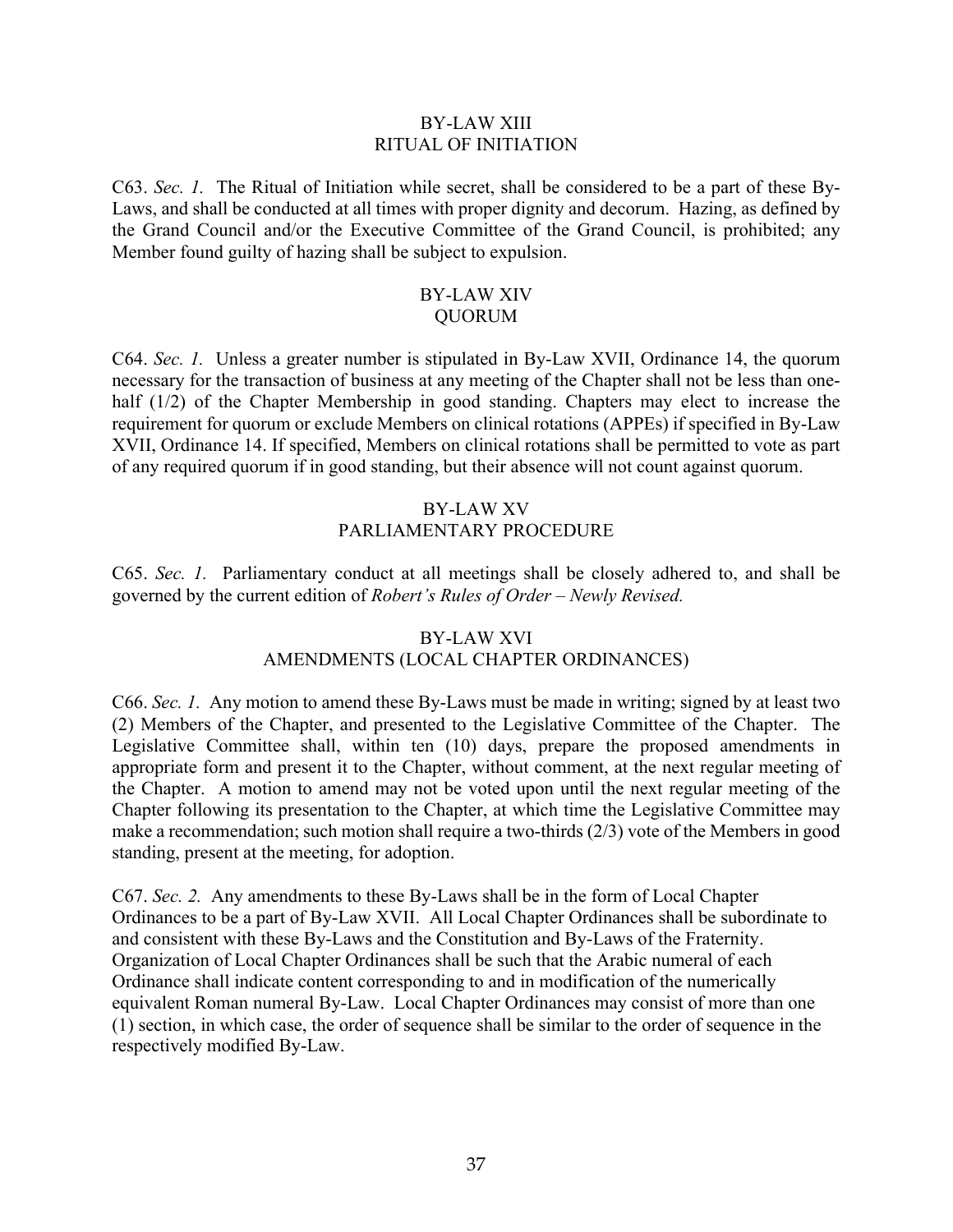C68. *Sec. 3.* Duly adopted Local Chapter Ordinances of By-Law XVII shall be deemed to be in force upon adoption by the Chapter, unless disapproved by the Grand Counselor and/or the Legislative Committee of the Grand Council. Enforcement of any newly adopted Local Chapter Ordinance may be delayed for a decision of legality from the Grand Counselor and/or the Legislative Committee of the Grand Council upon a motion approved by a simple majority of the members in good standing at any regular or special meeting of the Chapter.

C69. *Sec. 4.* Should formal charges be brought against any Member of the Chapter for an alleged violation of any Local Chapter Ordinance, less than one-hundred-twenty (120) days old, that has not received written approval of the Grand Counselor or the Legislative Committee of the Grand Council, said Member shall be entitled to demand a continuance of all proceedings, pending a written decision concerning the legality of such Ordinance from the Grand Counselor or the Legislative Committee of the Grand Council; such decision shall be transmitted by Certified Mail; the request for such decision shall also be transmitted by Certified Mail by the Chairman of the Legislative Committee of the Chapter.

## BY-LAW XVII LOCAL CHAPTER ORDINANCES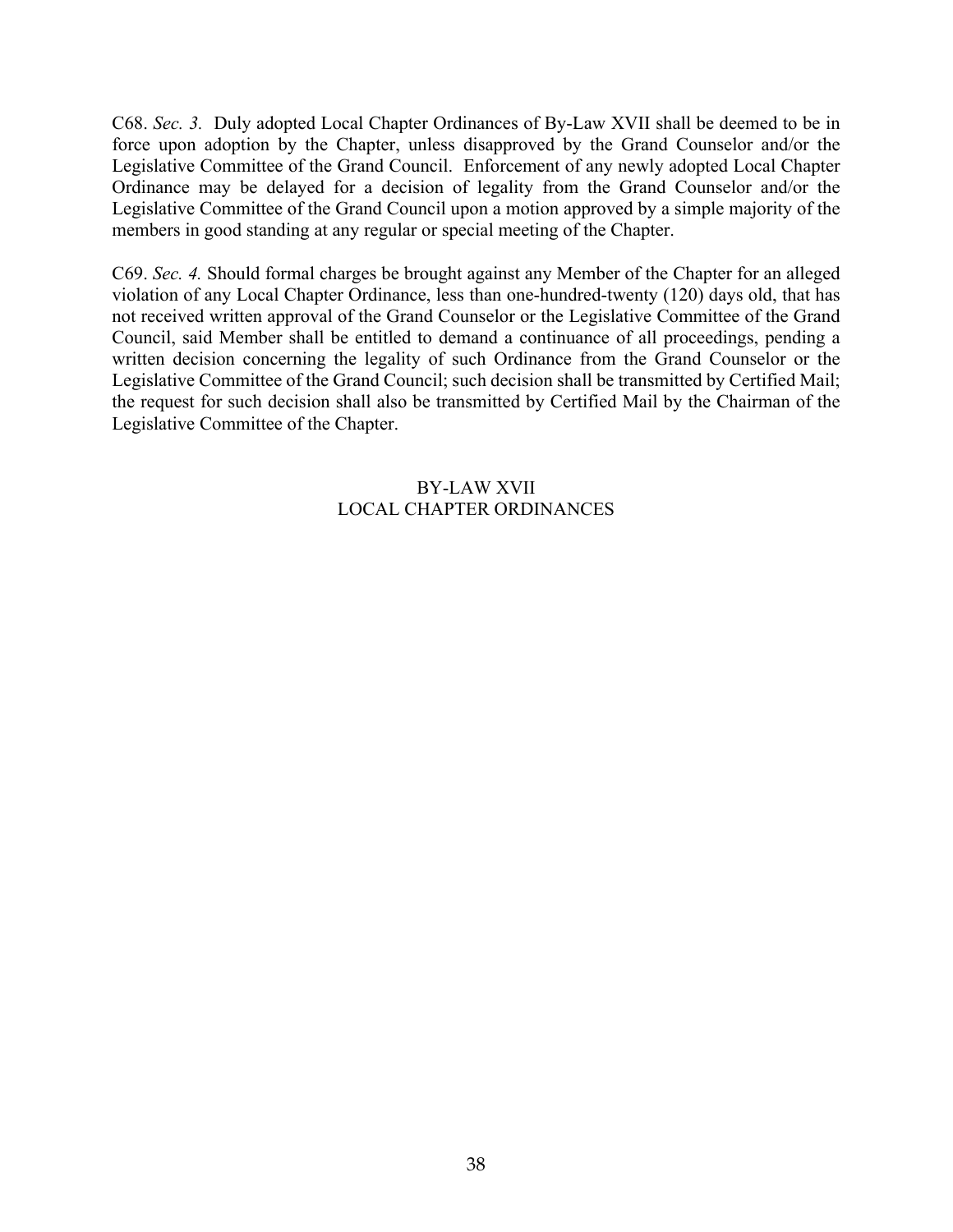# *Uniform Graduate Chapter By-Laws*

G01. *Sec.1.* The Constitution and By-Laws of Kappa Psi Pharmaceutical Fraternity, Incorporated shall be the Constitution for this Chapter of Kappa Psi Pharmaceutical Fraternity, Incorporated: all constitutions, by-laws and standing laws by which this Chapter was formerly governed are revoked.

#### BY-LAW I TITLE

G02. *Sec. 1*. This Chapter shall be known as **Example 2.** Chapter, hereinafter referred to as the Chapter, according to the Charter granted by Alpha Chapter of Kappa Psi Pharmaceutical Fraternity, Incorporated, hereinafter referred to as the Fraternity, under the date of

 $\mathcal{L}_\text{max}$  , where  $\mathcal{L}_\text{max}$ 

G03. *Sec. 2.* The Chapter may elect to incorporate under the laws of its State, Province, or other legal jurisdiction. However, any application for incorporation must receive the approval of the Grand Counselor and/or the Legislative Committee of the Grand Council prior to submission to the appropriate office of legal jurisdiction. Further, the Chapter may elect to form additional corporations, if needed, subject to the aforesaid provision of this section.

# BY-LAW II

#### MEMBERSHIP

G04. *Sec. 1.* Membership in the Chapter is subject to the conditions stipulated in the Constitution, Article III, the Charter of the Chapter, and those additional stipulations (if any) in By-Law XVII, Ordinance 2, of these By-Laws.

#### BY-LAW III ELECTION OF MEMBERS

G05. *Sec. 1.* Only persons known to be eligible for membership shall be proposed for membership. The procedure to be followed in proposing persons for membership is that procedure outlined in By-Law XVII, Ordinance 3. Names and contact information for those that begin pledge training shall be submitted to the Central Office at the beginning of the pledge training period. Persons proposed for membership, who enter into pledge training for membership, shall submit any fee to the Chapter as stipulated in By-Law XVII, Ordinance 3 at the beginning of the pledge training period. Upon beginning pledge training, they shall be presented with a copy of the Constitution and By-Laws of the Fraternity, these By-Laws and Ordinances, the Handbook and Pledge Manual; read same; be instructed in same; be tested in same; and declare to uphold same, prior to election to membership.

G06. *Sec. 2.* The Election of Members may occur at any time the Chapter deems desirable; however, all elections to membership shall be by secret ballot. The procedure for election is that provided in the Ritual, with those additional requirements and clarifications as stipulated in By-Law XVII, Ordinance 3; however, at no time may a person be elected to membership without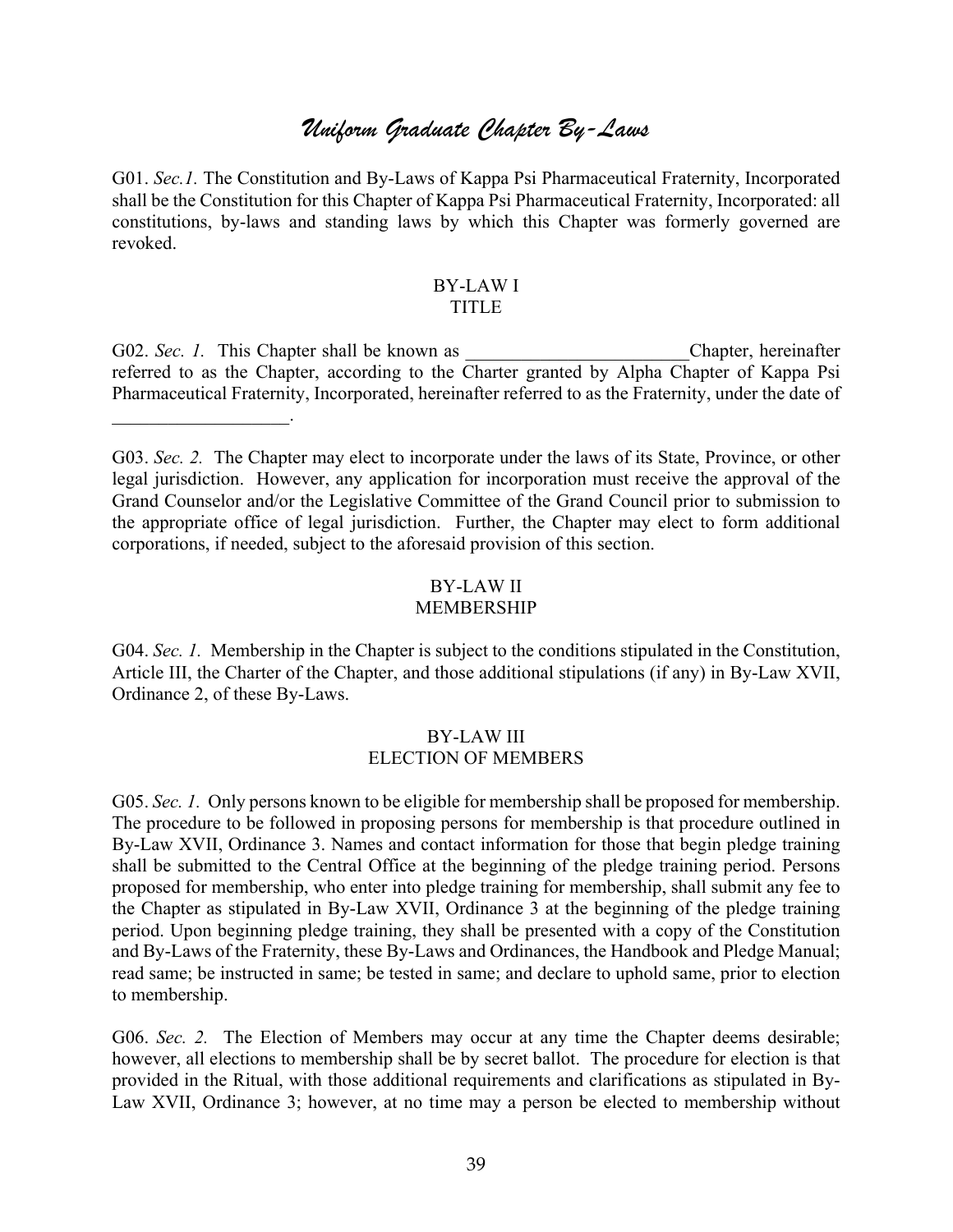having received an affirmative vote from at least three fourths (3/4) of the Membership eligible to vote.

#### BY-LAW IV OFFICERS AND ORDER OF ELECTION

G07. *Sec. 1.* The Officers of the Chapter and Order of Election shall be: Regent, Vice Regent (more than one [1] Vice Regent allowable if indicated in By-Law XVII, Ordinance 4, if specific duties are indicated for each Vice Regent in By-Law XVII, Ordinance 6), Secretary (or Recording and Corresponding Secretaries if indicated in By-Law XVII, Ordinance 4), Treasurer (the Offices of Secretary and Treasurer may be combined into one [1] office, to wit: Secretary-Treasurer, if indicated in By-Law XVII, Ordinance 4), Historian, Chaplain, and such Officers as may be indicated in By-Law XVII, Ordinance 4. These Officers, except for Regent and Vice-Regent, may be elected in any Order the Chapter deems desirable. Officers of the Ritual shall be appointed by the Regent and shall serve at the pleasure of the Regent.

#### BY-LAW V

#### QUALIFICATION, ELECTION AND INSTALLATION OF OFFICERS

G08. *Sec. 1*. The nomination and election of Officers shall occur as stipulated in By-Law XVII, Ordinance 5; these Officers shall serve until their successors are duly installed, unless removed from Office as stipulated in these By-Laws. All Officers shall be selected from the Membership of this Chapter. (This provision will not, however, preclude the Chapter from making provisions in By-Law XVII, Ordinance 7, allowing for the inclusion of Collegiate Brother(s) on the Executive Committee of this Chapter). No Member shall retain an Office if in arrears or suspended. A Member in arrears may discharge his obligation any time prior to election, thus becoming eligible to vote and hold office. Officers shall be chosen by secret ballot except in the case where there is only one (1) candidate nominated, in which instance the Regent may declare the candidate elected by consent.

G09. *Sec. 2.* Election of Officers shall be by a simple majority of the Members voting. In the case of more than two (2) candidates standing for election to the same office, and if not candidate receives a majority of the first ballot, a second ballot shall be held with the candidate receiving the least number of votes on the first ballot being eliminated from consideration on the second ballot; if the second ballot does not produce a candidate who has received a majority of the votes cast, this procedure of elimination shall continue until a candidate receives a majority of the votes cast.

G10. *Sec.* 3. Ballots shall be distributed and collected only by tellers, appointed by the Regent. The tellers shall determine the number of votes for each candidate, report same to the Regent, who shall then report same and announce the results to the Chapter. Any question of eligibility of a Member shall be referred by the Regent to the Chapter for Discussion. A majority vote shall determine the Member's eligibility.

G11. *Sec. 4.* Officers-elect shall be installed, within ninety (90) days of election, according to the Ritual, at the meeting and time indicated in By-Law XVII, Ordinance 5. The Regent shall install all Officers-elect unless an objection is raised; objections must be made for each Officer-elect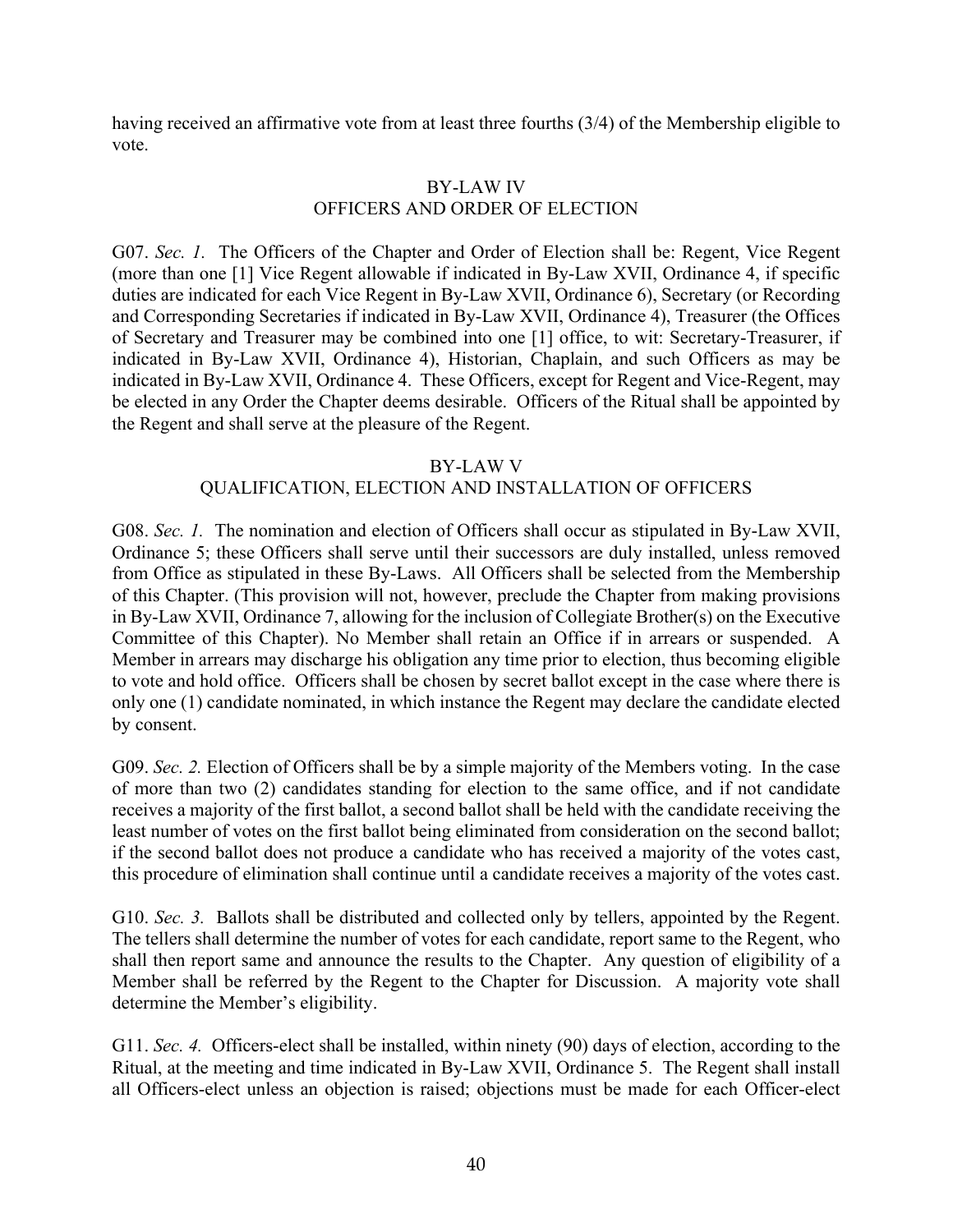individually. The Chapter must decide all objections prior to installation. If the objection is overruled, the Officer-elect in question shall be installed, immediately. If the objection is sustained, the Regent shall declare the office vacant and call a new election for that office, either at the same or the subsequent meeting.

G12. *Sec.* 5. No Officer shall assume the duties of office until properly installed. If at any time, it is discovered that an Officer elected and installed was ineligible at the time of election, said election shall be declared void and a new election held. If an Officer is suspended, said office becomes vacant as of the moment of suspension, and a new election shall be held. The nomination, election, and installation of Officers to fill a vacancy may occur in the same meeting.

G13. *Sec.* 6. If an Officer is unable, refuses, or neglects to perform his duties, the Regent shall appoint a Member in good standing to perform said duties until (pursuant to Section 7) an election can be held to fill the Office. An Officer unable to perform the duties of said Office shall deliver all records, money, and property held to the Member appointed or elected to assume said Office.

G14. *Sec. 7.* Any Officer may be removed for misfeasance, malfeasance, and/or nonfeasance by two-thirds (2/3) vote of the Chapter; any Officer so charged is entitled to a trial by the Chapter according to the Procedure of "Discipline" found in the Constitution and By-Laws, By-Law III. The accused shall retain said Office until the charges are tried and sustained; however, if the Regent is accused, the Vice Regent shall conduct the trial.

### BY-LAW VI DUTIES OF OFFICERS

G15. *Sec. 1.* The Regent, as principal Officer of the Chapter, shall preside at all meetings of the Chapter, enforce rigid adherence to the Constitution and By-Laws of the Fraternity; cast the deciding vote if the Chapter is equally divided upon any question before it; appoint all committees, unless otherwise provided for; convene special meetings, as provided for; attend to the keeping of the Rituals of the Fraternity under lock and key; and perform all such other acts and duties as are required by virtue of said office, the Constitution and By-Laws of the Fraternity, the By-Laws and Ordinances of the Chapter, the Ritual of the Fraternity, a vote of the Chapter, or common usage in parliamentary bodies.

G16. *Sec. 2.* The (First) Vice Regent shall, in all respects, act and have all the powers of the Regent, in case of the latter's absence, inability, refusal, or neglect to perform the duties of said office. In the event of the death, resignation, or removal of the Regent, the (First) Vice Regent shall assume the Office of Regent for the remainder of the term of office. If the Chapter has more than one (1) Vice Regent, the Second Vice Regent shall assume the office of First Vice Regent, should a vacancy occur in the office of First Vice Regent, etc. The (First) Vice Regent shall, also, be a member of all committees of the Chapter.

G17. *Sec. 3.* The Secretary shall keep a record of the names and addresses of all Members of Alpha Chapter, all Members of the Province Executive Committee (in which the Chapter is located), and all Members of the Chapter; keep accurate records of the proceedings of all Chapter Meetings; receive and preserve for the record the written reports of all officers and committee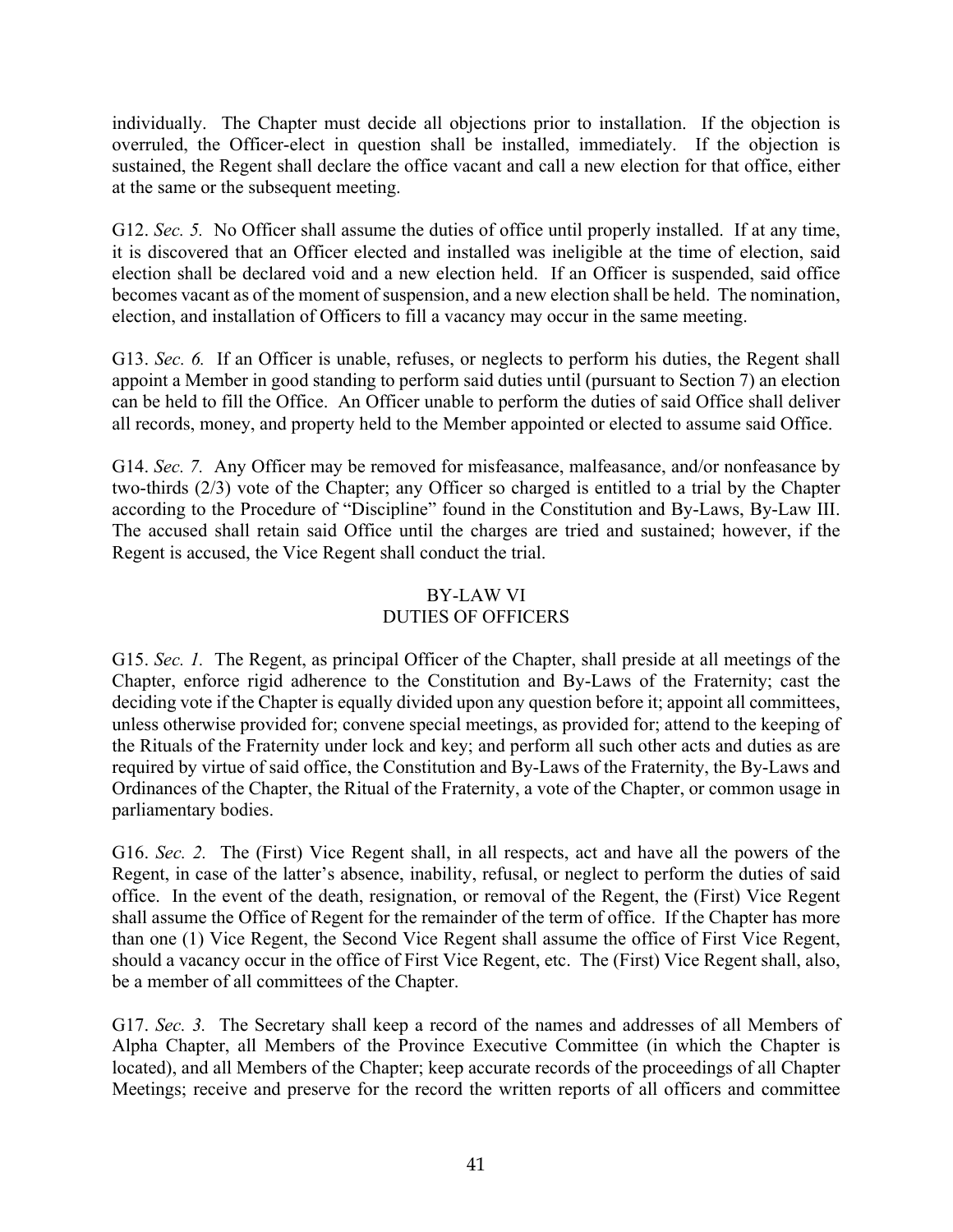chairmen; incorporate into the record all data generated by the Fraternity Ritual of Initiation; attend to all correspondence of the Chapter; submit to The Central Office, on time, all reports required by the Executive Director; report all newly elected Members to The Central Office within seven (7) days after initiation; report all newly elected Chapter Officers to The Central Office, giving: name, office, home and school addresses, and home and school telephone numbers, within seven (7) days after election, indicating the effective date of initiation; and perform all such other duties as are required by virtue of said office, the Constitution and By-Laws of the Fraternity, the By-Laws and Ordinances of the Chapter, or custom may attach to the Office.

G18. *Sec. 4.* The Recording Secretary and Corresponding Secretary (if the Chapter elects to replace the Office of Secretary with these two [2] Offices) shall assume all duties outlined in Section 3 of this By-Law as custom would attach to these two (2) Offices; additionally, the Corresponding Secretary shall assist the Historian in the preparation of all Chapter newsletters.

G19. *Sec. 5.* The Treasurer shall receive all monies due to the Chapter and/or the Grand Council, and disburse all monies necessary to satisfy the obligations of the Chapter; keep an accurate record, following sound accounting practices, of all receipts and disbursements; promptly collect all dues, initiation fees, special assessments, and any other monies due to the Chapter; transmit all fees due to the Grand Council, on time, to The Central Office as provided for in the Constitution and By-Laws of the Fraternity; report the financial condition of the Chapter at each meeting, including the names of all Members in arrears and the dollar amount thereof; and upon completion or removal from the term of Office, transfer to wither the successor of a committee appointed to audit, all books, records, monies, and property belonging to or in the custody of the Chapter.

G20. *Sec.* 6. The Assistant Secretary and Assistant Treasurer (if the Chapter elects to have these Offices) shall assist their Superior Officers in the discharge of the duties of the respective Offices.

G21. *Sec. 7.* The Historian shall submit a Chapter Newsletter for each issue of *THE MASK* and each issue of the Province Newsletter; report to The Central Office significant and/or historical activities and/or events on the official forms provided, and maintain the permanent Chapter Record of same; maintain the permanent Chapter file of issues of *THE MASK*; see that each Member of the Chapter is receiving *THE MASK*; on occasion, encourage the Chapter's recognition of its history; and by the Chapter's official representative to assist the Grand Historian or the Editor of *THE MASK* in the performance of their official duties.

G22. *Sec. 8.* The Chaplain shall supervise the instruction and work of the Ritual; conduct all appropriate services designated by the Chapter or Regent; and be the Chapter's official representative to assist the Grand Ritualist in the performance of official Ritualist duties.

G23. *Sec. 9.* Officers of the Ritual shall have an understanding and working knowledge of the Ritual, such that the conduct of the Ritual Work shall demonstrate the exemplification of propriety; preserve the decorum and dignity of the Ritual, the most sacred of Fraternal Traditions; render assistance and service to the Regent in the discharge of said Officer's official duties; and strive to ensure that all Brothers may participate and partake of the Industry, Sobriety, Fellowship, and High Ideals of the Order.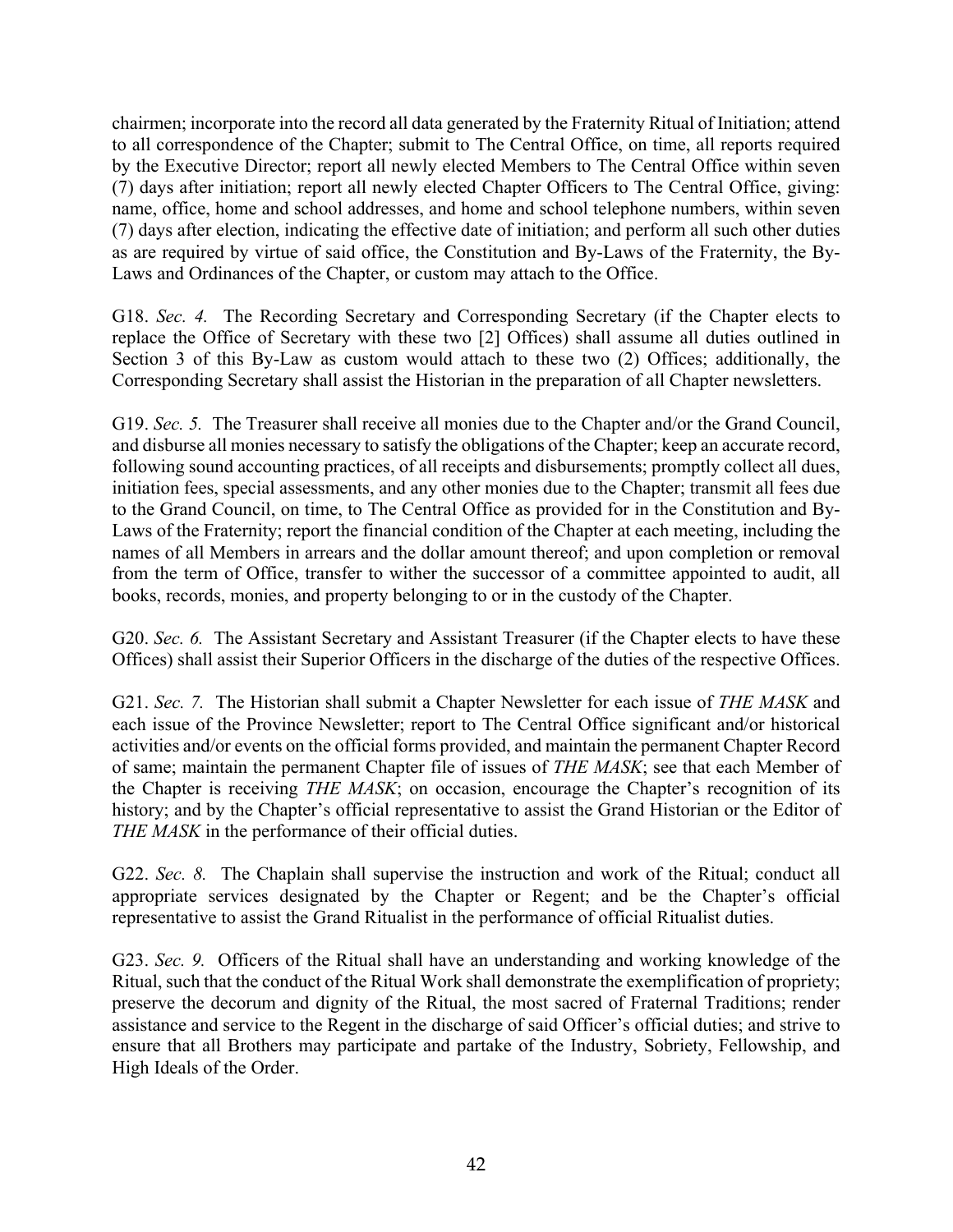G24. *Sec. 10.* The Chapter, at least one (1) month preceding the Grand Council Convention or Province Assembly, shall elect Delegates and Alternates Delegate(s), who if unable to attend, shall, also, notify the Regent. If neither the Delegate or Alternate Delegate(s) are unable to attend, the Regent shall appoint a qualified Member(s) of the Chapter to serve as Delegate(s). The Delegate(s) shall be chosen from the Graduate Members of the Chapter. If it is not possible to send any Member, the Chapter or Regent may confer representation of the Delegate(s) to another Chapter, or Province by proxy. All proxies must be certified as required by the rules of the Grand Council or Province.

#### BY-LAW VII

#### COMMITTEES AND THEIR DUTIES

G25. *Sec. 1.* The Chapter shall have the following standing committees; Executive, Judiciary, Legislative, and Risk Management.

G26. *Sec. 2.* The Chapter may also have the following as standing committees when required; Scholarship, Social, Professional Relations, Finance, Auditing, Chapter House, and Continuing Education.

G27. *Sec.* 3. The Chapter may also have any special committees that are required from time to time.

G28. *Sec. 4.* The Executive Committee shall consist of the Elected Officers of the Chapter and the Immediate Past Regent of the Chapter, providing that said Immediate Past Regent was not removed from office for cause by the Chapter; and such other Members as stipulated in By-Law XVII, Ordinance 7. All other committees of the Chapter shall consist of at least three (3) Members, unless otherwise indicated in these By-Laws or Ordinances, appointed by the Regent to serve at the Regent's pleasure; Collegiate Brothers may serve on any of these committees.

G29. *Sec.* 5. The duties of the committees listed in Section 1 and 2 of this By-Law shall be:

G30. *Sub-Sec. A.* The Executive Committee shall act for the Chapter when it is not in session and shall have all the powers of the Chapter except the election and removal of officers, the election of members, the disciplining of members, and the amending of these By-Laws. All actions of the Executive Committee are subject to the review and approval of the Chapter. The Regent shall be the Chairman of this Committee.

G31. *Sub-Sec. B.* Any citation for misfeasance, malfeasance, or nonfeasance in office: violations of the Constitution and By-Laws of the Fraternity, By-Laws and Ordinances of the Chapter, or other Fraternity, rules and regulations shall be made by the Judiciary Committee at its recognizance. The Committee shall receive charges against any Member of the Chapter; such charges must be placed before the Committee in writing and be signed by the complainant(s). After investigation and evaluation of the charges, if the Committee finds reasonable cause to sustain them, it shall proceed as provided in the Constitution and By-Laws of the Fraternity. The Committee has no power to adjudge the guilt of any Member, nor can it determine the punishment; however, it can recommend a course of action.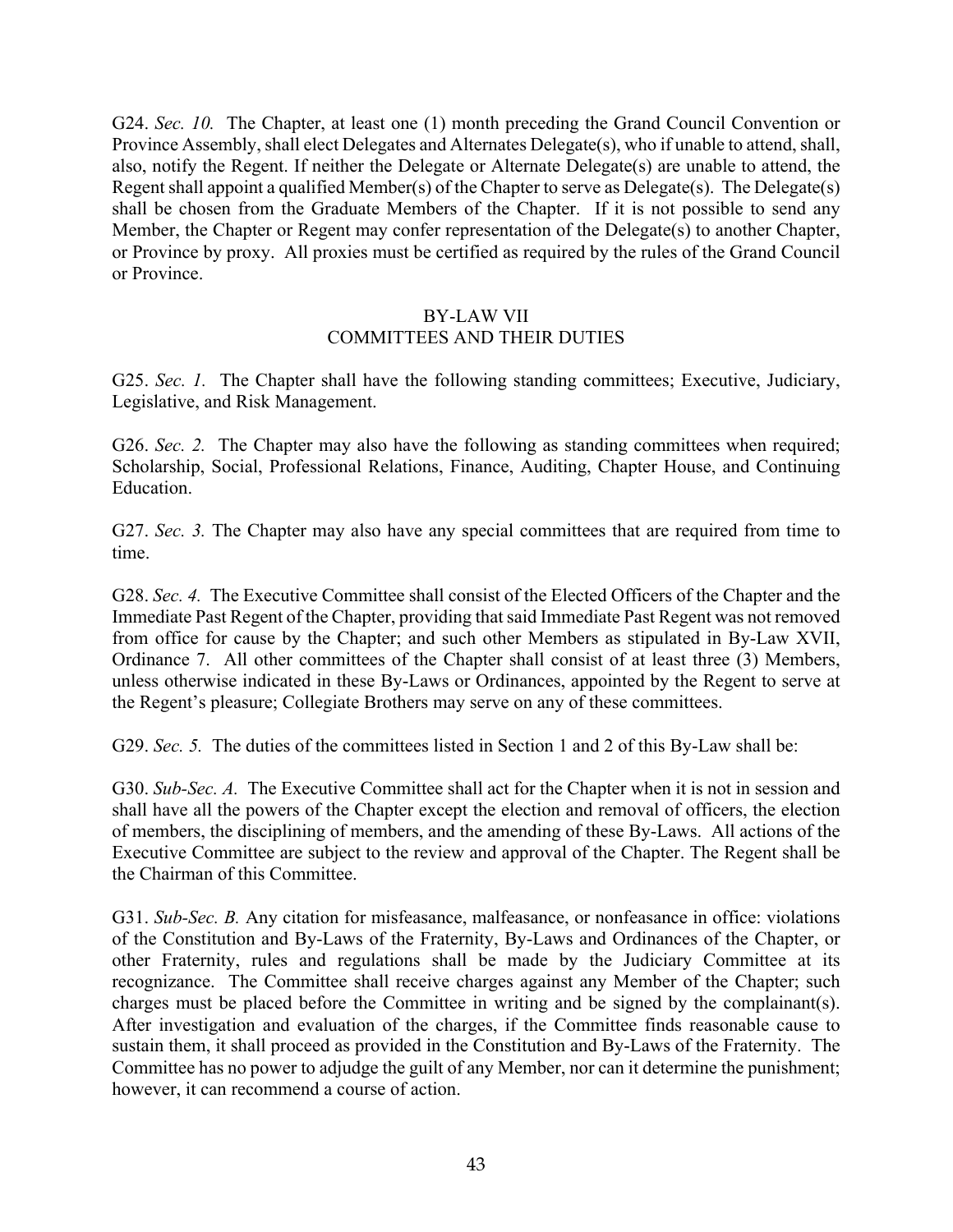G32. *Sub-Sec. C.* The Legislative Committee shall from time to time review the By-Laws and Ordinances of the Chapter. The Committee shall prepare proposed amendments to the Ordinances of By-Law XVII, which it feels are necessary for the proper conduct of the Chapter, for submission to the Chapter. The Committee shall also receive from any Member of the Chapter, recommendations for amendments to the Ordinances of By-Law XVII, which it shall place in proper form for submission to the Chapter. The Committee shall interpret the meaning and intent of these By-Laws and Ordinances when so requested by any Member. The Chairman of this Committee shall be the Chapter Parliamentarian.

G33. *Sub-Sec. D.* The Risk Management Committee shall review the International Kappa Psi Risk Management policy and manual. The Committee shall review and implement the Chapter's Risk Management Policy. The Committee shall educate the Members about the risk management policy and ensure all Chapter functions are in compliance.

G34. *Sub-Sec. E.* The Scholarship Committee shall develop a program for promoting scholarship and research by the Chapter's Members. The Committee shall develop a program of recognition for scholarship achievement by the Chapter's Members (or non-members) in which, if feasible, funds and rewards for achievement may be provided. The Committee shall publish information regarding scholastic achievement and recognition given such achievement.

G35. *Sub-Sec. F.* The Social Committee shall develop a balanced program of activities for the Chapter. The Committee shall plan, promote and supervise all social activities of the Chapter. The Committee shall encourage the planning of a founder's day event.

G36. *Sub-Sec. G.* The Professional Relations Committee shall develop a program of professional activities and public relations for the Chapter. The Committee shall create programs which will achieve the objectives and promote the best interests of the Fraternity, while developing the professional character of its members.

G37. *Sub-Sec. H.* The Finance Committee shall develop a financial budget for the Chapter, and from time to time, a suitable investment program for Chapter funds. The Committee shall monitor the fiscal operations of the Chapter, and may at its discretion, require reports of the Treasurer regarding income and expenditures. The Committee shall report on the fiscal operation of the Chapter in relation to the budget. The Treasurer shall be a member of this Committee.

G38 *Sub-Sec. I.* The Auditing Committee shall examine and verify when accurate, the records of the Secretary, Treasurer, and/or other Chapter Officers holding Chapter property. Examinations of records may be at any time the Committee feels desirable or when the Chapter or Regent may direct. The Committee shall present a written report at the next regular meeting of the Chapter stating its findings. The Auditing Committee shall have the power to require, at any time, presentation of all books, papers, vouchers, and documents relating to the account they are to examine, which may be necessary to determine their correctness, and the actual cash in the hands of the Officers.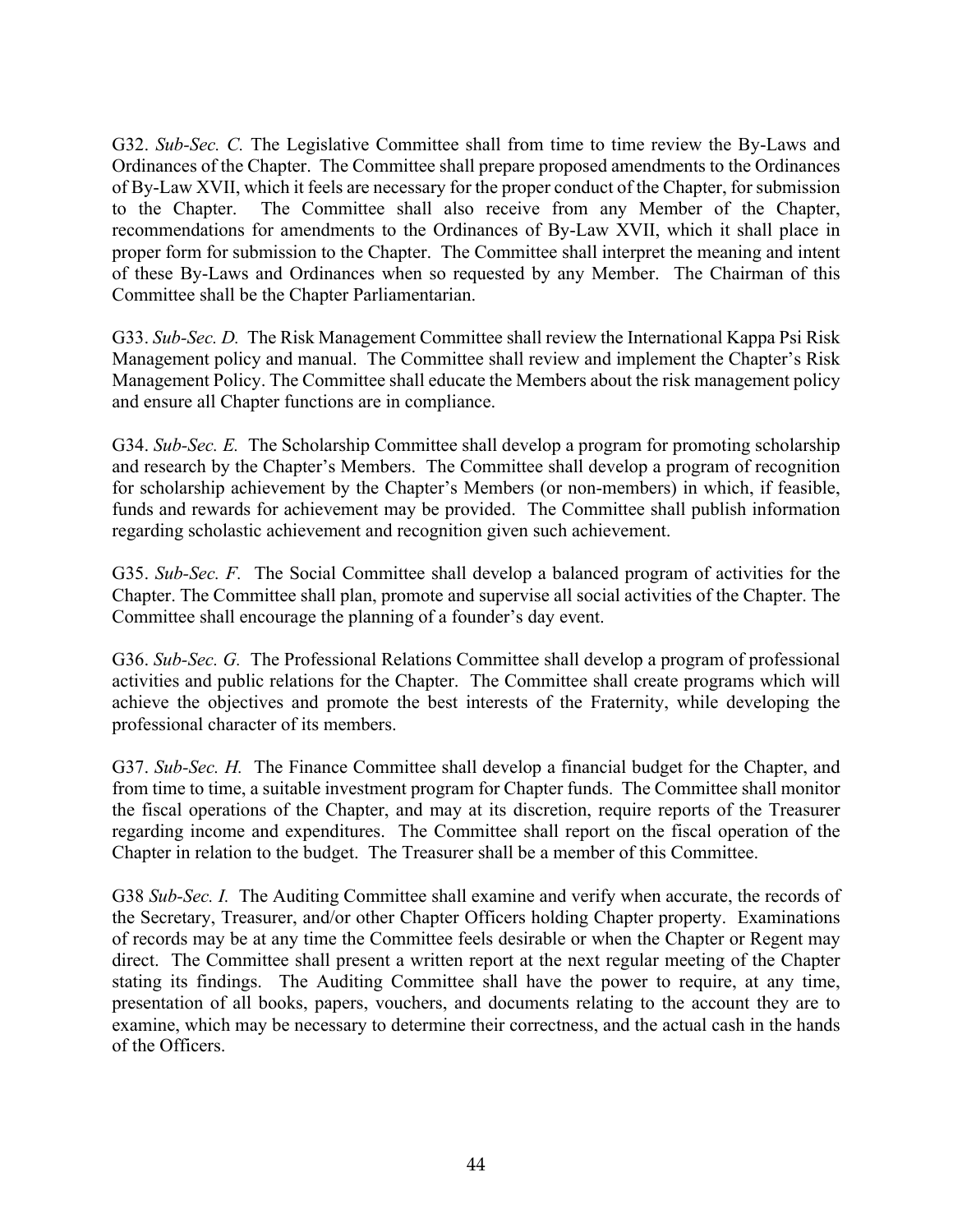G39. *Sub-Sec. J.* The Chapter House Committee shall have charge of the Chapter House including the formation and enforcement of House Rules. In the event that the Chapter establishes a fund for building or purchasing a Chapter House, the Committee shall develop a proposed program for collecting and investing such funds. The Chairman of this Committee shall be the House Manager.

G40. *Sub-Sec. K.* The Continuing Education Committee shall develop programs of continuing education for the Members of the Chapter, which if possible fulfill re-licensing requirements for the local jurisdiction(s). The Committee shall also publish information relating to the availability of programs designed to meet requirements of continuing education.

G41. *Sec. 6.* All Committees shall meet at the call of the Chairman, and a written record of all meetings shall be kept. The Chairman of each Committee shall report at each Chapter meeting the activities of their respective committees.

G42. *Sec.* 7. No program or activity developed by any Committee may commence until such program or activity has been approved and adopted by the Chapter.

#### BY-LAW VIII RECORDS

G43. *Sec. 1.* All Chapter proceedings will be recorded on, and all Chapter reports will be submitted on forms approved by The Central Office or the Grand Council.

## BY-LAW IX UNETHICAL CONDUCT

G44. *Sec. 1.* Any Member of the Chapter found guilty of unethical conduct may be punished by a fine and/or suspension, or expulsion, after trial and conviction as provided in the Constitution and By-Laws of the Fraternity.

G45. *Sec. 2.* Any Member of the Chapter who files a complaint with the Judiciary Committee that shall prove to be unfounded and malicious may be charged with unethical conduct.

G46. *Sec. 3.* Any Member of the Chapter who improperly uses the name of the Fraternity, the Chapter, the Fraternity emblem(s) or secrets; or who utilizes Fraternity Membership for strict personal gain may be charged with unethical conduct.

#### BY-LAW X MEETINGS

G47. *Sec. 1.* The regular meetings of the Chapter will be held as provided for in By-Law XVII, Ordinance 10. The Secretary (or Corresponding Secretary) shall notify the Members of any change in the regular meeting at least forty-eight (48) hours prior to the change.

G48. *Sec. 2.* The usual order of business shall be that order as prescribed in the Ritual.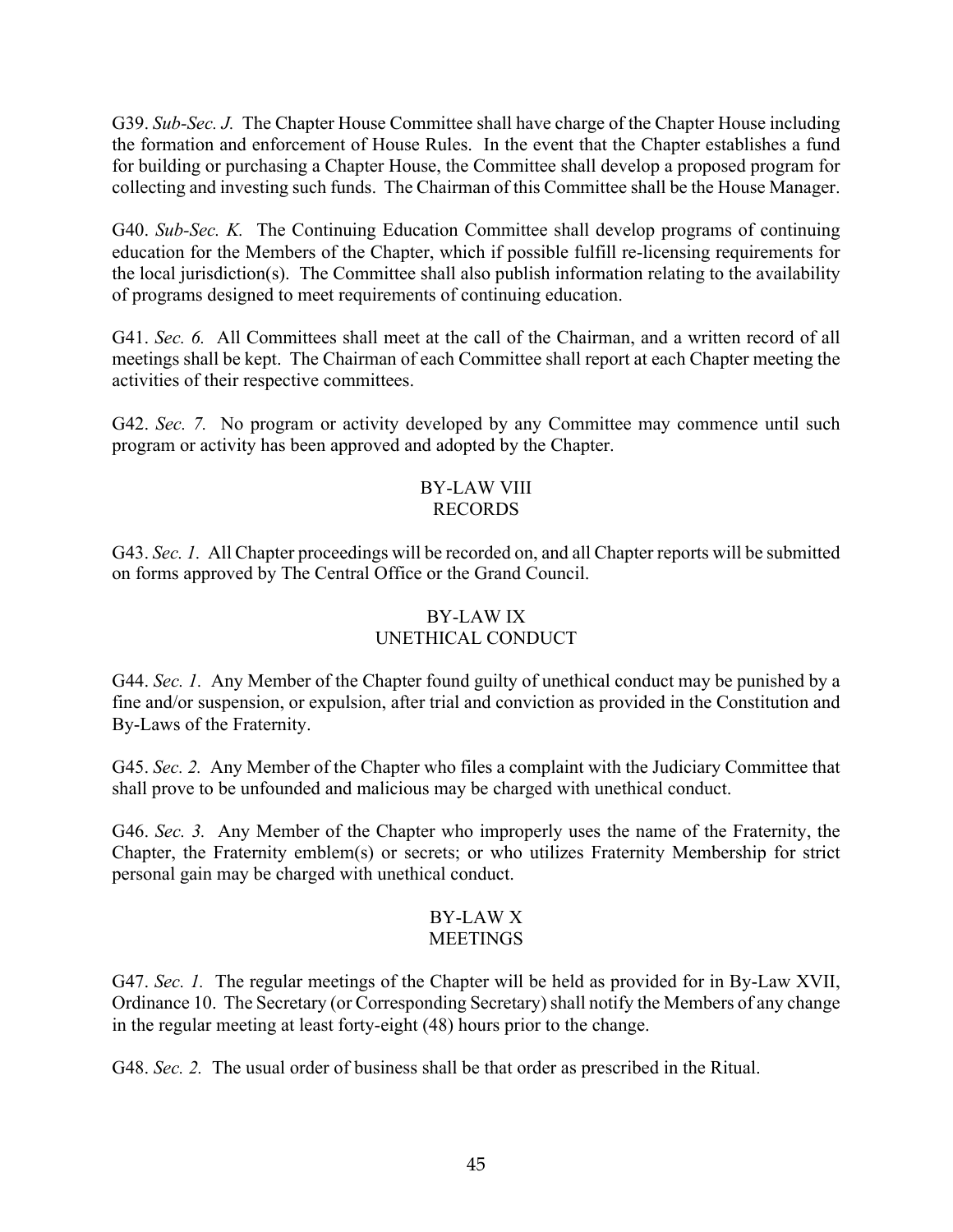G49. *Sec. 3.* Special meetings may be called at any time by the Regent or by the Regent upon the written demand of five (5) Members of the Chapter. No business other than that stated in the call may be conducted at the special meeting. All Members shall be notified by the Secretary (or Corresponding Secretary) at least forty-eight (48) hours prior to the special meeting.

#### BY-LAW XI **DUES**

G50. *Sec. 1.* Each newly elected Member shall pay to the Treasurer the Grand Council Membership Fee as stipulated in the Constitution and By-Laws of the Fraternity, and any additional fee as stipulated in By-Law XVII, Ordinance 11; such funds as are due to the Grand Council shall be transmitted to The Central Office with seven (7) days of initiation.

G51. *Sec. 2.* Each Member shall pay to the Treasurer such dues as stipulated in By-Law XVII, Ordinance 11.

G52. *Sec.* 3. Special assessments may be imposed by a two-thirds (2/3) vote of the Chapter at any time.

G53. *Sec. 4.* Any Member who has not paid his dues or is in arrears for fines or assessments shall be deemed, not in good standing.

G54. *Sec. 5.* If a Member is in arrears for dues, fines, or assessments, said Member shall not be entitled to hold office or vote, and shall have only one (1) meeting to make up such arrears, or may be suspended from all benefits and privileges of the Fraternity and the Chapter. Such suspension may remain in force until payment is made in full.

# BY-LAW XII

### **SECRECY**

G55. *Sec. 1.* All proceedings, Ritual and ceremonies of the Fraternity and all matters pertaining to the management or conduct of the Chapter shall be kept secret.

G56. *Sec. 2.* The names of the Chapter Officers and Members, and the general object and scope of the Fraternity may be published. The names of the Officers of the Ritual shall never be published. Any Member who reveals any of the secrets of the Fraternity shall be subject to expulsion.

#### BY-LAW XIII RITUAL OF INITIATION

G57. *Sec. 1.* The Ritual of Initiation while secret, shall be considered to be a part of these By-Laws, and shall be conducted at all times with proper dignity and decorum. Hazing, as defined by the Grand Council and/or the Executive Committee of the Grand Council, is prohibited; any Member found guilty of hazing shall be subject to expulsion.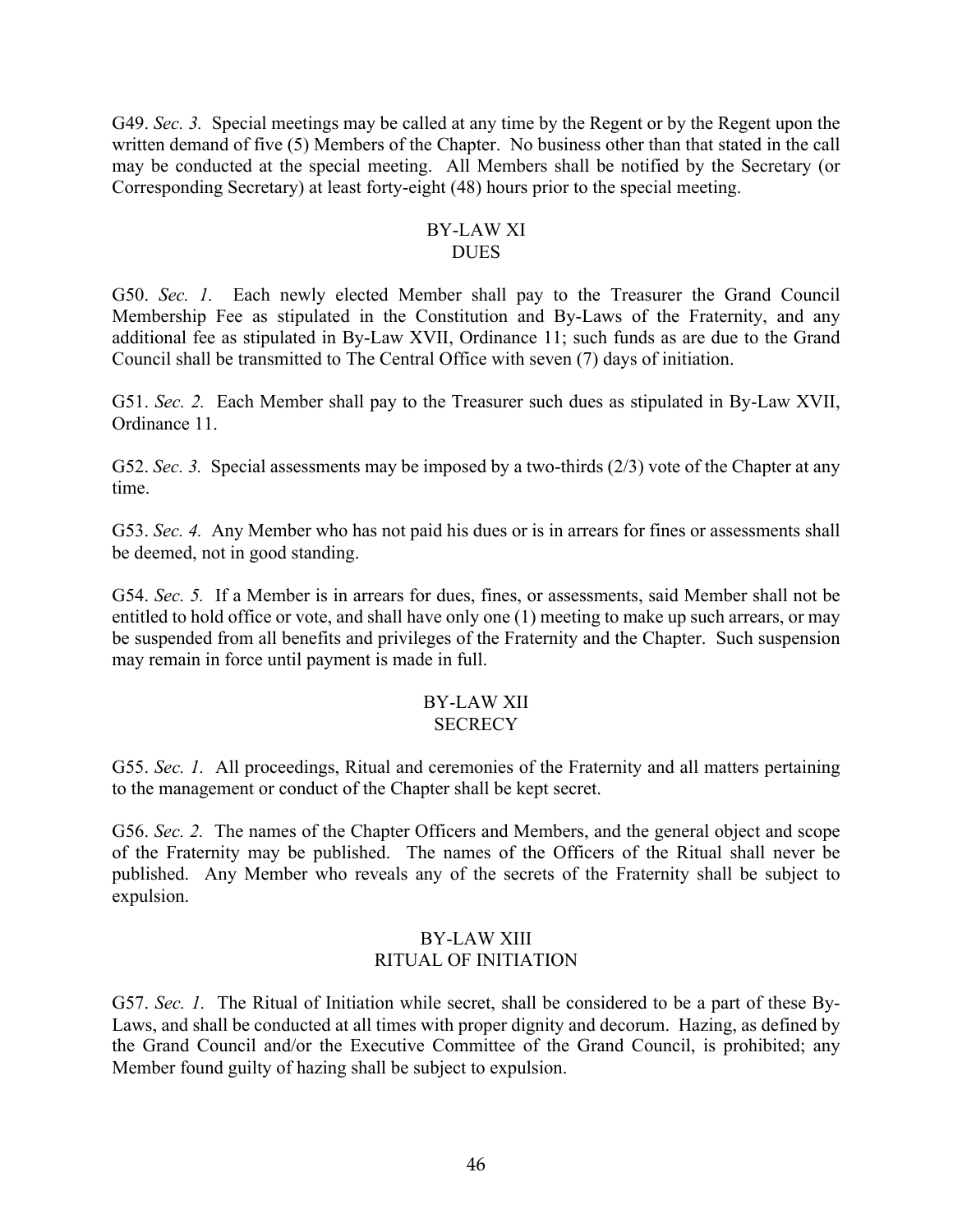#### BY-LAW XIV QUORUM

G58. *Sec. 1.* Unless a greater number is stipulated in By-Law XVII, Ordinance 14, the quorum necessary for the transaction of business at any meeting of the Chapter shall not be less than onefifth (1/5) of the Chapter Membership in good standing.

#### BY-LAW XV PARLIAMENTARY PROCEDURE

G59. *Sec. 1.* Parliamentary conduct at all meetings shall be closely adhered to, and shall be governed by the current edition of *Robert's Rules of Order – Newly Revised.*

## BY-LAW XVI AMENDMENTS (LOCAL CHAPTER ORDINANCES)

G60. *Sec. 1.* Any motion to amend these By-Laws must be made in writing; signed by at least two (2) Members of the Chapter, and presented to the Legislative Committee of the Chapter. The Legislative Committee shall, within ten (10) days, prepare the proposed amendments in appropriate form and present it to the Chapter, without comment, at the next regular meeting of the Chapter. A motion to amend may not be voted upon until the next regular meeting of the Chapter following its presentation to the Chapter, at which time the Legislative Committee may make a recommendation; such motion shall require a two-thirds (2/3) vote of the Members in good standing, present at the meeting, for adoption.

G61. *Sec. 2.* Any amendments to these By-Laws shall be in the form of Local Chapter Ordinances to be a part of By-Law XVII. All Local Chapter Ordinances shall be subordinate to and consistent with these By-Laws and the Constitution and By-Laws of the Fraternity. Organization of Local Chapter Ordinances shall be such that the Arabic numeral of each Ordinance shall indicate content corresponding to and in modification of the numerically equivalent Roman numeral By-Law. Local Chapter Ordinances may consist of more than one (1) section, in which case, the order of sequence shall be similar to the order of sequence in the respectively modified By-Law.

G62. *Sec. 3.* Duly adopted Local Chapter Ordinances of the By-Law XVII shall be deemed to be in force upon adoption by the Chapter, unless disapproved by the Grand Counselor and/or the Legislative Committee of the Grand Council. Enforcement of any newly adopted Local Chapter Ordinance may be delayed for a decision of legality from the Grand Counselor and/or the Legislative Committee of the Grand Council upon a motion approved by a simple majority of the Members in good standing at any regular or special meeting of the Chapter.

G63. *Sec. 4.* Should formal charges be brought against any Member of the Chapter for an alleged violation of any Local Chapter Ordinance, less that one-hundred-twenty (120) days old, that has not received written approval of the Grand Counselor or the Legislative Committee of the Grand Council, said Member shall be entitled to demand a continuance of all proceedings, pending a written decision concerning the legality of such Ordinance from the Grand Counselor or the Legislative Committee of the Grand Council; such decision shall be transmitted by Certified Mail;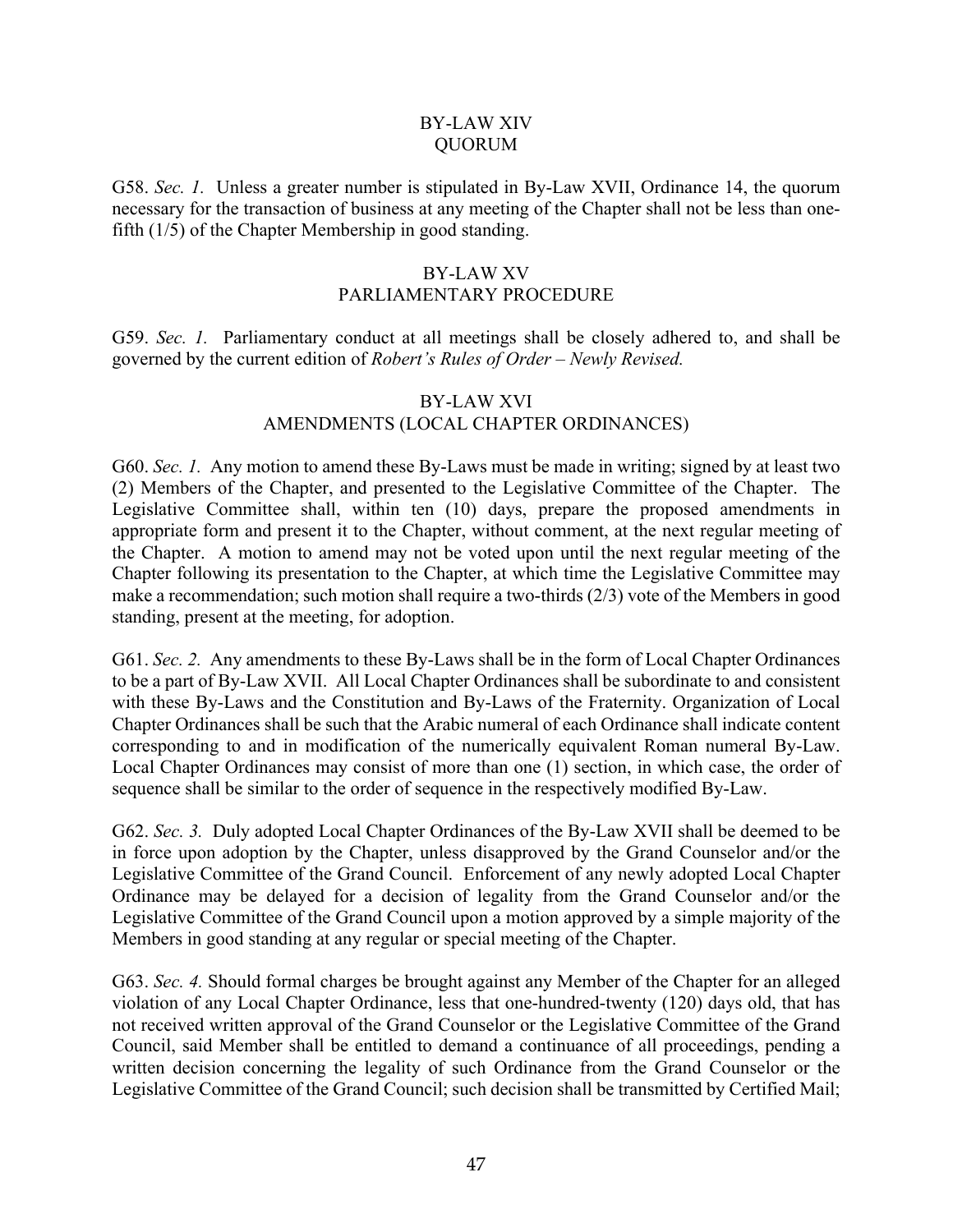the request for such decision shall also be transmitted by Certified Mail by the Chairman of the Legislative Committee of the Chapter.

## BY-LAW XVII LOCAL CHAPTER ORDINANCES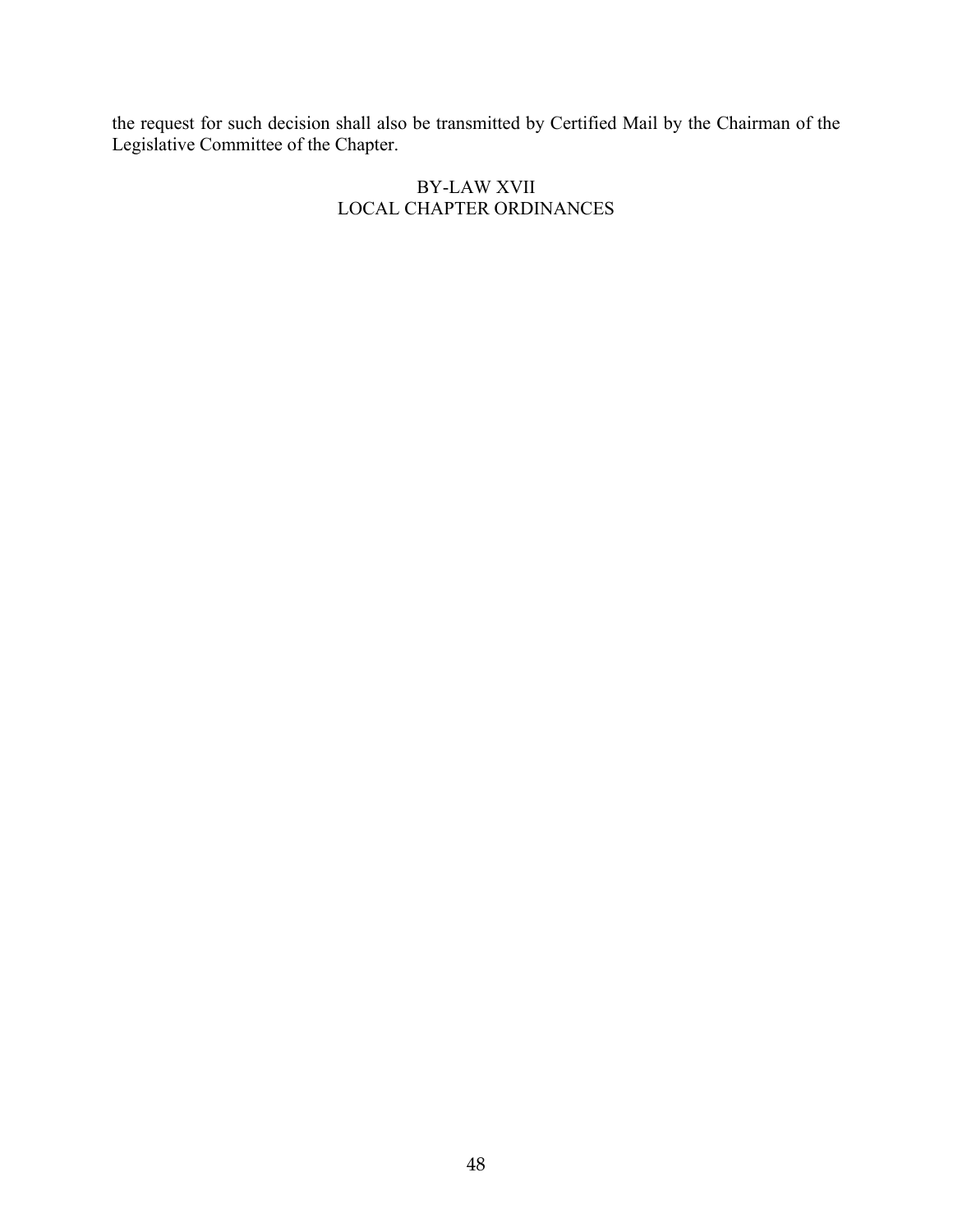# *Uniform Province By-Laws*

P01. (*Sec. 1.*) The Constitution and By-Laws of Kappa Psi Pharmaceutical Fraternity, Incorporated shall be the Constitution for this Province of Kappa Psi Pharmaceutical Fraternity, Incorporated: all constitutions, by-laws and standing laws by which this Province was formerly governed are revoked.

#### BY-LAW I TITLE

P02. *Sec. 1.* This Province shall be known as \_\_\_\_\_\_\_\_\_\_\_\_\_\_\_\_\_\_\_ Province, hereinafter referred to as the Province of Kappa Psi Pharmaceutical Fraternity, Incorporated, as designated by Alpha Chapter of Kappa Psi Pharmaceutical Fraternity, Incorporated, hereinafter referred to as the Fraternity.

P03. *Sec. 2.* The Province may elect to incorporate, however, any application for incorporation must receive the approval of Alpha Chapter of the Fraternity prior to submission to the appropriate office of legal jurisdiction. Further, the Province may elect to form additional corporations, if needed, subject to the aforesaid provision of this section.

#### BY-LAW II COMPOSITION OF THE PROVINCE

P04. *Sec. 1.* The Province shall be composed of the Collegiate and Graduate Chapters within the boundaries designated by Alpha Chapter of the Fraternity.

#### BY-LAW III DUES AND ASSESSMENTS

P05. *Sec. 1.* Each Collegiate Chapter shall pay the annual per capita fees as provided in By-Law XIII, Ordinance 3 for all Chapter Members of record as of November  $1<sup>st</sup>$  of the preceding year. Each Graduate Chapter shall pay the annual per capita fees as provided in By-Law XIII, Ordinance 3. All dues and/or fees shall be for the calendar year and shall be due on a date set forth by the Province in By-Law XIII, Ordinance 3. Late charges of two percent (2%) per month may be assessed for any dues and/or fees not received by the predetermined date.

P06. *Sec. 2.* Any Chapter failing to pay its dues or fees by the due date set by the Province shall be automatically suspended from the Province and must remain suspended until all dues or fees, and late charges are paid in full.

P07. *Sec. 3.* Special assessments may be levied with the consent of two-thirds (2/3) of the Chapters of the Province. Each Chapter, regardless of size, shall have one vote when balloting for special assessments.

P08. *Sec. 4.* Notice of special assessments shall be given to the Chapters by the Province Secretary and shall be due within thirty (30) days after the posting of such written notice.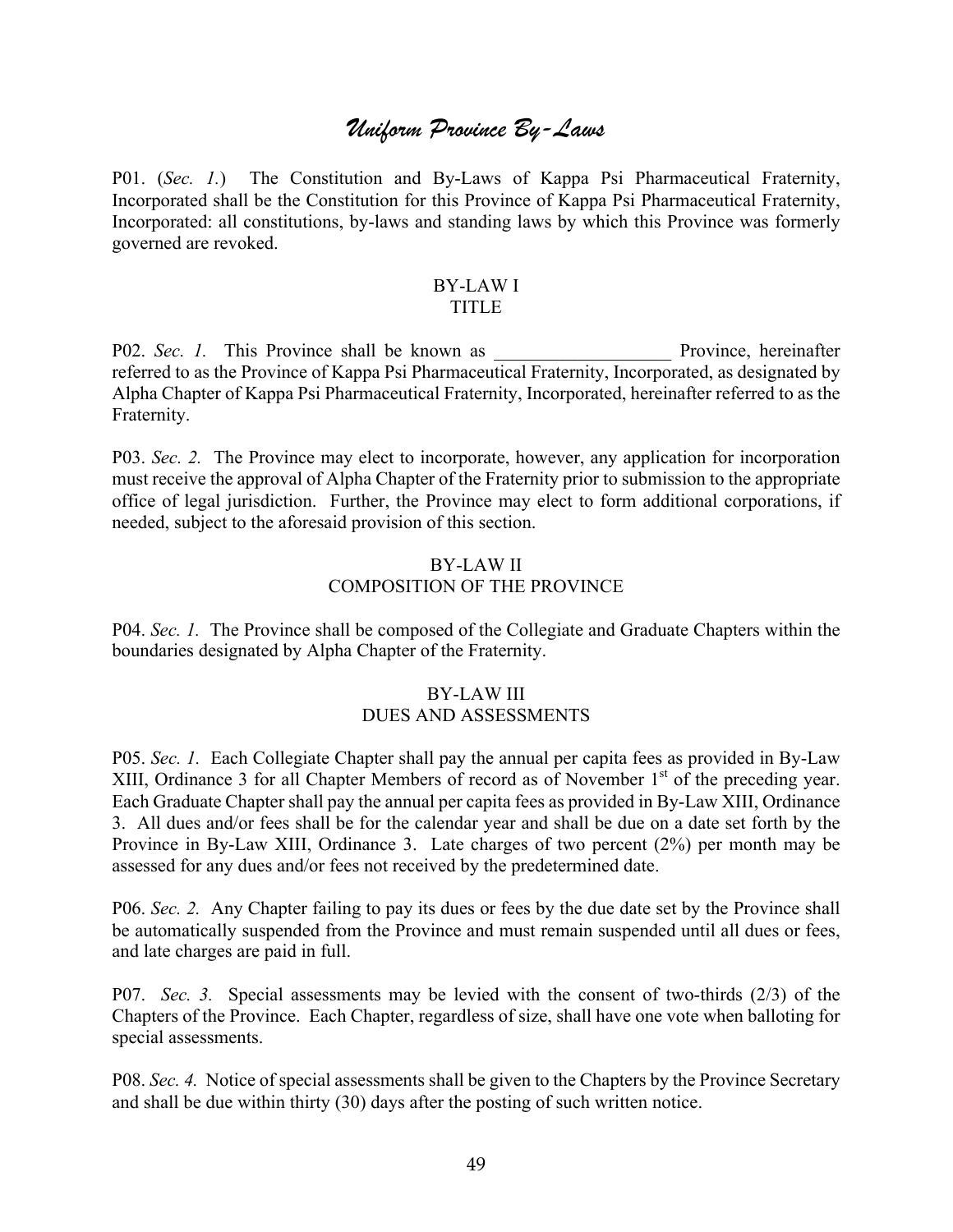P09. *Sec. 5.* Money raised by special assessment may be used only for the stated purpose for which the assessment is made. Any unused money must, on a pro-rated basis, be either refunded to the Chapter or credited toward the following year's dues and/or fees, at the option of the individual Chapter.

#### BY-LAW IV

#### PROVINCE ASSEMBLIES AND INTERIM MEETINGS

P10. *Sec. 1.* A Province Assembly shall be held between the meetings of the Grand Council. The time and place of these meetings shall be determined by the Province Executive Committee after consultation with the Chapters, in accordance with the provisions indicated in By-Law XIII, Ordinance 4, or at the request of the Province Executive Committee, or at the request of at least two-thirds (2/3) of the Chapters of the Province.

P11. *Sec. 2.* The Secretary-Treasurer, or Secretary, shall notify the Chapters of the time and place of the Province Assembly and Interim Meeting at least two (2) months prior to the date of the meeting(s). The Secretary-Treasurer, or Secretary, shall notify each Chapter of the agenda for the Assembly or Interim Meeting at least ten (10) days prior to the meeting(s).

P12. *Sec. 3.* The Province Executive Committee may postpone any Assembly or Interim Meeting in case of an emergency.

P13. *Sec. 4.* The Province Executive Committee shall conduct an Interim Executive Committee Meeting between Province Assemblies and at each Grand Council Convention for the purpose of planning the next Province Assembly and/or conduct any other Province business.

### BY-LAW V

### COMPOSITION OF THE PROVINCE ASSEMBLY

P14. *Sec. 1.* The Assembly shall be the supreme legislative, judicial and executive body for the Province. Appeals of its decisions may be made to Alpha Chapter or to the Grand Council when in session assembled. The decision of the Grand Council shall be final.

P15. *Sec. 2.* The Province Assembly shall consist of the Collegiate Chapters, Graduate Chapters, and the elected Province Officers.

P16. *Sec. 3.* Each Chapter in good standing shall be entitled to two (2) votes in the Assembly. Each Province Officer, who is not a Chapter Delegate, shall be entitled to one (1) vote. In the case of Chapters, two (2) votes may be cast by a single delegate.

P17. *Sec. 4.* The Chapter Secretary should notify the Province Secretary, at least thirty (30) days prior to the Assembly, of the names of the Chapter's Delegates. Any changes are to be reported to the Province Secretary at the opening of the Province Assembly.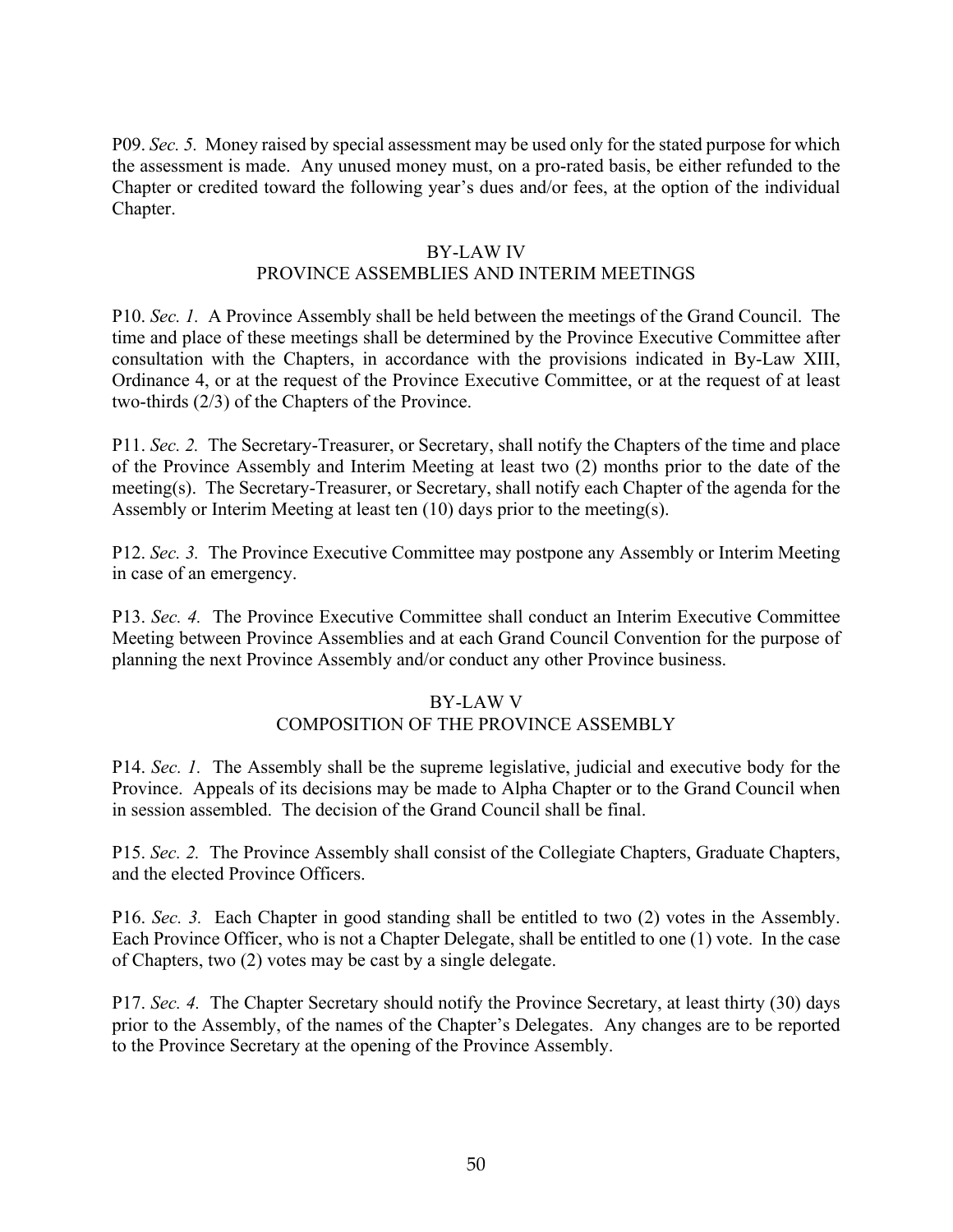P18. *Sec. 5.* Any Chapter unable to send a Delegate to the Province Assembly may confer its proxy on any Delegate of another Chapter represented at the Assembly. The certificate of proxy must be signed by the Regent and Secretary of the Chapter-conferrer and must be forwarded or presented to the Province Secretary. Any Chapter represented by proxy shall not be entitled to travel funds and/or any other Assembly reimbursement.

P19. *Sec. 6.* Each Collegiate Chapter represented by a Delegate (not a proxy representation) shall be reimbursed for expenses to Province Assemblies as provided in By-Law XIII, Ordinance 5.

P20. *Sec. 7.* Expenses of the Province Officers shall be reimbursed as provided in By-Law XIII, Ordinance 5.

P21. *Sec. 8.* A Grand Council Deputy of each Chapter within the Province, not sitting as a Province Officer or Graduate Chapter Delegate shall be a non-voting Member of the Province Assembly. Expenses of the Grand Council Deputies shall be reimbursed as provided in By-Law XIII, Ordinance 5.

P22. *Sec. 9.* The Province shall provide a forum in which the Grand Council Deputies may meet for the purpose of discussion and free exchange of ideas.

# BY-LAW VI

## OFFICERS: ELECTION AND DUTIES

P23. *Sec. 1.* The Province Officers shall be: Satrap, Vice Satrap, Secretary-Treasurer (the Office of Secretary-Treasurer may be split into two [2] Offices, to wit: Secretary and Treasurer, if indicated in By-Law XIII, Ordinance 6), Historian, and Chaplain. These Officers shall be elected from the Collegiate and Graduate Members in the Province. The Province may also elect other Officers, deemed necessary, as indicated in By-Law XIII, Ordinance 6.

P24. *Sec. 2.* The Grand Regent shall appoint a Province Supervisor and/or Assistant Supervisor as Province Officers. The Province Supervisor and/or Assistant Supervisor shall not have voting rights within the Province.

P25. *Sec. 3.* Nomination and election of Province Officers shall be as provided in By-Law XIII, Ordinance 6; installation shall be upon the same day as the election. Election shall be by secret ballot with a simple majority needed to elect. Officers shall serve until their successors have been elected and properly installed. If an elected Officer is unable, refuses, or neglects to perform the duties of Office, the Province Executive Committee shall declare the Office vacant and the Satrap shall appoint a successor to serve until the next Assembly.

P26. *Sec. 4.* The Province Officers shall administer the affairs of the Province. Their duties shall be those usually attending their respective Office, comparable to the functions of Officers of the Grand Council as indicated in the Constitution and By-Laws of the Fraternity.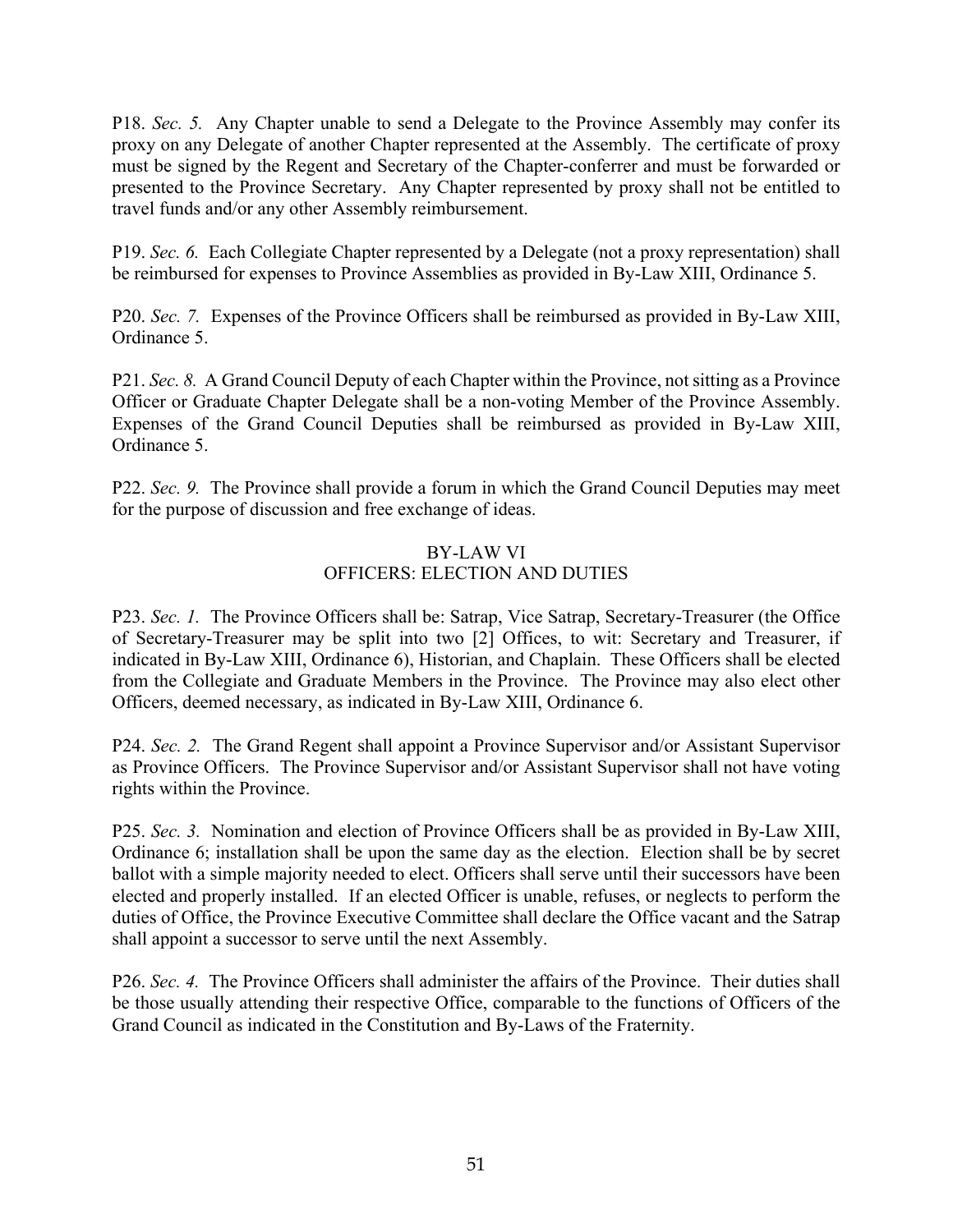P27. *Sec. 5.* The Province Executive Committee may designate a particular Chapter to serve as a "Permanent Archives," and a member of that Chapter shall be appointed by the Satrap to serve as "archivist."

#### BY-LAW VII **COMMITTEES**

P28. *Sec. 1.* The Province shall have the following standing committees: Executive, Legislative, Auditing, and Province Assembly Planning.

P29. *Sec. 2.* The Province shall have such special Committees as may be needed from time to time. Special Committees may be created at the will of the Satrap, by vote of the Province Executive Committee, or by vote of the Province Assembly.

P30. *Sec. 3.* All Committees, except the Executive, shall consist of at least three (3) members, be appointed by the Satrap from the Collegiate and Graduate Members of the Province, and serve at the pleasure of the Satrap.

P31. *Sec. 4.* The Executive Committee shall consist of the Province Officers; the Satrap shall be Chairman of this Committee.

P32. *Sec. 5.* The duties of the Committees, unless otherwise stated, shall be comparable to the duties of similar Committees of the Grand Council.

### BY-LAW VIII

# DELEGATE AND ALTERNATE DELEGATE TO THE GRAND COUNCIL

P33. *Sec. 1.* The Province Delegate and Alternate Delegate shall be selected as provided in By-Law XIII, Ordinance 8. If either the Delegate or Alternate Delegate are unable to attend, the Satrap shall appoint a Member of the Province to serve as Delegate.

P34. *Sec. 2.* The Province Delegate shall submit a written or electronic report of the Grand Council to the Province Secretary at least one month prior to the next Province Assembly.

P35. *Sec. 3.* The Province Delegate shall be reimbursed for expenses of attending the Grand Council as provided in By-Law XIII, Ordinance 8.

#### BY-LAW IX ORDER OF BUSINESS FOR PROVINCE ASSEMBLIES

P36. *Sec. 1.* The order of business for Province Assemblies shall be: Call to Order; Opening Ritual; Roll Call and Seating of Delegates; Welcoming of Visiting Brothers; Minutes of Previous Assemblies; Reading of Communications; Officer and Committee reports; Chapter Reports; Special Speakers; Old Business; Report of Grand Council Deputies Session; New Business; Election and Installation of Officers; Closing Ritual; and Adjournment.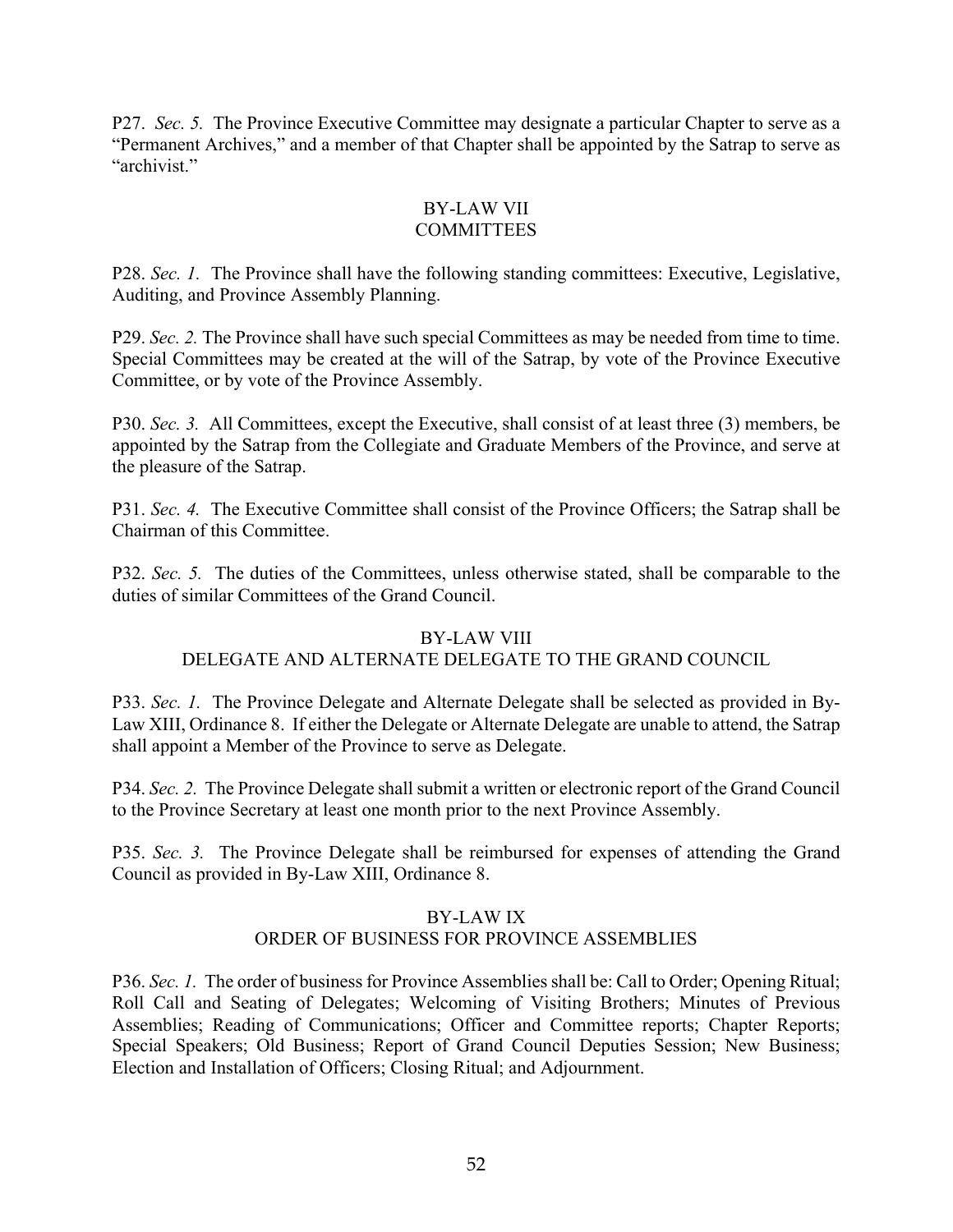#### BY-LAW X QUORUM

P37. *Sec. 1.* A quorum shall consist of the Delegates from not less than one-half (1/2) of the Chapters, including proxies, of the Province.

#### BY-LAW XI PARLIAMENTARY PROCEDURE

P38. *Sec. 1.* Parliamentary conduct at all meetings shall be closely adhered to and shall be governed by the current edition of *Robert's Rules of Order - Newly Revised.*

#### BY-LAW XII AMENDMENTS (LOCAL PROVINCE ORDINANCES)

P39. *Sec. 1.* Any amendments to these By-Laws shall be in the form of Local Province Ordinances to be a part of By-Law XIII. All Local Province Ordinances shall be subordinate to and consistent with these By-Laws and the Constitution and By-Laws of the Fraternity. Organization of Local Province Ordinances shall be such that the Arabic numeral of each Ordinance shall indicate content corresponding to and in modification of the numerically equivalent Roman numeral By-Law. Local Province Ordinances may consist of more than one (1) section, in which case, the order of sequence shall be similar to the order of sequence in the respectively modified By-Law.

P40. *Sec. 2.* At Province Assemblies, motions to amend shall be presented to the Delegates at any Session prior to the Final Session, in writing, and shall be voted upon at the Final Session of the Assembly. A two-thirds (2/3) vote of the Assembly is necessary to adopt an amendment (ordinance) to By-Law XIII. Amendments to the Local Province Ordinances in the period between assemblies shall be defined by the Province in Local Province Ordinance 12, Sec 2.

P41. *Sec. 3.* Duly adopted Local Province Ordinances of By-Law XIII shall be deemed to be in force upon adoption by the Province, unless disapproved by the Grand Counselor or the Legislative Committee of the Grand Council. Enforcement of any newly adopted Local Province Ordinance may be delayed for a decision of legality from the Grand Counselor or the Legislative Committee of the Grand Council upon a motion, approved by simple majority of the Province Assembly.

P42. *Sec. 4.* Should formal charges be brought against any Chapter or Member of the Province for an alleged violation of any Local Province Ordinance, less than one-hundred-twenty (120) days old, that had not received written approval of the Grand Counselor or the Legislative Committee of the Grand Council, the Chapter or Member so charged shall be entitled to demand a continuance of all proceedings, pending written decision concerning the legality of such Ordinance from the Grand Counselor or the Legislative Committee of the Grand Council; such decision shall be transmitted by Certified Mail.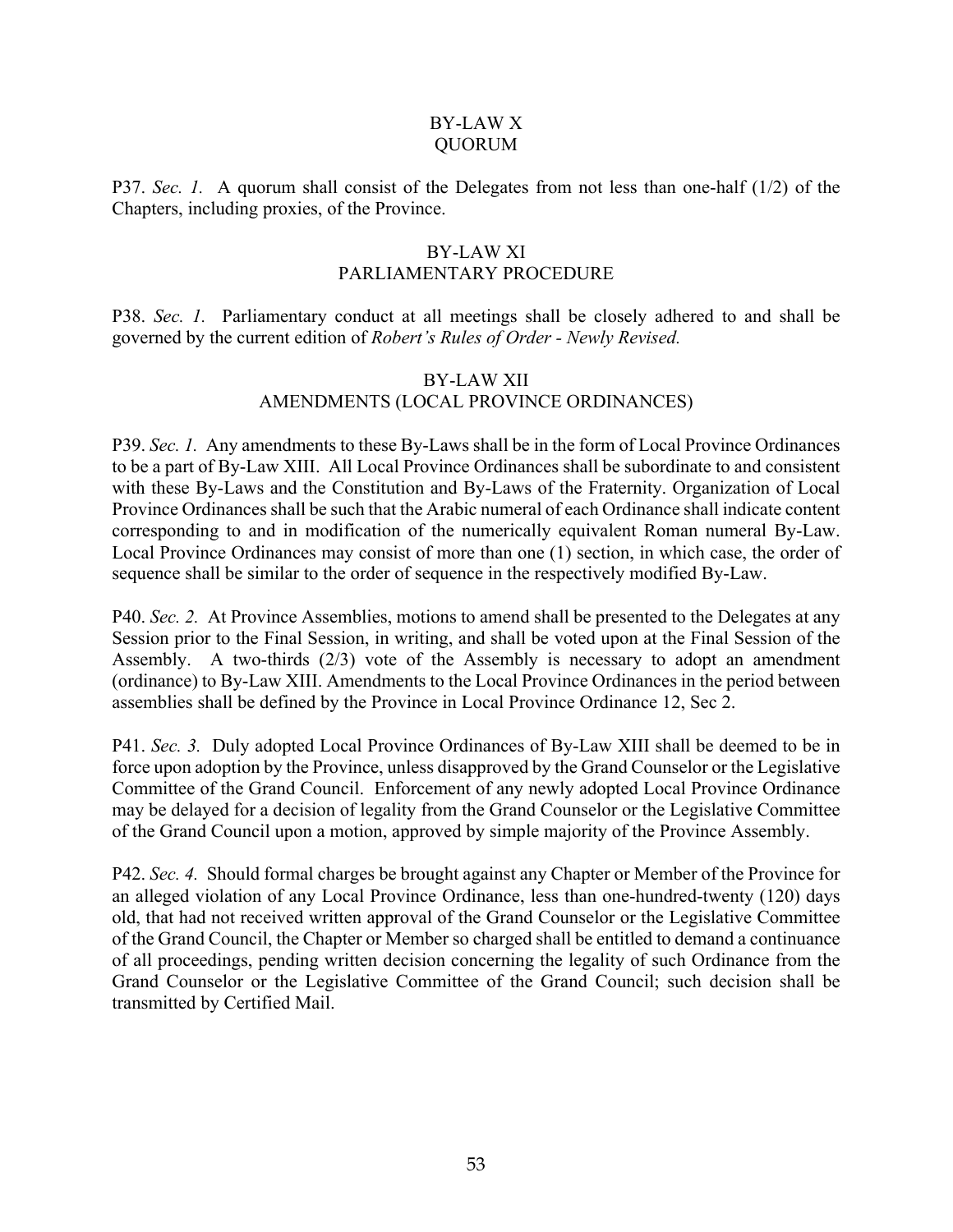## BY-LAW XIII LOCAL PROVINCE ORDINANCES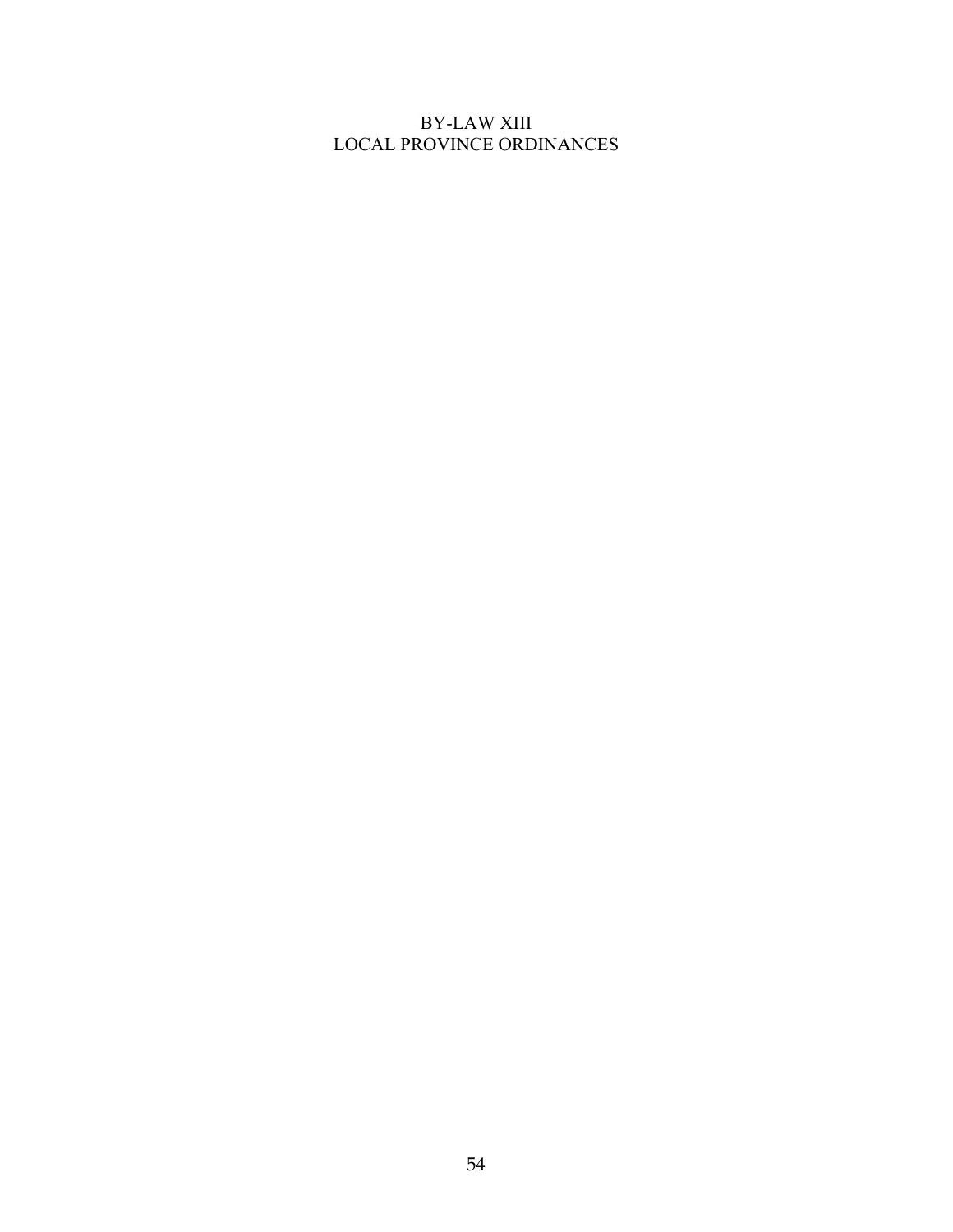# *Rules of Parliamentary Procedure*

Trace each motion to its respective references and you master at a glance the intricacies of parliamentary usages comprising some three hundred points of order.

| Motion to adjourn                                        | $1a * B a II x$    |
|----------------------------------------------------------|--------------------|
| Motion to determine time to which to adjourn             | $2a + A a II x$    |
| Motion to amend                                          | $3a + A a II x$    |
| Motion to amend an amendment                             | $3a * A a II x$    |
| Motion to amend the rules                                | $3a + A a II x$    |
| Motion to appeal from Speaker's decision in re indecorum | $1a + A a II y$    |
| Motion to appeal from Speaker's decision generally       | $3a + A a II y$    |
| Call to order                                            | $1a * A a II y$    |
| Motion to close debate on question                       | $1a + A b II x$    |
| Motion to commit                                         | $3 b + A b II x$   |
| Motion to extend limits of debate on question            | $1a + A a II x$    |
| Leave to continue speaking after indecorum               | $1a * A a II x$    |
| Motion that -----------do lie on the table               | $1a * C a II x$    |
| Motion to limit debate on question                       | $1a + A b II x$    |
| Objection to consideration of question                   | $1a * A b III y$   |
| Motion for orders of the day                             | $1a * A a III y$   |
| Motion to postpone to a definite time                    | $4a + A a II x$    |
| Motion to postpone indefinitely                          | $3 b * A a II x$   |
| Motion for previous question                             | $1a * A b II x$    |
| Questions touching priority of business                  | $1a + A a II x$    |
| Questions of privilege                                   | $3a + A a II x$    |
| Reading papers                                           | $1a * A a II x$    |
| Motion to reconsider debatable question                  | $3 b * B a II x$   |
| Motion to reconsider an undebatable question             | $1a * B a II z$    |
| Motion to refer a question                               | $3 b + B a II x$   |
| Motion that committee do not rise                        | $1$ a * B $a$ II x |
| Question whether subject shall be discussed              | $1a * A b III y$   |
| Motion to make subject a special order                   | $3a + A b$ II x    |
| To substitute in nature of an amendment                  | $3a + A a II x$    |
| Motion to suspend the rules                              | $3a + Ba$ II x     |
| Motion to take from the table                            | $1a + Ba IIx$      |
| To take up question out of it's proper order             | $1a * A b II x$    |
| Motion to withdraw a motion                              | $1a * A b II x$    |
| Questions of precedence of questions                     | $5 - 14$           |
| Forms in which questions may be put                      | $15-19$            |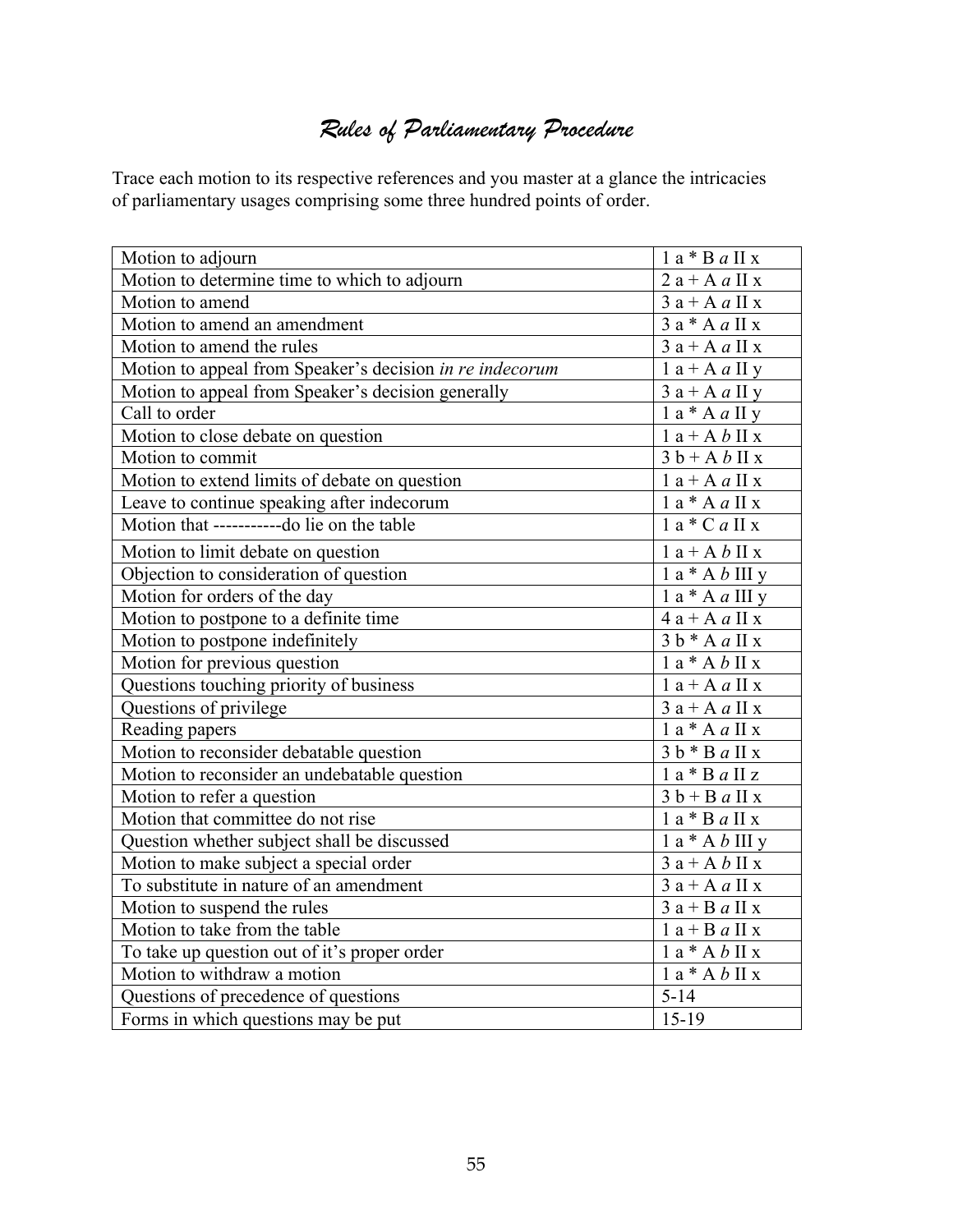- 1. Questions undebatable: sometimes remarks tacitly allowed.
- 2. Undebatable if another question is before the assembly.
- 3. Debatable question.
- 4. Limited debate only on propriety of postponement.
- a. Does not allow reference to main question.
- b. Opens the main question to debate.
- \* Cannot be amended.
- + May be amended.
- A. Can be reconsidered.
- B. Cannot be reconsidered.
- C. Affirmative vote on this question cannot be reconsidered.
- *a.* Simple majority suffices to determine the question.
- *b.* Requires two-thirds vote unless special rules have been enacted.
- II. Motion must be seconded.
- III. Does not require to be seconded.
- *x.* Not in order, though another has the floor.
- *y.* Always in order, though another may have the floor.
- *z.* May be moved and entered on record, when another has the floor, but the business then before the assembly may not be put aside. Motion must be made by one who voted with prevailing side, and on same day original vote was taken.
- 5. Fixing the time to which an adjournment may be made: ranks first.
- 6. To adjourn without limitations; second
- 7. Motion for the Orders of the Day; third
- 8. Motion that ……..do lie on the table; fourth
- 9. Motion for the previous question; fifth
- 10. Motion to postpone definitely; sixth
- 12. Motion to commit; seventh
- 13. Motion to amend; eighth
- 14. Motion to postpone indefinitely; ninth
- 15. On Motion to strike out words, "Shall the words stand part of the motion?" Unless a majority sustains the words they are struck out.
- 16. On motion for previous question the form to be observed is "Shall the main question be now put?" This if carried, ends debate.
- 17. On an appeal from the Chair's decision, "Shall the decision be sustained as the ruling of the house?" The Chair is generally sustained.
- 18. On motion for Orders of the Day, "Will the house now proceed to the Orders of the Day?' This if carried, supersedes intervening motions.
- 19. When an objection is raised to considering question, "Shall the question be considered?" Objection may be made by any member before debate has commenced, but not subsequently.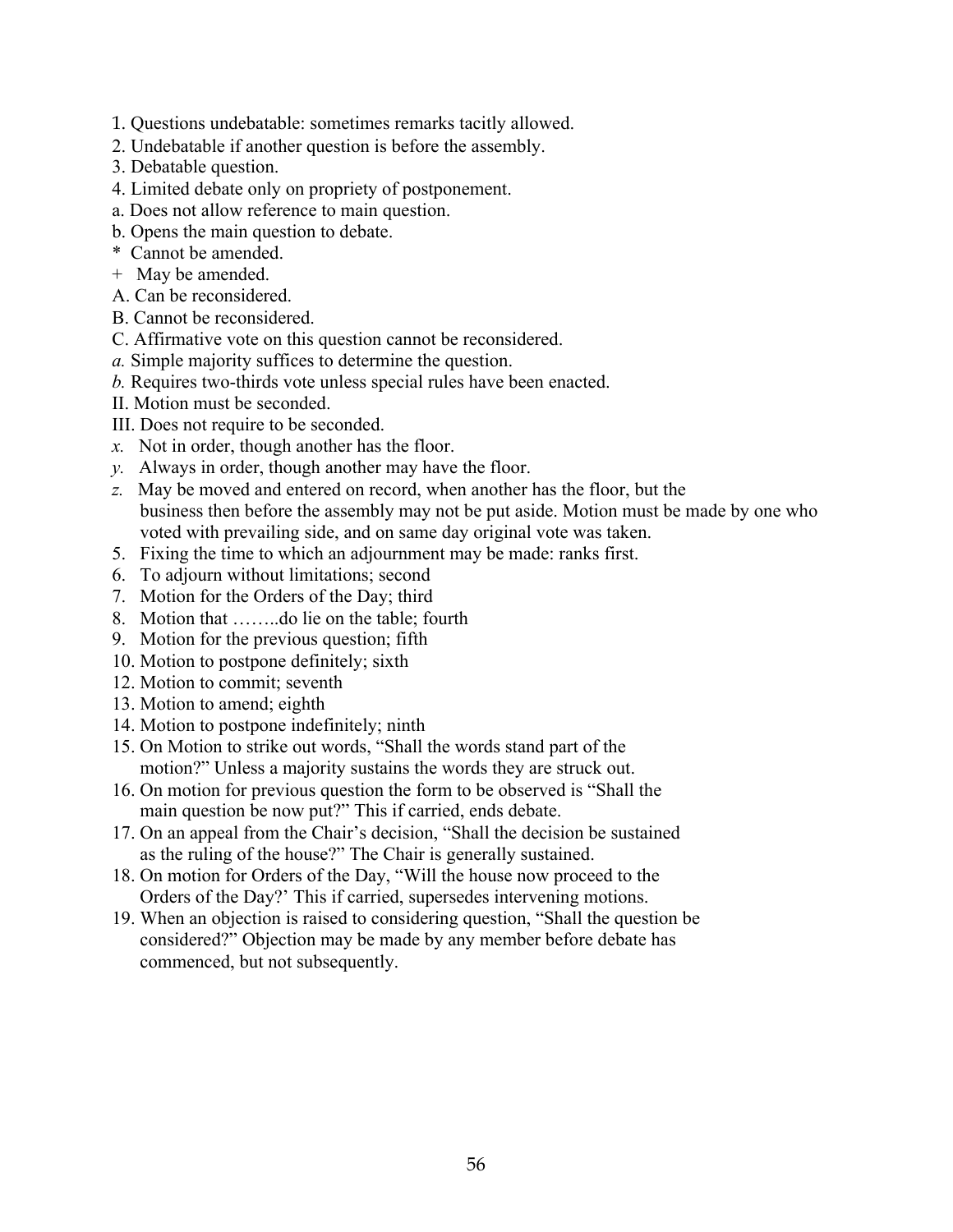# *Disciplinary Trial Guide*

The Constitution (Article V) & By-Laws (By-Law III) of the Fraternity allow for Chapters to discipline their members after appropriate trial proceedings for conduct unbecoming of a brother, specifically "such acts: (1) as relate upon or injure the prestige and reputation of the Fraternity; (2) as relate upon the character or professional integrity of the Members; (3) as constitute a violation of the Vow of Allegiance and Obligations; and (4) as refusal to pay dues." This guide is meant to assist Chapters in ensuring they follow the appropriate steps in conducting trial and disciplining their members.

#### Article I Hearing Policies and Procedures

- Sec. 1. Charges against the accused, hearings and disciplinary trials shall follow the details outlined in By-Law III of the Constitutions & By-Laws of the Fraternity.
- Sec. 2. Any charge or allegation should be submitted as soon as possible after the conduct or event takes place.
- Sec. 3. The Judiciary committee of the Chapter has the discretion to initiate an investigation to determine the merit of the charges. Any formal investigation should be carried out in a timely manner and findings of the investigation shall be presented to the Chapter in writing within ten (10) days of the conclusion of the investigation. The Judiciary committee does not have the right or power to adjudge guilt.
- Sec. 4. The accused shall be notified of the charges in writing, signed by the Regent and Grand Council Deputy (or GCD alone if accused is the Regent). The letter must include the list of charges, the name(s) of the complainant (or if anonymous the Chapter as a whole), and a timeline for investigation and trial.
- Sec. 5. The accused shall have the right of timely notice of hearing and trial. The accused shall have the right to review all written charges prior to the hearing and select counsel. The Regent (or GCD) shall appoint two (2) members to act as prosecutors and the accused may choose two (2) members to act as counsel.
- Sec. 6. Should the accused fail to comply with the order to appear for more than ninety (90) days, the Regent and the Chair of the Judiciary Committee can jointly enter a summary judgment and proceed with the punishment process. If the absent Member has an excuse that is determined by the Judiciary Committee or GCD to be valid, then the Member may not be found to have violated the Code of Conduct or the Disciplinary Policy solely because the Member failed to appear.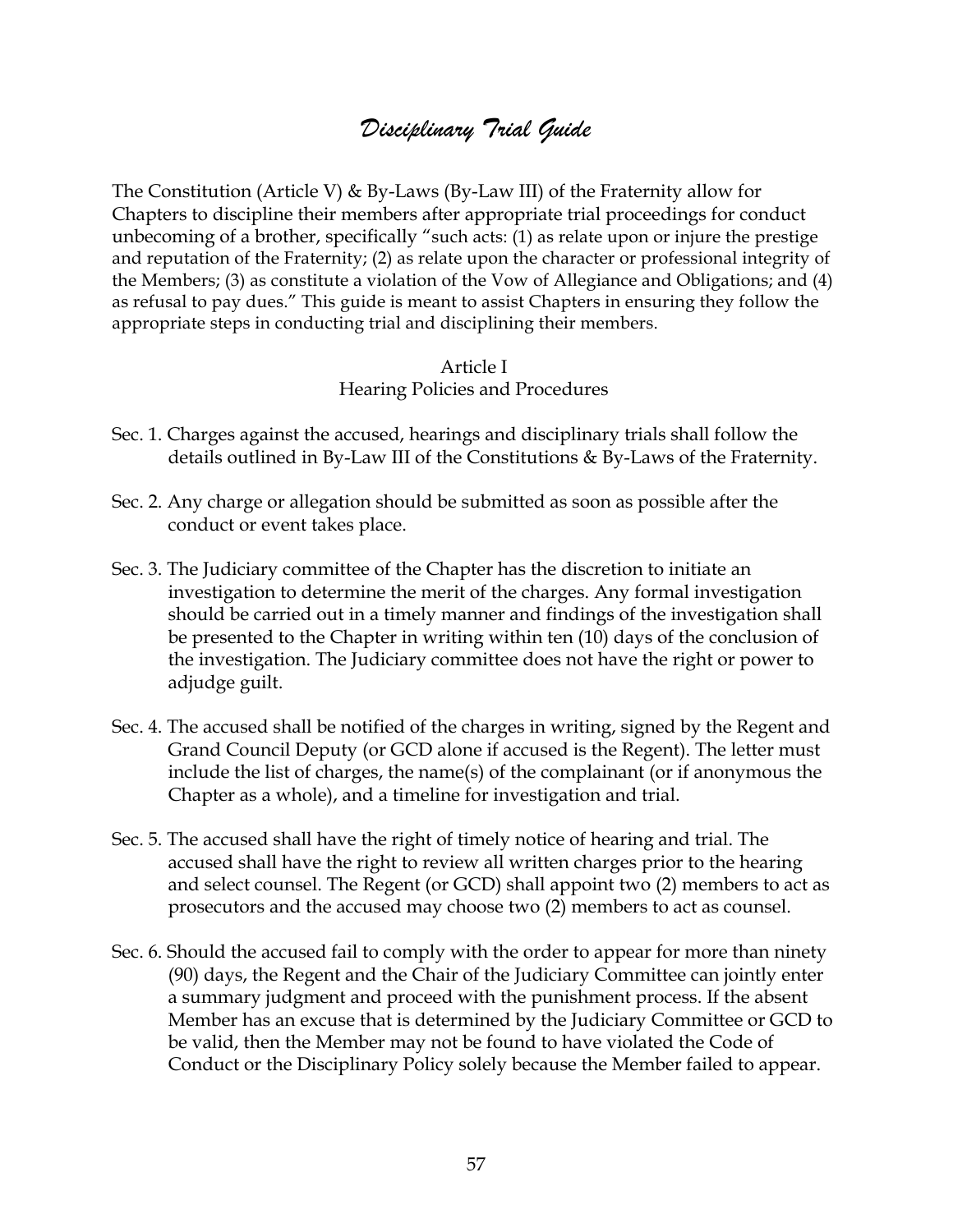Sec. 7. The Chapter may conduct a formal hearing according to the following guidelines:

- A. The presiding officer/judge shall be the Regent, or in case of trial with the Regent as defendant, the (First) Vice-Regent shall act as judge.
- B. As per By-Law III of the Uniform By-Laws of Kappa Psi, no hearing shall be considered valid unless two-thirds (2/3) of the Chapter membership in good standing are present at the meeting.
- C. Presiding officers have the authority to ask counsel or the accused to leave the hearing at any time if they are disrupting the proceedings.
- **D. The presiding officer should remind those in attendance that the proceedings are an educational exercise and will not be perceived as a formal legal hearing.**
- E. Hearings normally shall be conducted in private. At the request of the accused, and subject to the discretion of the presiding officer, other persons may be allowed to attend the hearing.
- F. In hearings involving more than one accused member, the presiding officer, in his/her discretion may permit the hearings concerning each Member to be conducted separately. This may also be requested by the accused.
- G. The complainant and the accused have the right to be assisted by any advisor they choose, at their own expense. The advisor may be a non-member.
- H. The complainant, the accused, and the representative of the Judiciary committee shall each have the right to make an open argument before the evidence is presented and a closing argument after all the evidence has been presented.
- I. The complainant, the accused, and the representative of the Judiciary Committee shall have the privilege of presenting witnesses, subject to the right of crossexamination by the Chapter counsel.
- J. If there is material evidence that cannot be secured from the testimony of members, non-member testimony may be received at the hearing in the discretion of the presiding officer. Non-members may be present at the hearing only while testifying.
- K. All procedural questions are subject to the final decision of the presiding officer.
- L. After all the evidence has been presented, the Chapter shall determine whether the Member has violated each section of the Member Code of Conduct, Vow of Allegiance, or Disciplinary Policy that the Member is charged with violating. The vote shall be taken separately on each offense and separately as to each accused Member. A two-thirds (2/3) vote is required to convict.
- M. If convicted, the Regent shall call for the sort of punishment. A motion with the recommended punishment must be made in proper form and seconded. Motions to expel must gain a two-thirds (2/3) affirmative vote to pass, all other punishments will require simple majority to pass.
- Sec. 8. The notice of sanctions imposed should be in writing and should also notify the accused that he/she has thirty (30) days to appeal the decision. Any notice of expulsion should be sent via certified mail so that the Chapter has a signature on file to verify the convicted has received the letter.
- Sec. 9. Appeals for conviction or punishment type shall be handled according to the provisions of Uniform By-Law III, sec 9-13 of the Fraternity.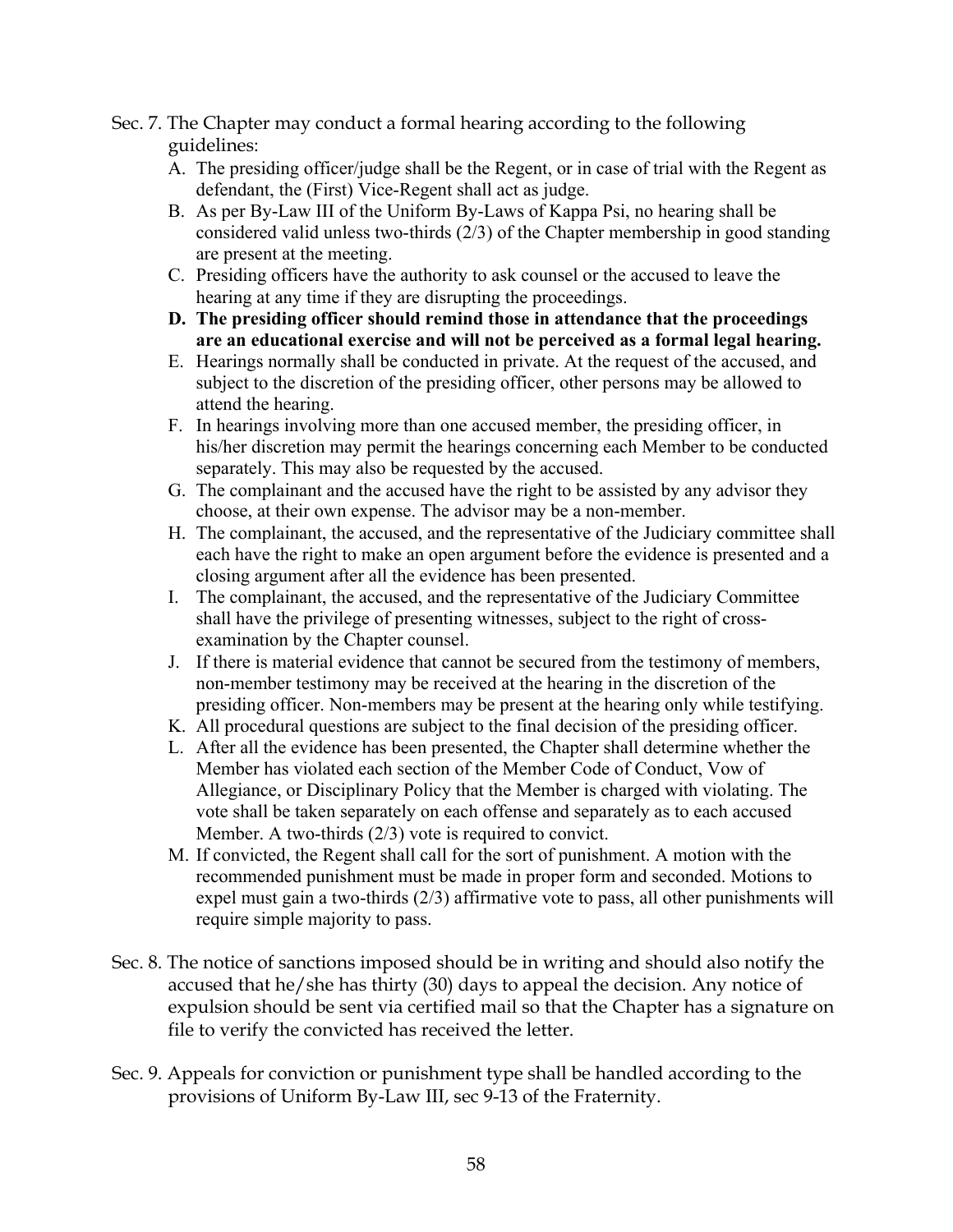Sec. 10. When conviction is final and there are no appeals requested or available, the Chapter shall notify the Executive Director of the Chapter's decision immediately.

## Article II

#### Disciplinary Actions & Consequences

- Sec. 1. Any Member found guilty of any of the above offenses shall, upon a disciplinary determination by the Judiciary Committee, can be subject to a penalty determined by the Chapter. Below are some examples of type of discipline that a Chapter may choose to impose, but it is important that proper procedures are followed based on the type of punishment.
	- A. **Expulsion** leading to:
		- a. Surrender, to the Executive Director of the Fraternity, of his/her official membership certificate, membership card and official pin along with all regalia, insignia, clothing or jewelry bearing any identity with the Fraternity. This may include financial compensation for the cost of any items lost or damaged.
		- b. Remove him/herself and his personal effects from the property of the chapter, the district and the international office and he/she may not return on any occasion.
		- c. Not attend any meeting of any chapter, province, or GCC.
		- d. Cease to identify him/herself with the Fraternity in any manner on or off campus.
	- B. **Suspension** for a designated or indefinite period during which time the Member shall:
		- a. Not attend Fraternity meetings, vote, or hold office, nor shall he/she attend any Fraternity gathering not attended by the public until the end of the designated period of suspension.
		- b. Cease to identify him/herself with the Fraternity in any manner on or off campus until the end of the designated period of suspension.
		- c. Be entitled to return at the end of the designated period of suspension unless he/she is in violation of the terms of said suspension or if suspended for an indefinite period, may only return upon written permission by the Judiciary committee.
		- d. Be automatically returned to good standing unless he/she is subject to further disciplinary action at the end of the designated time period or by written permission of the Judiciary committee.
		- e. Pay all dues, fees, and assessments applicable to all Members in good standing unless expressly excused by the Chapter by the terms of the designated suspension. *(Note: The Chapter is still responsible for paying national & province dues for said member)*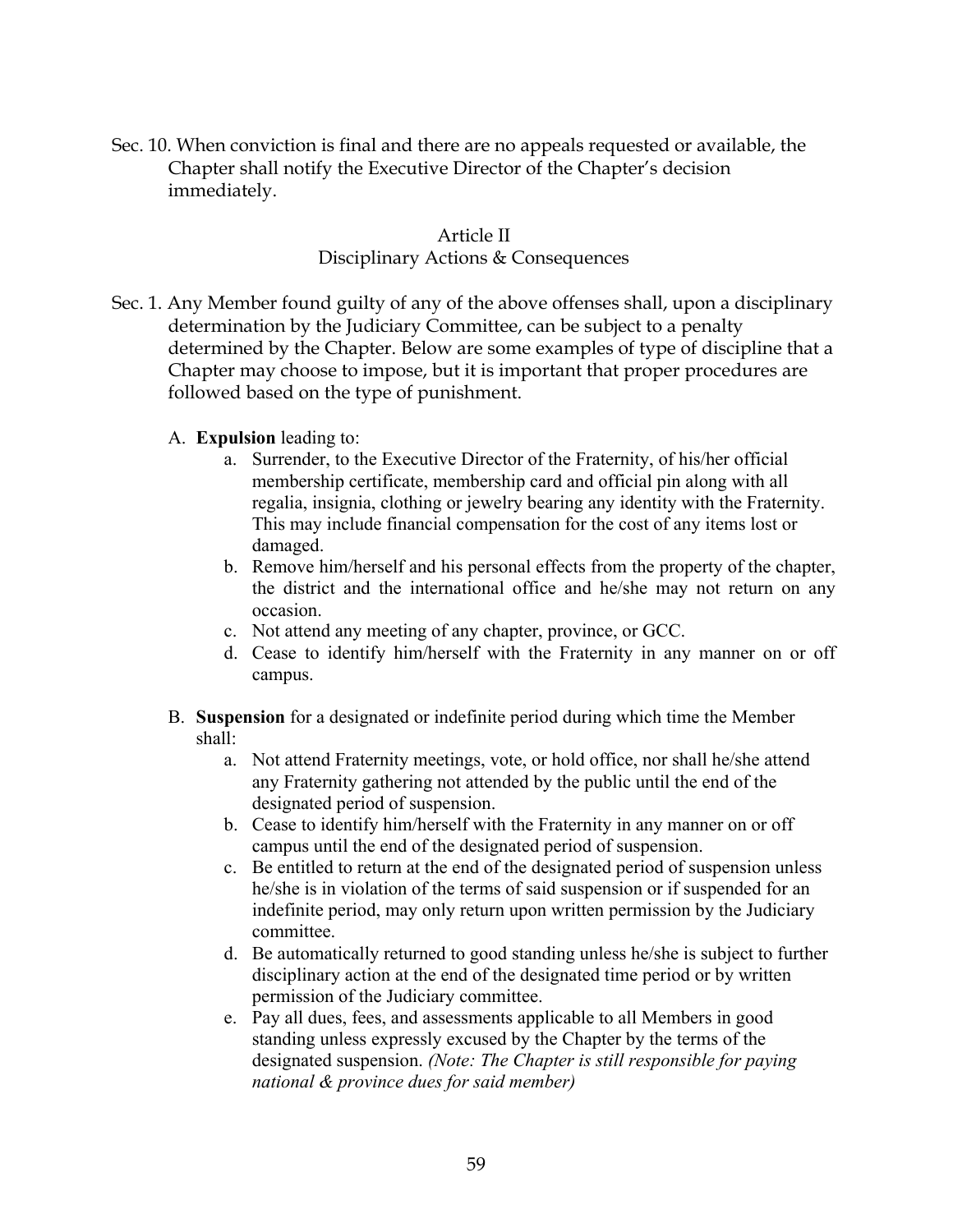- C. **Probation** for a designated or indefinite time period during which time the Member shall:
	- a. Follow the limitations, restrictions or terms of the probation, provided they abide by all Fraternity policies.
	- b. Pay all dues, fees, and assessments applicable to all Members in good standing unless expressly excused there from by the terms of the designated probation. *(Note: The Chapter is still responsible for paying national & province dues for said member)*
- D. **Make Restitution** in the form of appropriate service or material replacement in order to compensate the Fraternity, Province, Chapter or other entity for individual loss, damage or injury. Refusal or failure to make requested restitution shall subject the member to being declared in arrears and not in good standing.
- E. **Pay a Fine** of an amount and within a time period defined by the Judiciary committee to the Chapter treasurer. Fines must be reasonable (for example, not to exceed \$100) to the infraction. Refusal or failure to pay the fine assessed shall subject the Member to being declared in arrears and not in good standing.
- F. **Warning** in which a written notice is provided to the Member that the Member is violating or has violated provisions of this code.
- G. **Any other lawful penalty** that the Fraternity may determine and impose, as long as such penalty is legal and not in conflict with the rules and regulations of the Fraternity, University or society in general.
- H. **Multiple Sanctions** which may include more than one of the sanctions listed above for any single or series of violations.

Sec. 2. When these penalties are properly imposed upon a Member, expulsions shall be honored and held binding by all members of the Chapter and shall be communicated to the Province & Grand Council for record.

Sec. 3. If a member is expelled from the Fraternity, the Chapter is responsible for notifying the Central Office immediately in order to have the member removed from the roster to absolve the Chapter of future dues requirements for that individual.

Sec. 4. The Chapter is still financially responsible for all dues owed to the Central Office and the Province for any individual punished by any means other than expulsion.

Sec. 5. If a Member is undergoing investigation by the University or College in which they are enrolled, the Chapter shall report the results of any investigation, verdicts or imposed punishments it conducts to the appropriate authorities.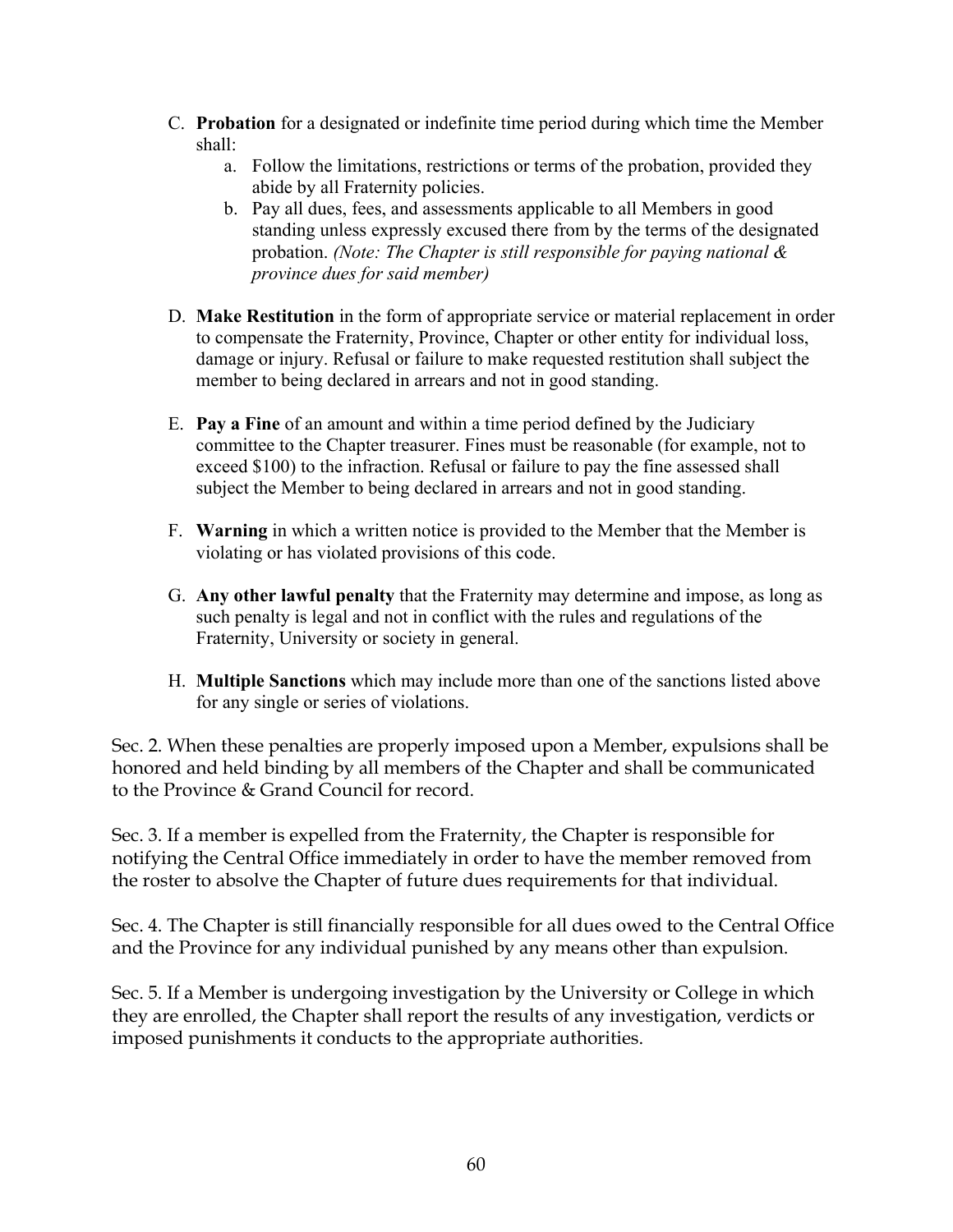# *Disciplinary Process Form*

The following checklist outlines the steps in the disciplinary process that must be followed for a Chapter to Discipline a Member as noted in the Kappa Psi Constitution and By-Laws.

A form should be kept for each Member facing disciplinary charges. Chapters are recommended to keep this checklist and a copy of all supporting documents on file for a period of 5 years.

| Name of Chapter:                                                             |
|------------------------------------------------------------------------------|
| Name of Member:                                                              |
| Change(s):                                                                   |
| Date charge(s) submitted:                                                    |
| Name of Chapter Officer who has verified the accuracy of documentation:      |
| Name of Grand Council Deputy who has verified the accuracy of documentation: |

| Written charges are presented by a Member or Members or the Chapter to the Judiciary Committee.                        | $\Box$ |
|------------------------------------------------------------------------------------------------------------------------|--------|
| Judiciary Committee review.                                                                                            | $\Box$ |
| Date of review:                                                                                                        |        |
| Date of Investigation closure:                                                                                         |        |
| A hearing date is set by the Regent.                                                                                   | □      |
| Date of hearing:                                                                                                       |        |
| The accused is notified of the date, time and location of the hearing and instructed to appear. *                      | □      |
| Date notified:                                                                                                         |        |
| The Secretary provides the Member accused with a copy of the charge(s) (signed by the Regent and GCD), investigation   | $\Box$ |
| and trial timeline, and the disciplinary trial guide.                                                                  |        |
| Date provided:                                                                                                         |        |
| Hearing conducted                                                                                                      | □      |
| Judge:                                                                                                                 |        |
| Prosecutors:                                                                                                           |        |
| Counsel:                                                                                                               |        |
| Witness(es):                                                                                                           |        |
| The vote of the chapter:                                                                                               | □      |
| Votes guilty:                                                                                                          |        |
| Votes not guilty:                                                                                                      |        |
| Final Verdict:<br>٠                                                                                                    |        |
| If guilty, punishment:                                                                                                 | $\Box$ |
| Punishment:                                                                                                            |        |
| Total votes:                                                                                                           |        |
| Aye votes:                                                                                                             |        |
| Nav votes:                                                                                                             |        |
| Accused is sent a final communication notifying them of the final verdict and punishment.                              | $\Box$ |
| Date notified:                                                                                                         |        |
| Convicted Member demands a stay of execution for thirty (30) days or until an appeal to the Executive Committee for    | □      |
| rehearing. If Member appeals, the Secretary has notified the Grand Regent. Member may elect to not appeal.             |        |
| Executive Director notified of Chapter actions and is provided with a copy of "Chapter Roster Changes" form as well as | □      |
| the supporting documentation.                                                                                          |        |
| Date of notification:                                                                                                  |        |

\* Should formal charges be brought against any Member of the Chapter for an alleged violation of any Local Chapter Ordinance, less than one-hundred-twenty (120) days old, that has not received written approval of the Grand Counselor or the Legislative Committee of the Grand Council, said Member shall be entitled to demand a continuance of all proceedings, pending a written decision concerning the legality of such Ordinance from the Grand Counselor or the Legislative Committee.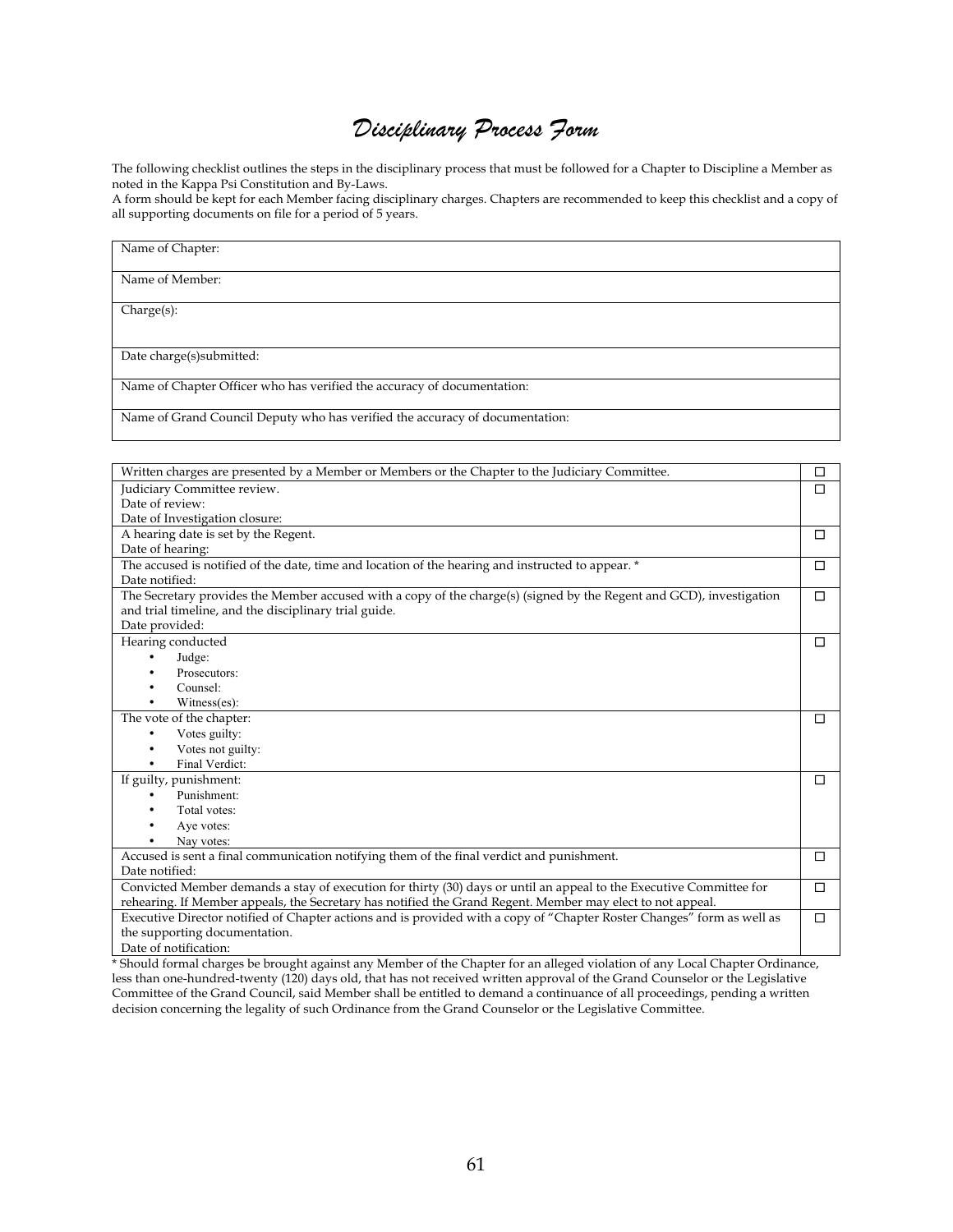# *Index*

*This index will provide references addressing most questions concerning Fraternity Government. Numbers refer to paragraphs unless otherwise indicated. Numbers preceded by the letter "C" refer to the Uniform Collegiate Chapter By-Laws. Numbers preceded by the letter "G" refer to the Uniform Graduate Chapter By-Laws. Numbers preceded by the letter "P" refer to the Uniform Province By-Laws.*

Advisory Committee, see Committees of the Grand Council Agora (Directory), The, 036, 151-154 Alpha Chapter, 005, 011, 047, C02, C17, G02, G17, P02-P04, P14, Also see Committees of the Grand Council, Executive Committee Amendments, Constitution and By-Laws, 039-041, 111, 175-177 Uniform By-Laws, 110 Collegiate Chapter, C35, C66-C69 Graduate Chapter, G32, G60-G63 Province, P39-P42 Arms, see Coat of Arms Asklepios Key, 035, page 2 (picture) Assemblies, see Province Assemblies of Assessments, Chapter, 050, 051, C19, C53, C56-C60, G19, G50-G54 Grand Council, 016,017, 048-055 Province, 121, P05-P09 Special, 017, 055, C19, C58, G19, G52, P07-P09 Audit, 098, C19, C29, C41, G19, G26, G38, P28 Awards, 030, 112, 116, 132, 158-172 Badge, 035, 125-128, 134, page 2 (picture) Bond, for Executive Director, 099 By-Laws, 001, 006, 018, 019, 022, 030, 033, 036, 042-177, C01-C69, G01-G63, P01-P42, also Uniform By-Laws Central Office, 029, 045, 046, 048, 050-054, 070, 078, 081, 090, 097-102, 104, 135, 158, 160, 162, 165, C05, C17, C19, C21, C37, C48, C56, G05, G17, G19, G21, G43, G50 **Certificates** Commendation (appreciation), of, 167 Membership, of, 047 Chaplain, see Chapter and/or Province Officers Chapter, By-Laws, 022, 023, 071, 089, 141, also, see Uniform By-Laws, Collegiate and Graduate Chapter Officers, 151, C07-C27, C31, C41, C62, G07-G24, G38, G56 Chaplain, 118, C07, C22, G07, G22, P23 Grand Council Deputy, 155, C07, C08, C24, C25, C34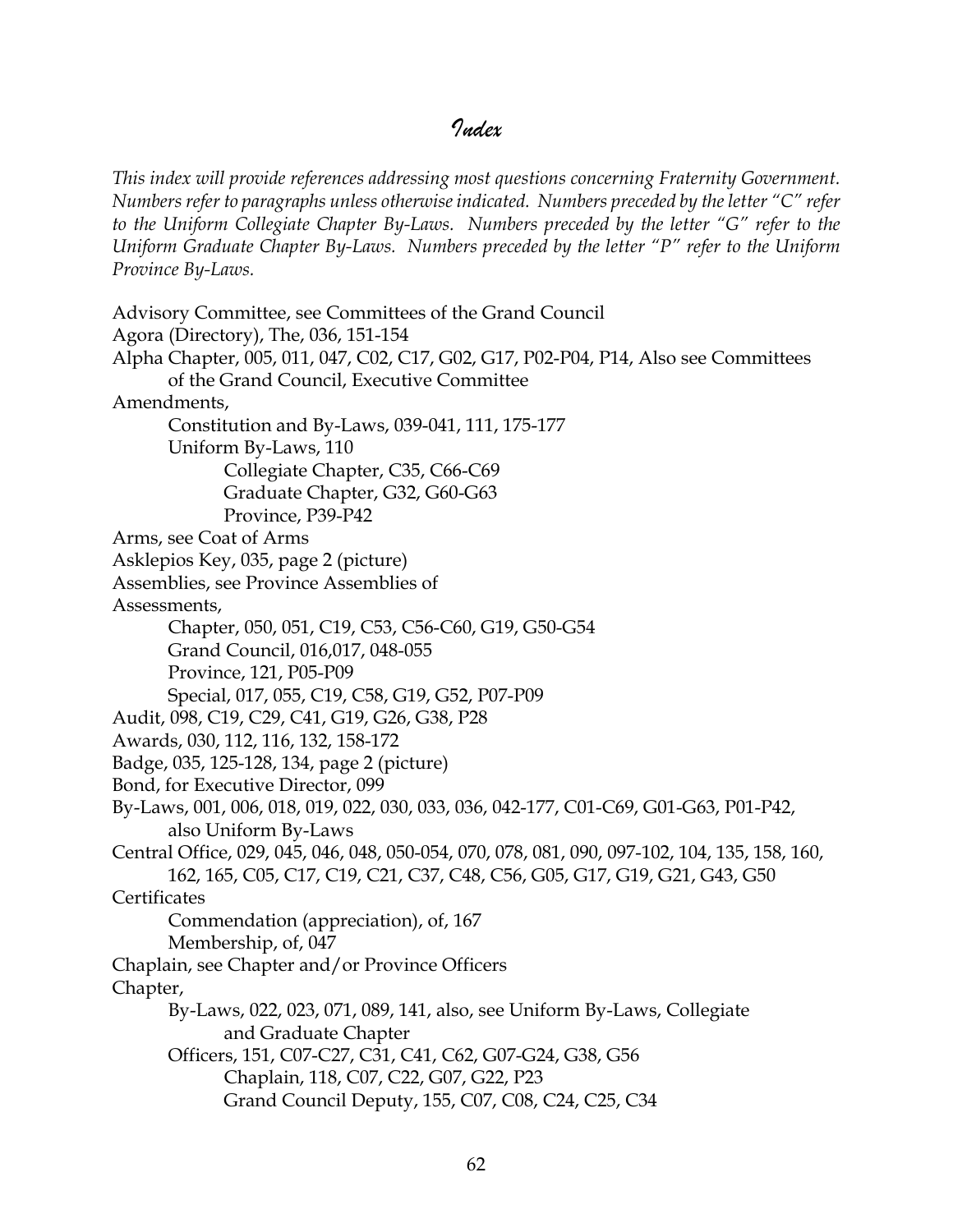Historian, 118, 124, C07, C18, C21, G07, G18, G21 Regent, 057, 059-061, 063, 078, 081, C07, C08, C10, C11, C13-C16, C22, C23, C26, C27, C31, C33, C41, C43, C55, C60, G07, G08, G10, G11, G13- G16, G22-G24, G28, G30, G38, G49, P18 Secretary, 059, 060, 065, 078, 080, 081, 118, 124, C07, C17, C18, C20, C41, C46, C52, C55, G07, G17, G18, G20, G38, G47, G49, P17, P18 Sergeant-at-Arms, C07, C23, C34 Treasurer, 048, 053, 054, 118, 124, C07, C19, C20, C40, C41, C56, C57, G07, G19, G20, G37, G38, G50, G51 Vice-Regent, 060, C07, C14, C16, G07, G14, G16 Records, 098, 100, C13, C17, C19, C24, C41, C46, C48, G13, G17, G19, G38, G43 Chapters, 005, 006, 019-021, 027, 034, 039, 041, 043, 045, 046, 047, 058, 070-075, 168, 171 Alpha, 005, 011 Collegiate, 005, 012, 020, 021, 027, 047, 070-074, 079, 148, 154, 168, 171, C01-C69, P05, P15, P19 Graduate, 005, 014, 020, 027, 047, 051, 070-074, 101, C37, G01-G63, P05, P15 Charters, 021, 026, 054, 072, C02, C04, G02, G04, also, see Establishment of Chapters Application for, 070, 071 Fee, 073 Citation of Appreciation, Grand Council, 116, 168 Coat of Arms, 035, 135-137, page 2 (picture) Collegiate Chapter(s), see Chapters, Collegiate Collegiate Member, see Membership, Collegiate Collegiate Member-at-Large, 081-086, 095, 105 Colors, 139, page 2 (description) Commendation, see Certificates, Commendation, of Committees of Chapters, C28-C47, G25-G42 Athletic, C29, C45 Auditing, C29, C41, G26, G38 Chapter House, 089, C29, C44, G26, G39 Continuing Education, G26, G40 Executive, C28, C31, C33, G25, G28, G30 Finance, C29, C40, G26, G37 Graduate Relations, C28, C37 Interfraternity, C29, C43 Judiciary, 057-059, C28, C34, C50, G25, G31, G45 Legislative, C28, C35, C66, G25, G32, G60, G63 Professional Relations, C29, C42, G26, G36 Scholarship, C28, C36, G26, G34 Social, C28, C38, G26, G35 Committees of the Grand Council, 030, 087, 103-117 Advisory, 030, 073, 076, 98, 103, 115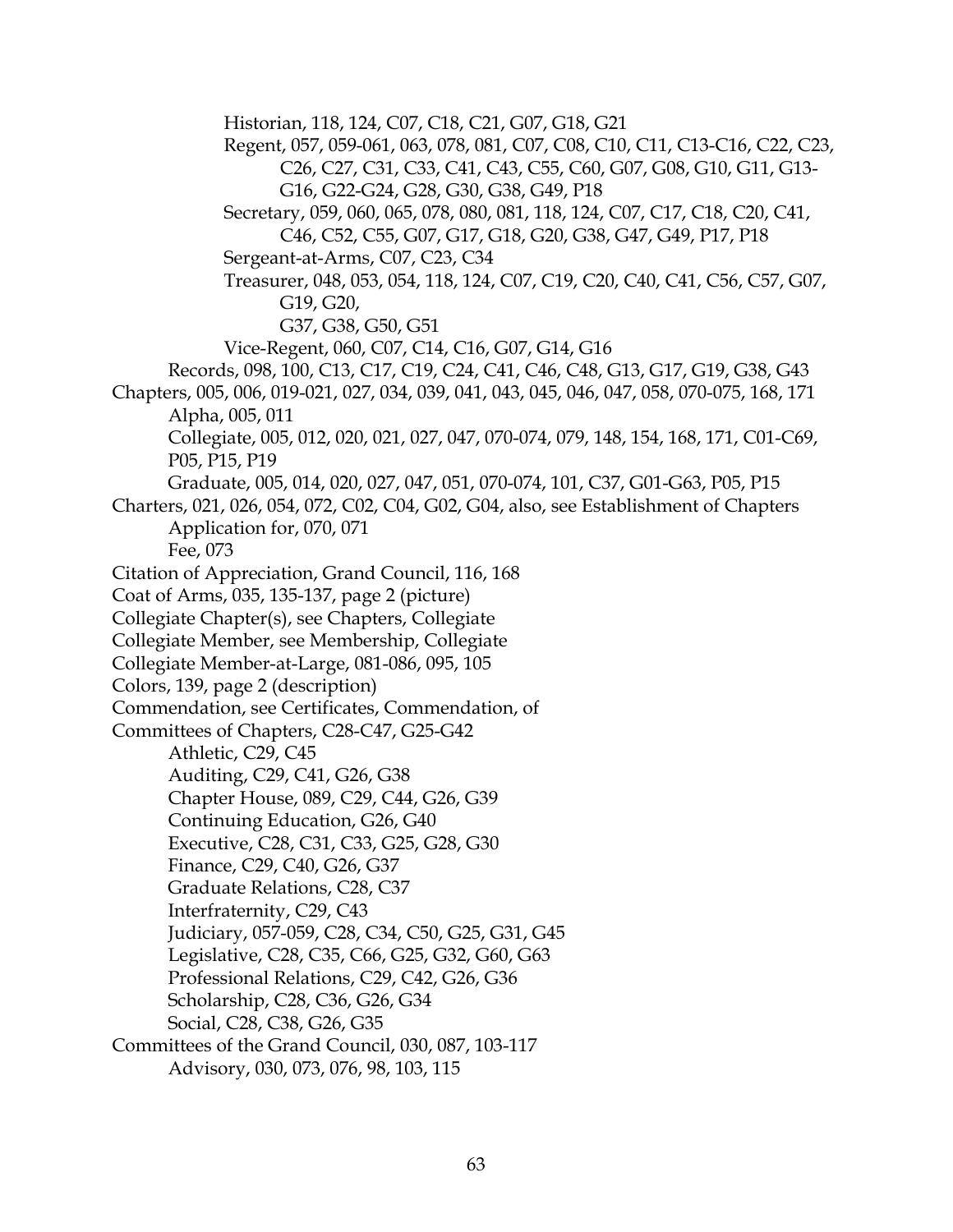Executive, 005, 007, 015, 021, 022, 027-029, 031, 032, 036, 039, 041, 047, 054, 055, 064-066, 072, 073, 079, 092-100, 102, 103, 105-108, 116-117, 145, 151, 154, 156, 157, 168-170, 172, 177, C63, G57 Frank H. Eby Award, 030, 112 Legislative, 023, 030, 040, 041, 103, 109-111, 176, 177, C03, C68, C69, G03, G62-63, P41, P42 Publications, 030, 113, 150 Public Relations, 030, 114 Committees of Provinces, P28-P32 Auditing, P28 Executive, P10, P12, P13, P25, P26,P27, P28-P31 Legislative, P28 Province Assembly Planning, P28 Constituent Divisions, 002, 005 Constitution, 001-041 Convention Fund, Grand Council, 048, 049, 052, 079, 080 Convention, Grand Council, 027, 028, 075-077, 080-082, 115, 173 Delaware, Official Representative in, 087 Delegates, Grand Council, to, 027, 075, 078, 079, C27, G24, P33-P35 Province Assemblies, to, 034, C27, G24, P16- P19, P36, P37, P40 Directory, see Agora, The Discipline, 018, 019, 056-069, C14, C49-C51, C69, G14, G44-G46, G56 Dues, 048-055 Chapter, 045, 047, 048-056, 149, C19, C56-C60, G19, G50-G54 Grand Council, 016, 017, 045, 049, 053 Province, 121, P05, P06, P09 Eby, Frank H., Award Committee, see Committees of the Grand Council Editor of *THE MASK*, see MASK, Editor of Election of Members, see Membership, Election to Election of Officers, Collegiate Chapter, C08-C14 Graduate Chapter, G07-G14 Grand Council, 081-086 Province, P23-P25 Electronic Meetings, 117 Establishment of Chapters, 020, 021 Executive Committee, see, Committees of the Grand Council Executive Director, 029, 054, 068, 072, 080- 082, 093, 097-102, 105, 112, 116, 147, 150, 153, 155, C17, G17 Expenses, 064, 077, 079, 096, 098, 102, 121, 146, P19, P20, P21, P35 Expulsion of Members, see Discipline Fees, see Assessments and/or Dues Flower, 140, page 2 (description)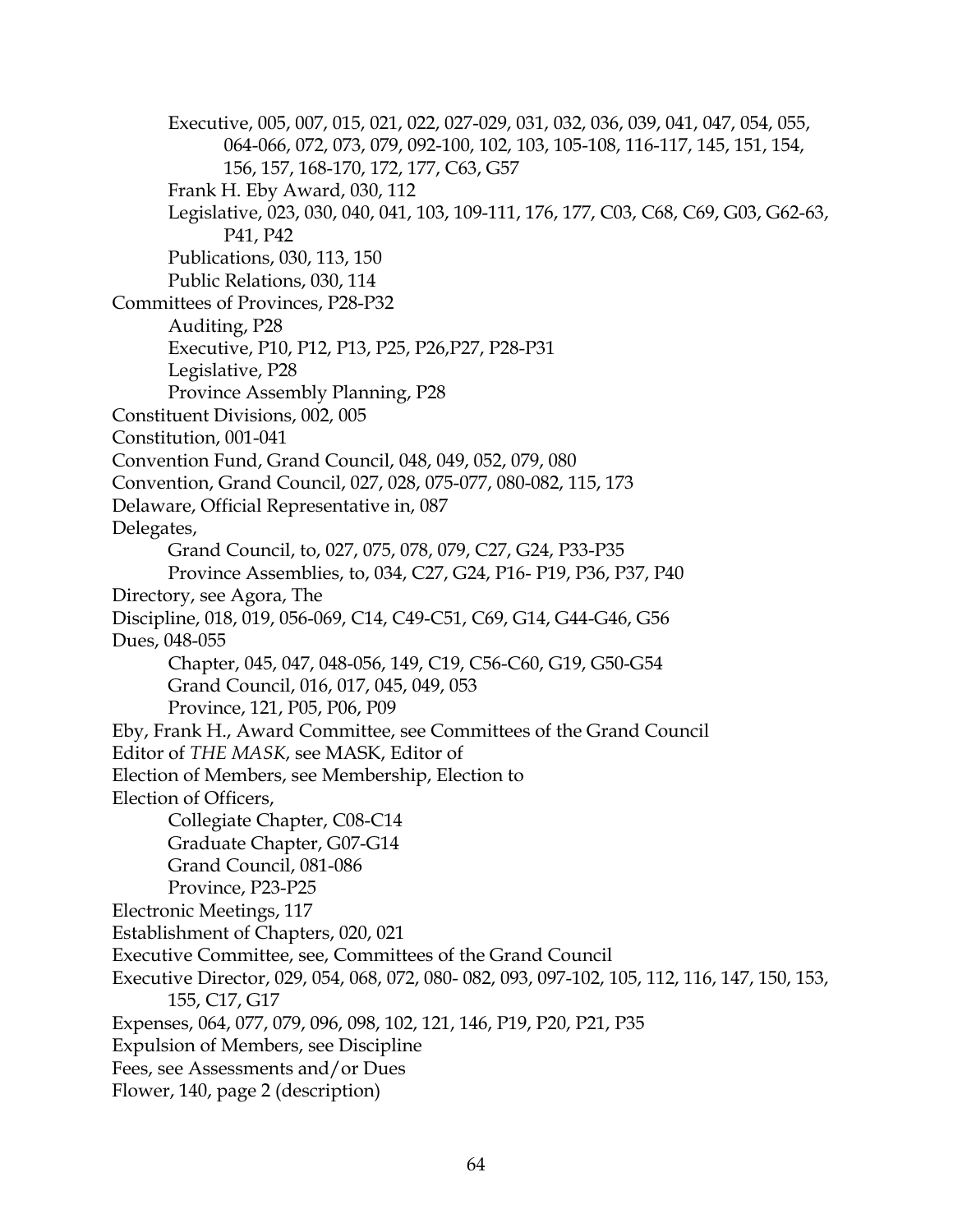Golden Mortar, Order of, 037, 160, 161 Graduate Chapters, see Chapters, Graduate Graduate Member-at-large, 081, 084, 086, 105 Graduate Voluntary Dues, 052 Grand Chapter, see Alpha Chapter Grand Council, The, 002, 016, 017, 021, 022, 024-032, 038-041, 045, 048, 049, 053, 067, 069, 075-078, 087, 091-093, 095, 096, 098, 100, 108, 111, 120, 131, 133, 135-138, 145, 151, 157, 160, 162, 165, 168 Citation of Appreciation, see Citation of Appreciation Composition, 027 Convention, see Convention, Grand Council Convention, General Chairman of, 027 Convention Fund, see Convention Fund, Grand Council Committees, see Committees of the Grand Council Officers, 029, 081, 084, 086, 087, 094-096, 105, also, see Specific Offices Scholarship Certificate, see Scholarship Certificate Scholarship Key, see Scholarship Key Grand Council Deputy, see Chapters, Officers Grand Counselor, 023, 029, 071, 086, 089, 103, C03, C68, C69, G03, G62, G63 Grand Historian, 029, 086, 090, 100, C21 Grand Regent, 029, 030, 065, 068, 074, 086, 087, 092-094, 096, 098, 100, 101, 103, 106, 112, 115, 116, 118, 119, 122 Grand Ritualist, 029, 086, 91, 100, C22 Grand Vice-Regent, 029, 086, 088, 093, 094, Handbook, 036, 150 Hazing, C63, G57 Hearings, see Discipline Historian, see Chapter and/or Province, Officers Honorary Office, 047 Initiation Fee, see Membership Fee Initiation, Ritual of, 011, 025, 047 Insignia, 035, 125, 134, 136, 137 Installation of Officers, 029, C11, C12, C17, G11, G12, P25, P36 Insurance, for Executive Director, 099 Lapel Letters, 035, 133, 135, page 2 (picture) Legislative Committee, see Committees of the Grand Council Letter of Recognition, Grand Regent's, 163 MASK, The, 036, 144-149, C21, G21 Editor of, 027, 076, 145, C21, G21 Membership, 007-014, 037, 038, 042-047, C04-C06, G04-G06 Certificate, see Certificate of Membership Collegiate, 007-009, 011, 012, 013, 042-046, C04-C06 Election to, 011, 012, 042, C05-C06, G05-G06 Fee, 045, 048, 049, C56-C60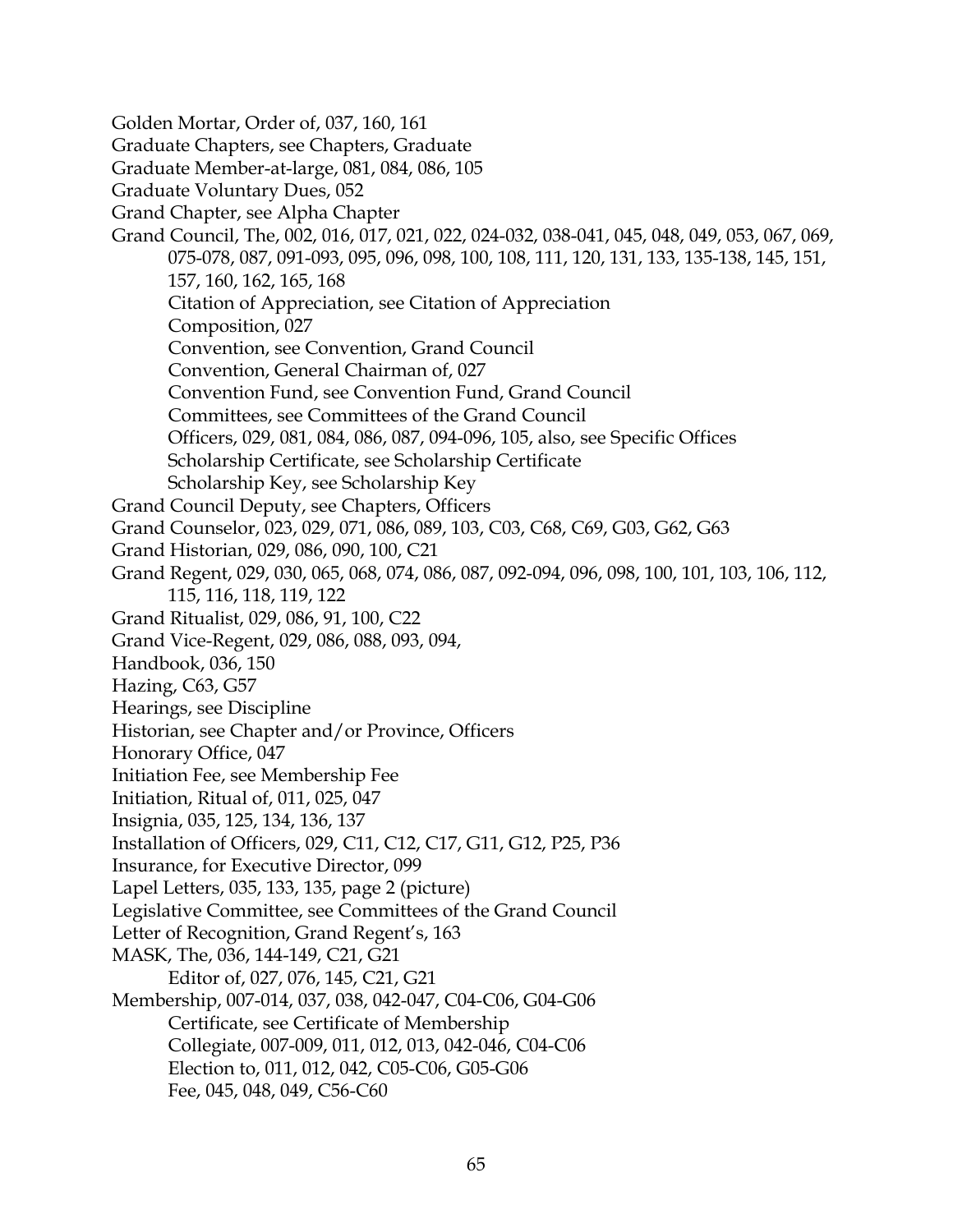General Qualifications, 007-014, 042-046 Graduate, 007-009, 011, 013, 014, 044, G04-G06, G58 Honorary, 007-009, 011, 047 Transfer, 043, 046 Name and Objectives, 003, 004 Naming of Chapters, 020, 021 Neglect of Duty, see Discipline Nominations, Collegiate Chapter Officers, C08, C12 Graduate Chapter Officers, G08, G12 Grand Officers, 081-084 Province Officers, P25 Objectives, see Name and Objectives Orders, 037, 158-165 Ordinances, 022, 023, 033, 071, 072, 078, 089, 110, 111, 142, 143, C66-C69, G60-G63, P39- P42 Organization, 005, 006 Parliamentarian, 174, C35, G32 Parliamentary Procedure, Condensed Rules of, 141, C65, G59, P38 Past Grand Regents, see Advisory Committee Immediate Past Grand Regent, 105 Pennant, 138, page 2(picture) Plaques, see Coat of Arms and/or Insignia Pledge Button, 035, 130, page 2 (picture) Pledge Manual, C05, G05 Province, 027, 032-034, 074, 076-078, 118-124 Assemblies of, 120, P10-P22 Boundaries, 032 By-Laws, 022, 023, 033, P01-P42, also, see, Uniform Province By-Laws Officers, 118, P15, P20 , P23-P26, P31 Chaplain, 118, P23 Historian, 118, 124, P23 Satrap, 118, 122, P23, P26, P30, P31 Secretary, 118, 124, P08, P11, P17, P18, P23, P34 Secretary-Treasurer, 118, 124, P11, P23 Supervisor, 118, 119, P24 Treasurer, 118, 124, P11, P23 Vice-Satrap, 118, 123, P23 Proxy Voting (Proxies), 038, 076-078, C27, G24, P18, P37 Publications, 036, 141-157 Publications Committee, see Committees of the Grand Council Public Relations Committee, see Committees of the Grand Council Quorum, Collegiate Chapters, C64